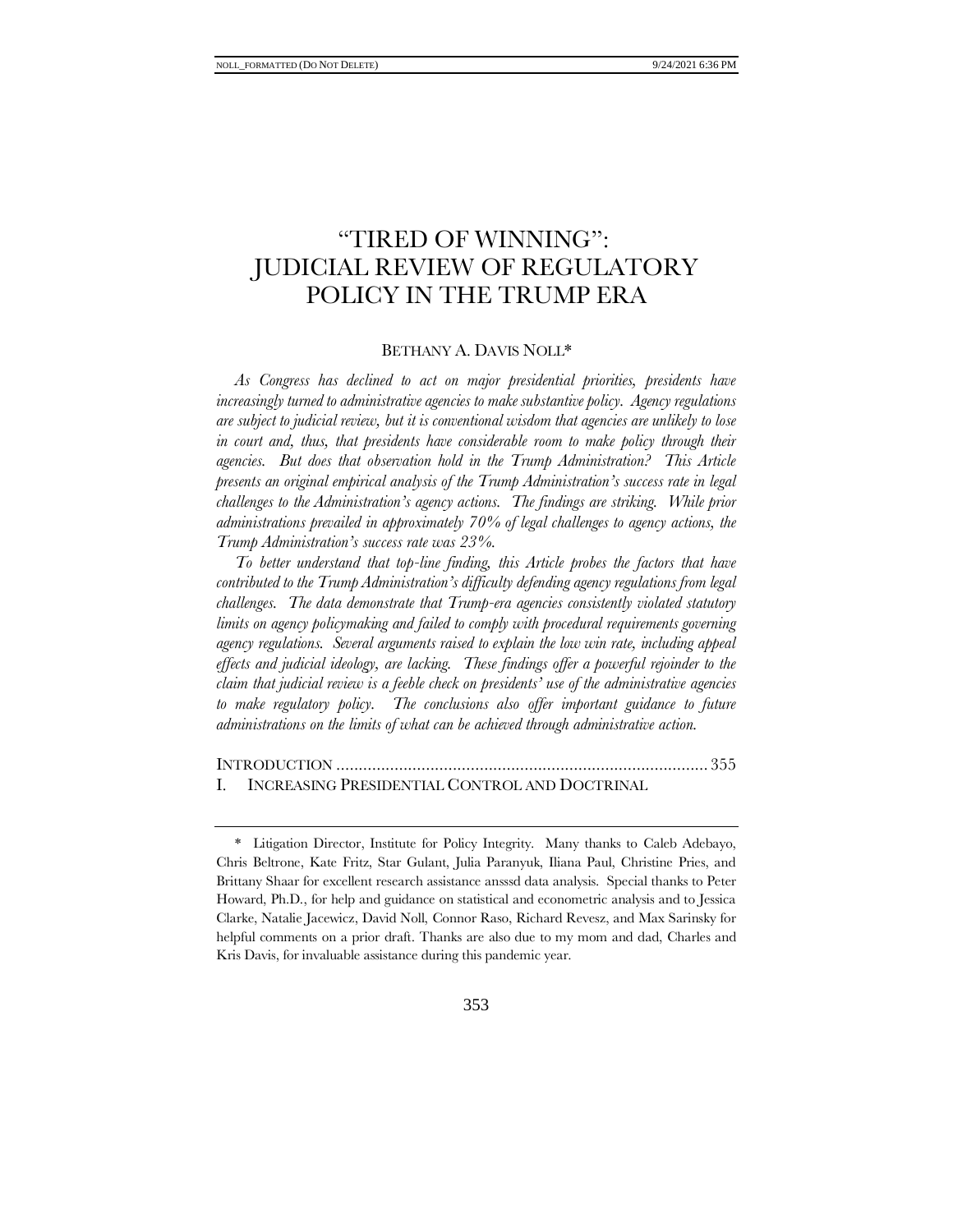|     | А.               |                                                                         |  |
|-----|------------------|-------------------------------------------------------------------------|--|
|     | $\overline{B}$   | Presidential Administration and the Trump Presidency 363                |  |
|     | $\overline{C}$ . |                                                                         |  |
|     |                  | $\mathcal{I}$ .                                                         |  |
|     |                  | 2.                                                                      |  |
|     |                  | Statutory Constraints and Deference Doctrines 373<br>3.                 |  |
| Π.  |                  |                                                                         |  |
|     | А.               |                                                                         |  |
|     | B.               | Trump-Era Agency Validation Rates: Study Design 379                     |  |
|     |                  | 1.                                                                      |  |
|     |                  | 2.                                                                      |  |
|     |                  | 3.                                                                      |  |
|     | C.               |                                                                         |  |
| Ш.  |                  |                                                                         |  |
|     | A.               |                                                                         |  |
|     |                  | $\mathcal{I}$ .                                                         |  |
|     |                  | 2.                                                                      |  |
|     |                  | 3.                                                                      |  |
|     | В.               |                                                                         |  |
|     | $\overline{C}$ . |                                                                         |  |
|     | $D$ .            |                                                                         |  |
|     | E.               |                                                                         |  |
| IV. |                  | CONSTRAINTS FACED BY PRESIDENT TRUMP (AND SOME                          |  |
|     |                  |                                                                         |  |
|     | А.               |                                                                         |  |
|     |                  | $\mathcal{I}$ .                                                         |  |
|     |                  | Procedural Requirements and the Rule of Costs and Benefits in the<br>2. |  |
|     |                  |                                                                         |  |
|     |                  | 3.                                                                      |  |
|     | B.               |                                                                         |  |
|     | $\overline{C}$ . |                                                                         |  |
|     |                  | 1.                                                                      |  |
|     |                  | 2.                                                                      |  |
|     |                  |                                                                         |  |
|     | APPENDIX .       |                                                                         |  |
|     | А.               |                                                                         |  |
|     | В.               |                                                                         |  |
|     | $\overline{C}$ . |                                                                         |  |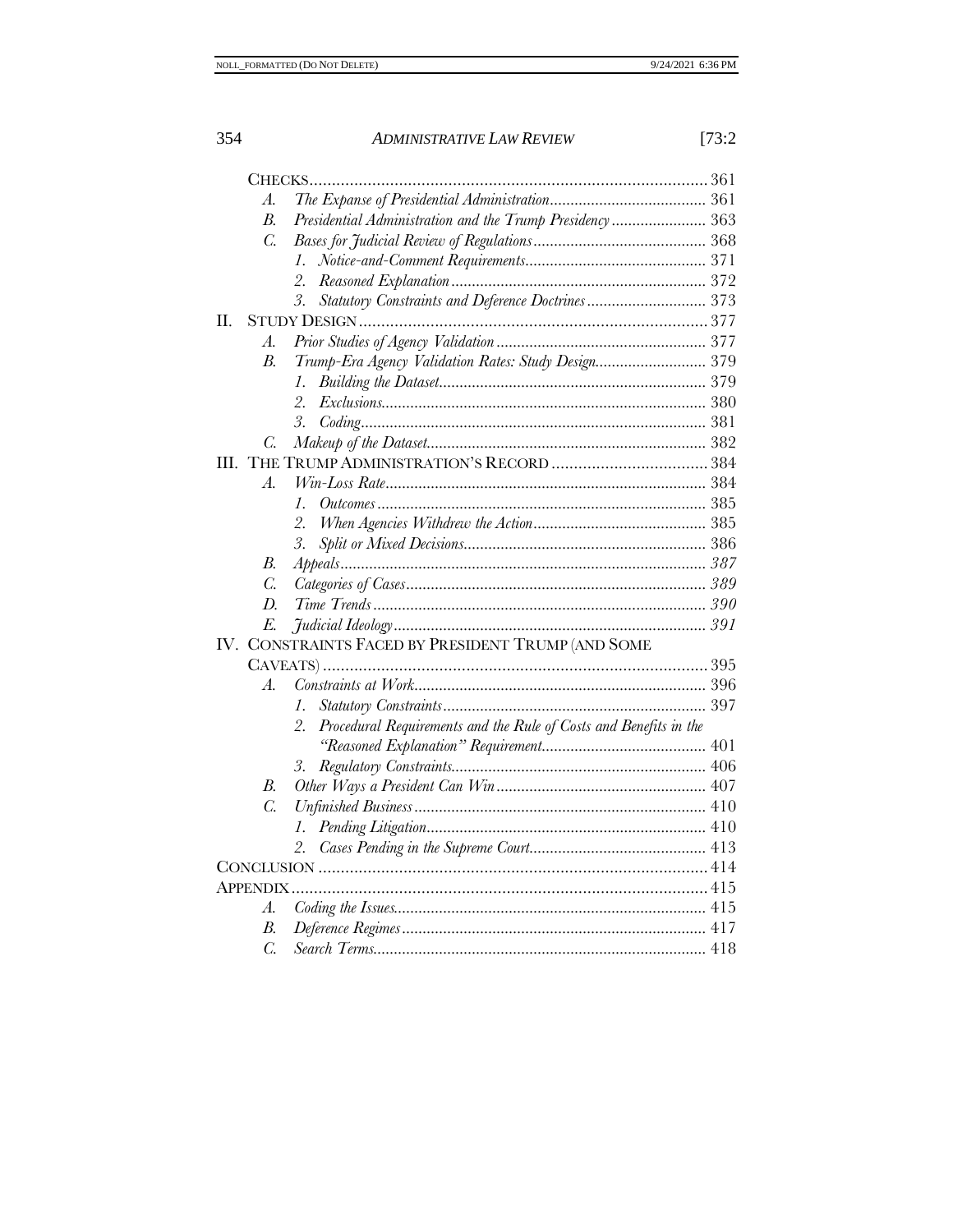#### <span id="page-2-1"></span><span id="page-2-0"></span>**INTRODUCTION**

We're gonna win so much you may even get tired of winning. And you'll say "please, please, it's too much winning, we can't take it anymore. Mr. President, it's too much." And I'll say "no it isn't, we have to keep winning. We have to win more, we're gonna win more, we're gonna win so much."

—Candidate Donald Trump, 2016<sup>1</sup>

Faced with congressional gridlock, presidents have increasingly turned to their administrative agencies to make policy.2 President Bill Clinton used the strategy to pursue policies designed to combat youth smoking and to provide leave to new parents through the unemployment insurance system.<sup>3</sup> President George W. Bush reportedly made efforts to influence his agencies' scientific decisions.<sup>4</sup> And after the attempt to cut carbon emissions through congressional action failed,<sup>5</sup> President Barack Obama turned to agencies to make climate change policy.<sup>6</sup>

President Donald Trump followed that trend, using agencies to make immigration policy<sup>7</sup> and attack the overall level of federal regulation.<sup>8</sup> And after the attempt to repeal the Affordable Care Act failed in Congress, the Trump Administration used rule after rule to cut back on the statute's coverage.<sup>9</sup>

3. Kagan, *supra* note [2,](#page-2-0) at 2283–84.

4*. See* Kathryn A. Watts, *Controlling Presidential Control*, 114 MICH.L.REV. 683, 697 (2016).

5. American Clean Energy and Security Act of 2009 (Waxman-Markey Bill), H.R. 2454, 111th Cong. § 721 (2009); Amanda Reilly & Kevin Bogardus, *7 Years Later, Failed Waxman-Markey Bill Still Makes Waves*, E&E NEWS (June 27, 2016), https://www.eenews.net/sto ries/1060039422 [https://perma.cc/9QYR-A6MM].

6. EXEC. OFF. OF THE PRESIDENT, THE PRESIDENT'S CLIMATE ACTION PLAN (2013), https://obamawhitehouse.archives.gov/sites/default/files/image/president27sclimatea ctionplan.pdf.

7. *See infra* not[e 54](#page-11-0) and accompanying text.

8*. See* Pub. Citizen, Inc. v. Trump, 435 F. Supp. 3d 144, 147–148 (D.D.C. 2019) (discussing President Trump's executive order directing agencies to repeal two regulations for every new regulation they issue); *see also infra* Section I[.B](#page-10-0) (discussing the Trump Administration's attempts at deregulation).

9*. See* Abbe R. Gluck et al., *The Affordable Care Act's Litigation Decade*, 108 GEO. L.J. 1471, 1509, 1511, 1513–14, 1516–17 (2020) (discussing various Trump-era rules aimed at limiting the reaches and effects of the Affordable Care Act).

<sup>1.</sup> *Trump: We're Going to Win So Much (2016)*, CNN, https://www.cnn.com/vi deos/politics/2017/08/18/trump-albany-rally-winning-sot.cnn (last visited May 18, 2021).

<sup>2.</sup> Richard E. Levy, *Presidential Power in the Obama and Trump Administrations*, J. KAN. BAR ASS'N, Sept. 2018, at 46, 47; *see also* Elena Kagan, *Presidential Administration*, 114 HARV. L.REV. 2245, 2248–50 (2001) (discussing the expansion of the president's role in policymaking through involvement in administrative actions).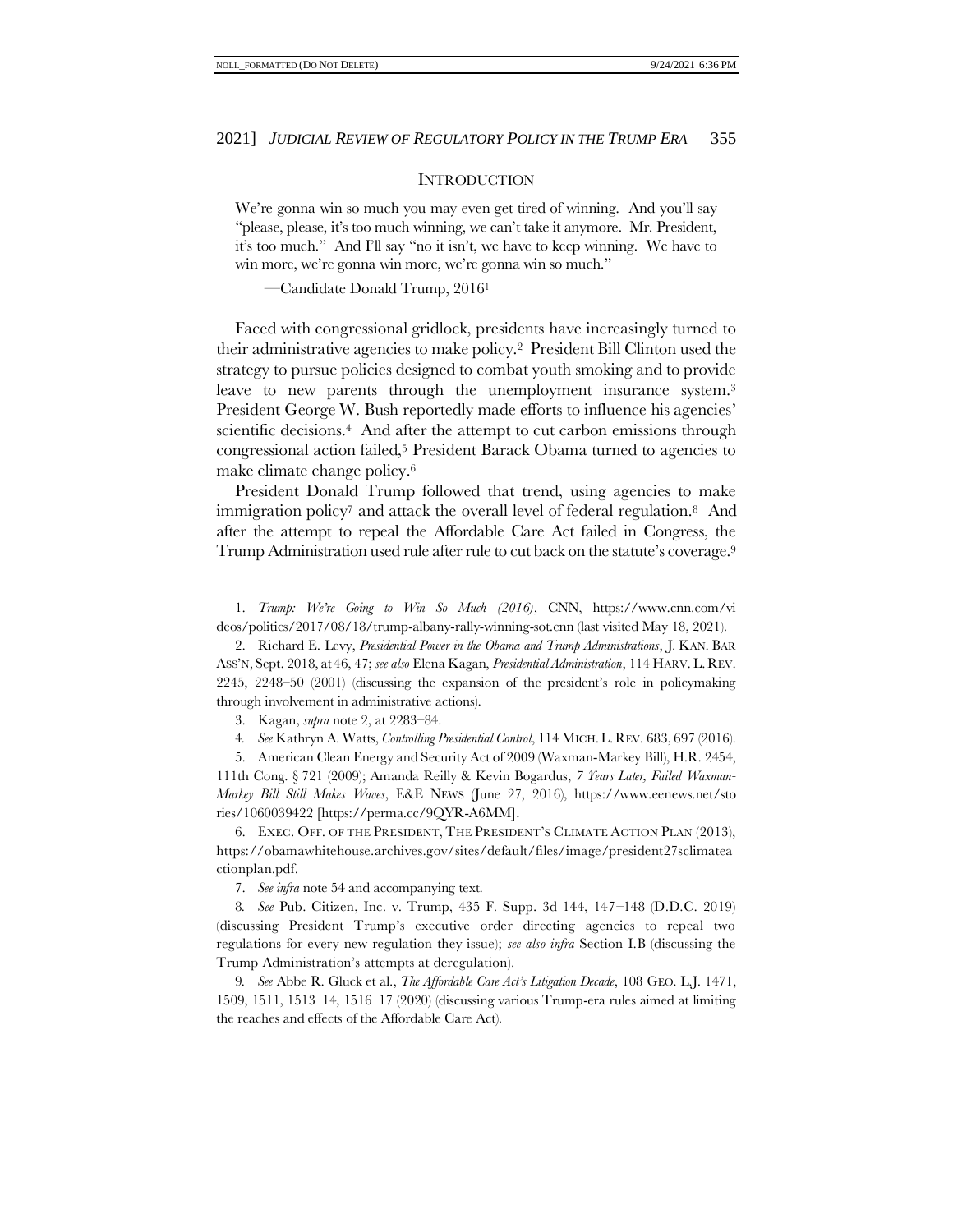Is this policymaking constrained by law? Commentators have long suggested that the answer is "not really." Broad delegations of statutory authority combined with deferential standards of review<sup>10</sup> have led to a legal framework that allows presidents to use agencies to implement policies consistent with their political preferences.<sup>11</sup>

<span id="page-3-3"></span><span id="page-3-1"></span><span id="page-3-0"></span>Scholars have sought to test this prediction by analyzing the rates at which courts uphold agency policies (known as agency "validation rates"). In their studies, which cover different time periods going back several decades, all told, they find that agencies prevail in approximately 70% of the legal challenges to their actions.12 Moreover, scholars find that agencies generally win under almost any standard of review.<sup>13</sup> That success in court tends to

11*. See generally* PETER M. SHANE, MADISON'S NIGHTMARE: HOW EXECUTIVE POWER THREATENS AMERICAN DEMOCRACY 152–153 (2009) (describing President George H. W. Bush's Council on Competitiveness as "involv[ing] itself not just in the name of neutralsounding administrative values, but also on the basis of straight-out political preference"); Peter L. Strauss, *The Trump Administration and the Rule of Law*, 170 REVUE FRANÇAISE D'ADMINISTRATION PUBLIQUE 433, 440 (2019) (discussing research on the trend "toward essentially unchecked presidential exercise of authority"); *see also* FCC v. Fox Television Stations, Inc., 556 U.S. 502, 515 (2009) (explaining that an agency "need not demonstrate to a court's satisfaction that the reasons for the new policy are *better* than the reasons for the old one; it suffices that the new policy is permissible under the statute, that there are good reasons for it, and that the agency *believes* it to be better"); Nat'l Cable & Telecomms. Ass'n v. Brand X Internet Servs., 545 U.S. 967, 1001 (2005) (explaining that the agency "is free within the limits of reasoned interpretation to change course if it adequately justifies the change").

12*. See, e.g.*, Kent Barnett & Christopher J. Walker, Chevron *in the Circuit Courts*, 116 MICH. L. REV. 1, 28–29 (2017) (finding that, consistent with prior studies, agencies prevailed "most of the time—in 71.4% of interpretations" in statutory interpretation cases); David Zaring, *Reasonable Agencies*, 96 VA. L. REV. 135, 170 (2010) (surveying numerous prior studies and conducting his own, finding an "overall agency validation rate" of 69%).

13*. See* Kent Barnett & Christopher J. Walker, Chevron *Step Two's Domain*, 93 NOTRE DAME L. REV. 1441, 1444–45 (2018) (finding that agencies win 77.4% of cases under *Chevron* review); Barnett & Walker, *supra* not[e 12,](#page-3-0) at 30 (finding that agencies have an overall win rate of 71.4%, and that agencies won 77.4% of the time under *Chevron* review and 56% of the time under *Skidmore* review); William N. Eskridge, Jr. & Lauren E. Baer, *The Continuum of Deference: Supreme Court Treatment of Agency Statutory Interpretations from* Chevron *to* Hamdan, 96 GEO. L.J. 1083, 1099 (2008) (finding that agencies won 73.5% of cases under *Skidmore* review, 76.2% of cases under *Chevron* review, and 66.0% of cases with no deference); Jason J. Czarnezki, *An Empirical Investigation of*  $\tilde{\tau}$ *udicial Decisionmaking, Statutory Interpretation, and the Chevron Doctrine in Environmental Law*, 79 U. COLO. L. REV. 767, 796 (2008) (finding that agencies won 69.55% of

<span id="page-3-2"></span><sup>10</sup>*. See* Chevron, U.S.A., Inc. v. Nat. Res. Def. Council, Inc., 467 U.S. 837, 844 (1984) ("We have long recognized that considerable weight should be accorded to an executive department's construction of a statutory scheme it is entrusted to administer.").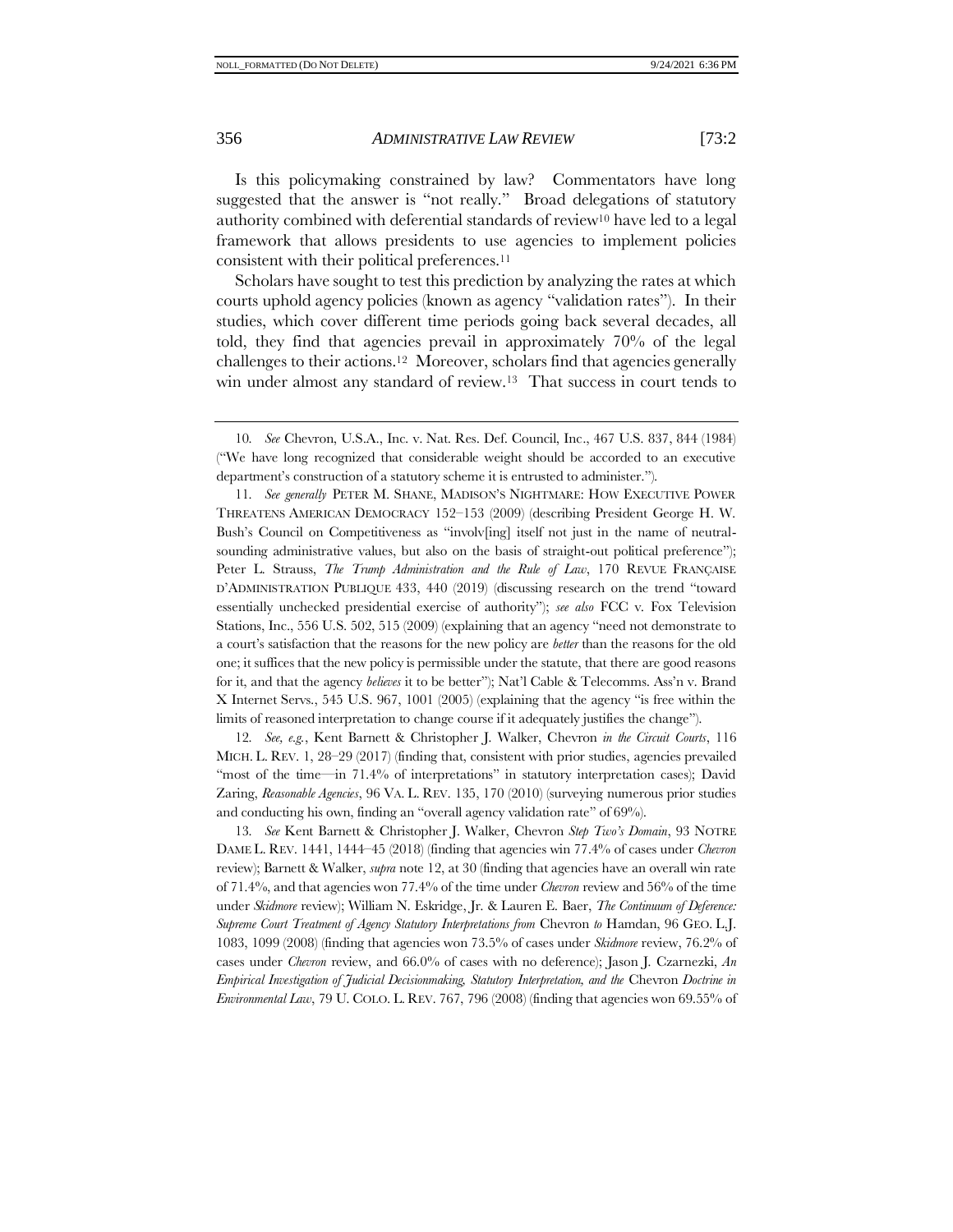support the theory that presidents have a large amount of discretion to make policy through their agencies.

<span id="page-4-0"></span>This Article presents original empirical research on whether the Trump Administration maintained a similar win rate when defending legal challenges to its uses of agencies to make policy.14 It shows a marked statistic. Using data gathered since the beginning of the term, it finds that rather than winning most legal challenges to agency actions, as was the historical norm, the Trump Administration's win rate was 23% on aggregate.

This finding upsets the conventional wisdom that presidents have significant leeway to make policy through agency rulemaking, at least when it comes to the Trump presidency. The Article goes further to analyze what

14. I have been gathering the cases used to inform this research since the early days of the Trump Administration and have posted them on an online tracker. *Roundup: Trump Era Agency Policy in the Courts*, INST. FOR POL'Y INTEGRITY, https://policyintegrity.org/trumpcourt-roundup (Apr. 1, 2021).The statistics have been cited repeatedly by scholars and in the media. *E.g.*, Lee Epstein & Eric Posner, *Trump Has the Worst Record at the Supreme Court of Any Modern President*, WASH. POST (July 20, 2020, 11:39 AM), https://www.washingtonpo st.com/outlook/2020/07/20/trump-has-worst-record-supreme-court-any-modern-presiden t/; Elliot Spagat, *Asylum Rules Test Trump's Legal Skills to Make New Policy*, ASSOCIATED PRESS (July 16, 2020), https://apnews.com/656c7e5442cf2917363af40c2cc4253e; Lawrence Hurley, *Trump Administration's 'Sloppy' Work Has Led to Supreme Court Losses*, REUTERS, https://www.reuters.com/article/us-usa-court-immigration-trump-analysis/trump-administ rations-sloppy-work-has-led-to-supreme-court-losses-idUSKBN23P3M2 (June 18, 2020, 5:10 PM); Michael Hiltzik, *Trump's Response to Legal Defeats Suggests He's a Paper Tiger*, L.A. TIMES (Feb. 28, 2020, 6:00 AM), https://www.latimes.com/business/story/2020-02-28/trumppaper-tiger; Jerry Ellig & Catherine Konieczny, *Here's How Federal Agencies Can Write More Effective Regulations—and Win Regulatory Battles in Court*, WASH. POST (June 17, 2019, 6:00 AM), https://www.washingtonpost.com/politics/2019/06/17/heres-how-federal-agencies-can-w rite-more-effective-regulations-win-regulatory-battles-court/; Alex Leary, *Trump Administration Pushes to Deregulate With Less Enforcement*, WALL ST. J., https://www.wsj.com/articles/trumpadministration-pushes-to-deregulate-with-less-enforcement-11561291201 (June 23, 2019, 7:12 PM); Margot Sanger-Katz, *For Trump Administration, It Has Been Hard to Follow the Rules on Rules*, N.Y. TIMES (Jan. 22, 2019), https://www.nytimes.com/2019/01/22/upshot/fortrump-administration-it-has-been-hard-to-follow-the-rules-on-rules.html; [Connor Raso,](https://www.brookings.edu/author/connor-raso/) *Trump's Deregulatory Efforts Keep Losing in Court—and the Losses Could Make It Harder for Future Administrations to Deregulate*, BROOKINGS INST. (Oct. 25, 2018), https://www.brookings.ed u/research/trumps-deregulatory-efforts-keep-losing-in-court-and-the-losses-could-make-itharder-for-future-administrations-to-deregulate/. For a further description of the methodology, see *infra* Coding [the Issues.](#page-62-0)

cases under *Chevron* review); Kiki Caruson & J. Michael Bitzer, *At the Crossroads of Policymaking: Executive Politics, Administrative Action, and Judicial Deference by the DC Circuit Court of Appeals (1985- 1996)*, 26 LAW & POL'Y 347, 360 (2004) (finding that agencies won 54% of the time under all analyzed judicial standards of review).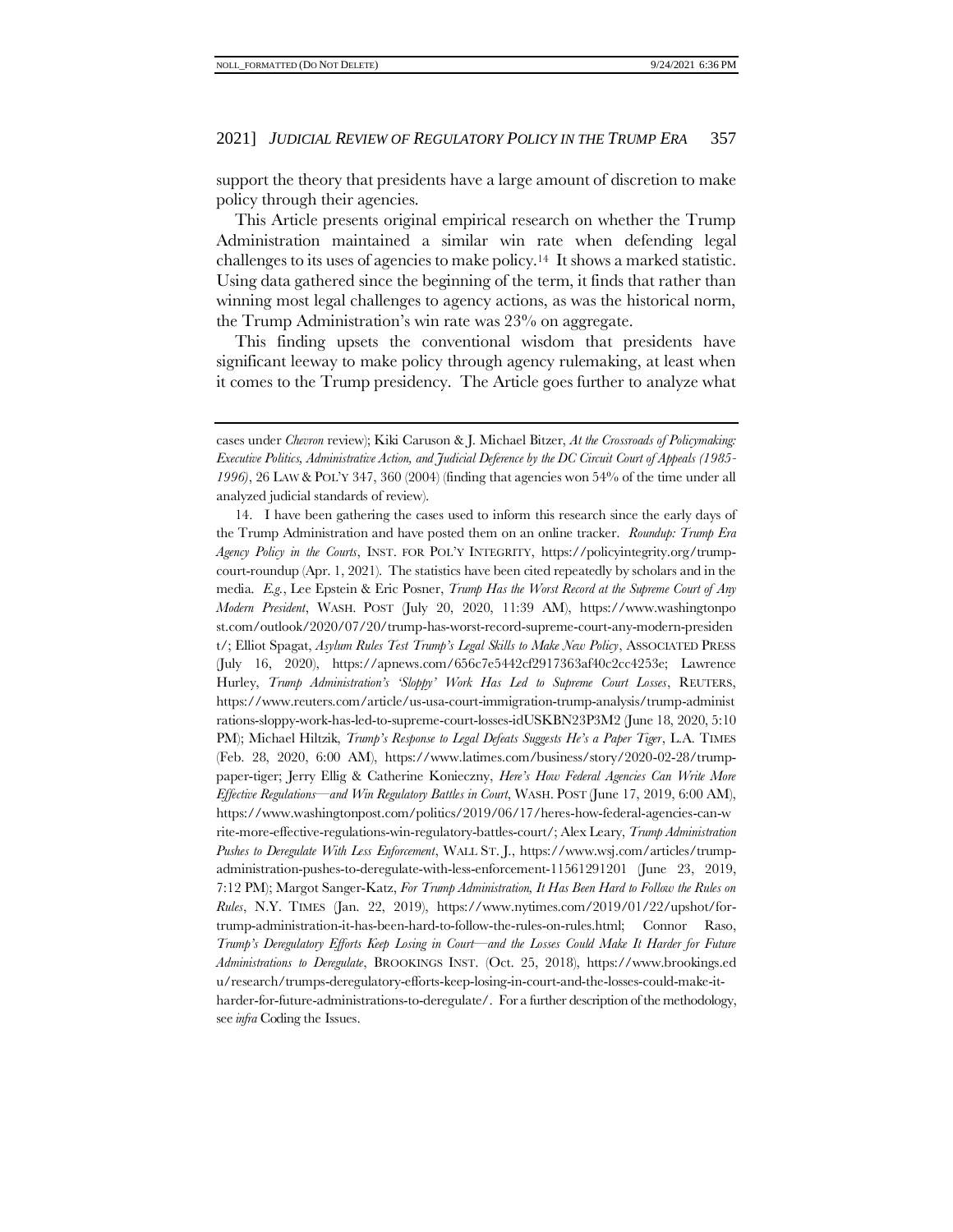could explain that low win rate. The data provide several insights into what contributed to the Trump Administration's poor record in court and what distinguishes the Trump Administration from prior administrations. As the data show, agencies under the Trump Administration repeatedly flouted procedural rules, such as notice-and-comment requirements. Failing to abide by those requirements led to string of losses early in the Administration, as well as cases where agencies withdrew the challenged action after a lawsuit was filed.<sup>15</sup>

<span id="page-5-0"></span>The Administration also repeatedly tripped up when providing analyses to support agency rules. The Administration sought to roll back several Obama-era rules that were accompanied by analyses that showed the policies' promised benefits far outweighed their costs. To roll these rules back, an agency is not permitted to ignore the underlying record.16 And without a significant change, rolling back a rule that promised net benefits generally means that the agency will forgo those benefits, thus causing net harms. Justifying a net-harmful rule can be difficult. As a result, the Administration met reversal in cases where it ignored the forgone benefits<sup>17</sup> or where its new numbers did not make even a "modicum of sense."<sup>18</sup>

Another series of losses involved agencies that violated a clear-cut statutory or regulatory duty. For example, the Environmental Protection Agency (EPA) unreasonably delayed a pesticide regulation that is required by statute<sup>19</sup> and conceded that it violated its duty under the Clean Air Act to regulate coke ovens, which convert coal into a component used in steel production.<sup>20</sup>

The largest category of losses by far involved agencies taking actions that fell clearly outside of their statutory authority. Agencies must have specific statutory authority to act.<sup>21</sup> And, in case after case, courts found that  $T$ rump-

<sup>15</sup>*. See* BETHANY A. DAVIS NOLL & ALEC DAWSON, INST. FOR POL'Y INTEGRITY, DEREGULATION RUN AMOK 3–6 (2018), https://policyintegrity.org/files/publications/Der egulation\_Run\_Amok\_Report.pdf.

<sup>16</sup>*. See Fox Television Stations, Inc.*, 556 U.S. at 516 ("[A] reasoned explanation is needed for disregarding facts and circumstances that underlay or were engendered by the prior policy.").

<sup>17</sup>*. See, e.g.*, California v. U.S. Bureau of Land Mgmt., 277 F. Supp. 3d 1106, 1122 (N.D. Cal. 2017) ("Without considering both the costs *and* the benefits of postponement of the compliance dates, the Bureau's decision failed to take this 'important aspect' of the problem into account and was therefore arbitrary.").

<sup>18.</sup> Mayor of Baltimore v. Azar, 973 F.3d 258, 282 (4th Cir. 2020).

<sup>19.</sup> Nat. Res. Def. Council, Inc. v. EPA, 956 F.3d 1134, 1136 (9th Cir. 2020) (finding that the Environmental Protection Agency (EPA) unreasonably delayed regulating tetrachlorvinphos, a pesticide found in household pet products that poses a serious risk to the neurodevelopmental health of children, in violation of the Federal Insecticide, Fungicide, and Rodenticide Act).

<sup>20.</sup> Citizens for Pa.'s Future v. Wheeler, 469 F. Supp. 3d 920, 924, 932 (N.D. Cal. 2020).

<sup>21</sup>*. See, e.g.*, Clean Air Council v. Pruitt, 862 F.3d 1, 9 (D.C. Cir. 2017) (rejecting the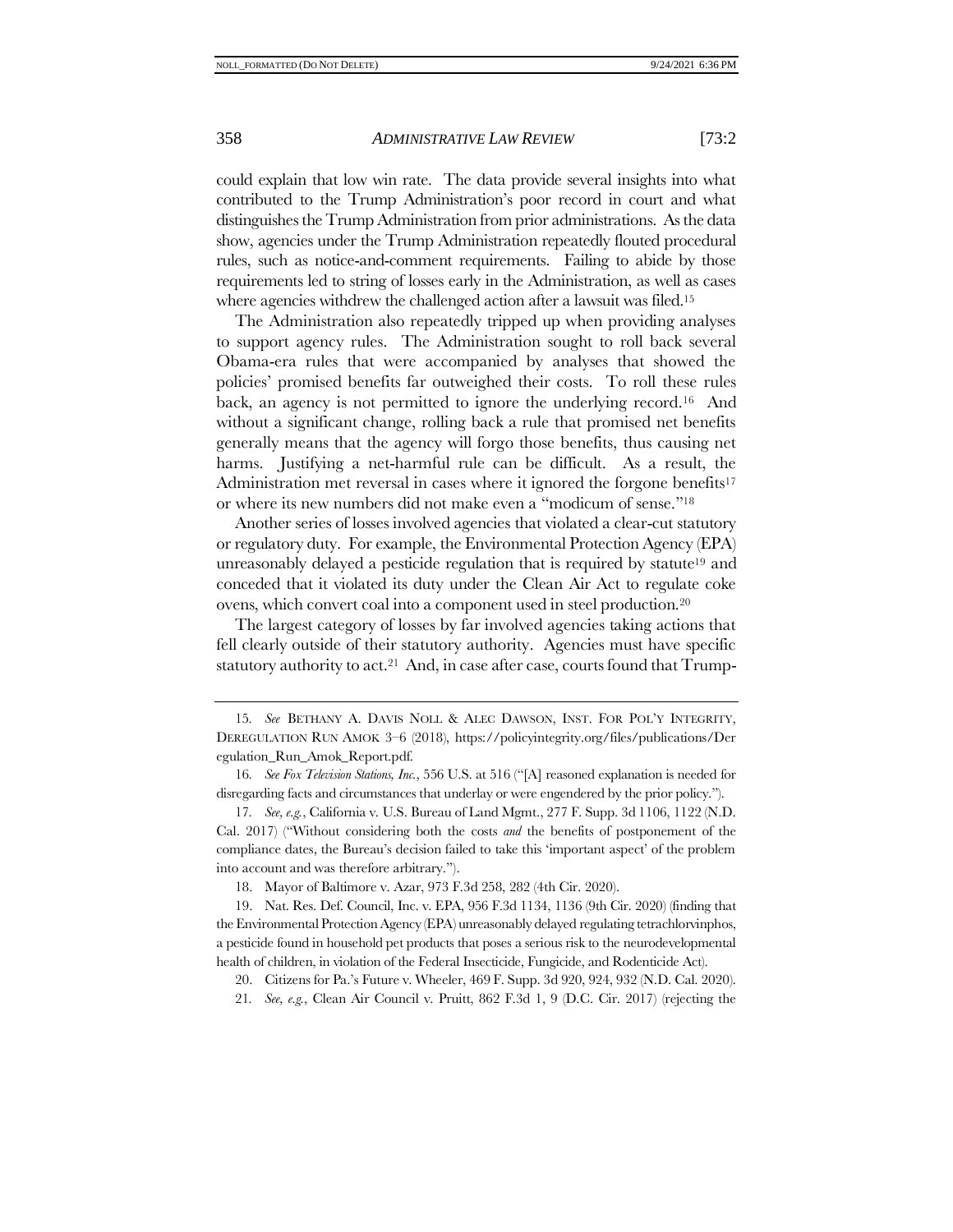era agencies either lacked statutory authority for a particular rule<sup>22</sup> or violated the governing statute.<sup>23</sup>

This Article also addresses some of the typical arguments that the Trump Administration and its supporters made to excuse the low win rate. First, while the Administration's supporters argued that the success rate could change on appeal, that was not the case.<sup>24</sup> Even the U.S. Supreme Court did not deliver as the Trump Administration may have hoped,<sup>25</sup> holding that the Administration failed to justify its decision to add a citizenship question to the census<sup>26</sup> and failed to adequately explain its decision to rescind an immigration policy that allowed young immigrants, who were brought to the United States when they were children, to avoid deportation.<sup>27</sup>

Second, while observers may have thought that the Trump Administration would learn over time how to issue rules that would hold up better in court, the aggregate win rate during the Trump Administration was 23%.28 If early corner cutting, like failing to go through notice-and-comment, was the problem, then we would expect to see those issues drop off. But agencies instead continued to lose on that front, as well as all the others.<sup>29</sup>

Third, the data do not support the charge that the low win rate is due to

23*. See, e.g.*, Nat. Res. Def. Council, Inc. v. U.S. Dep't of the Interior, 478 F. Supp. 3d 469, 487–88 (S.D.N.Y. 2020) (finding a Department of the Interior (Interior) memorandum attempting to narrow the scope of the Migratory Bird Treaty Act violated that statute); *see also infra* IV.A.1 (discussing the number of challenges the Trump Administration has lost in the courts for statutory reasons).

24*. See infra* II[I.B.](#page-34-0) (explaining that the Trump Administration appealed few cases and lost many of those appeals).

25. Lisa Friedman & John Schwartz, *Election and Supreme Court Fight Will Decide Trump's Environmental Legacy*, N.Y. TIMES (Sept. 25, 2020), https://www.nytimes.com/2020/09/23/cl imate/trump-environment-courts.html (quoting Patrick Morrisey, attorney general of West Virginia, as saying that the Trump Administration "wins on big-picture issues at the highest levels").

26. Dep't of Com. v. New York, 139 S. Ct. 2551, 2575–76 (2019).

27. Dep't of Homeland Sec. v. Regents of the Univ. of Cal., 140 S. Ct. 1891, 1913, 1916 (2020).

EPA's argument that it had "inherent authority" to stay implementation of a properly promulgated final rule, and holding that it must point to either the Clean Air Act or the Administrative Procedure Act for authority to act).

<sup>22</sup>*. See, e.g.*, New York v. Nat'l Highway Traffic Safety Admin., 974 F.3d 87, 100–01 (2d Cir. 2020) (finding that the National Highway Traffic Safety Administration exceeded its statutory authority when it reconsidered and reversed a rule outside the timeframe prescribed by Congress).

<sup>28</sup>*. See infra* Section III[.A.](#page-31-0)

<sup>29</sup>*. See infra* Section III[.D.](#page-37-0)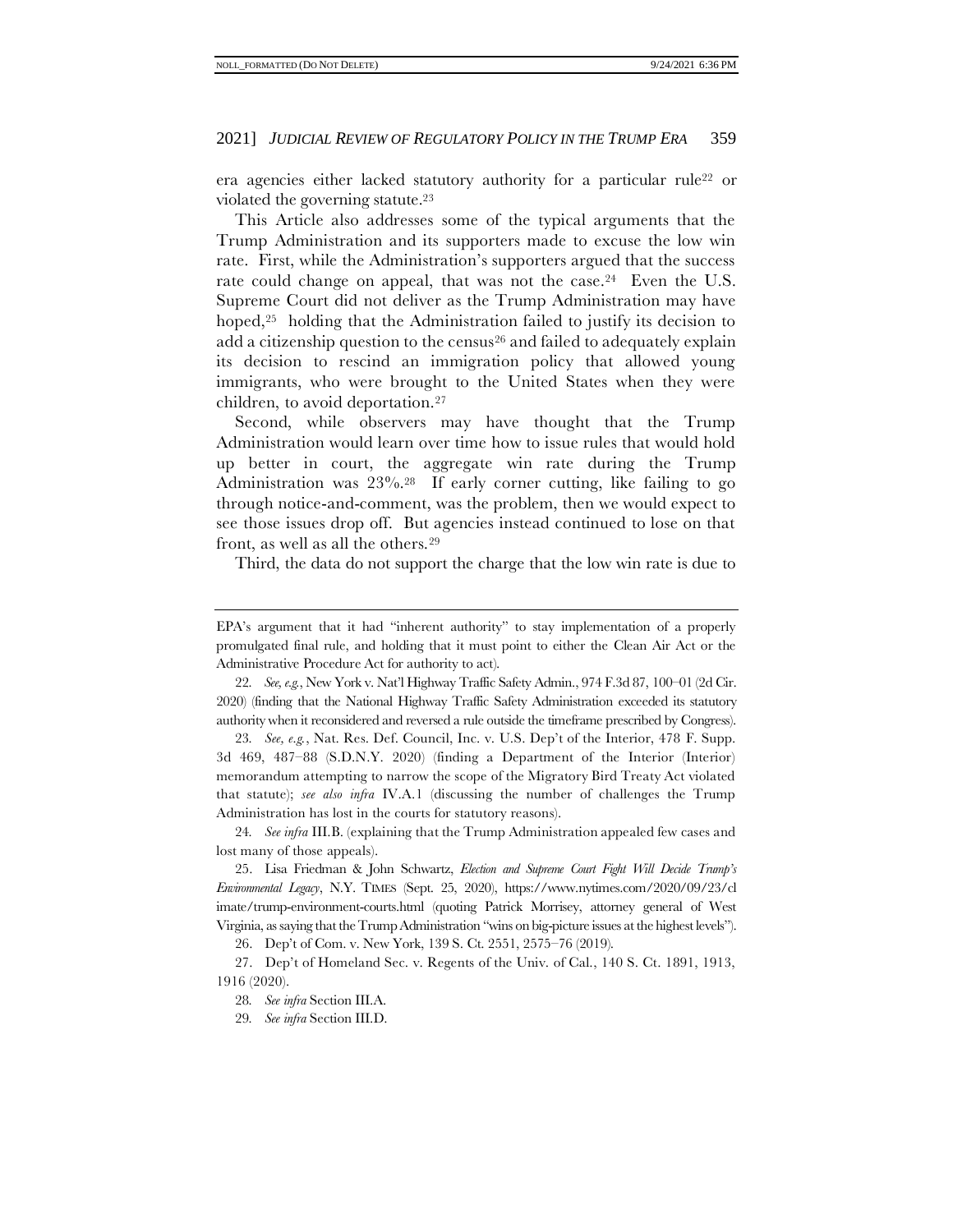"activist judicial rulings."30 Traditionally, presidents can expect to win most of the time and especially in front of judges that were appointed by presidents of the same party.<sup>31</sup> But while the Trump Administration did have a higher win rate in front of partisan-aligned judges, its win rate in front of those judges was much lower than the average norm, suggesting that judicial ideology does not explain the overall loss rate.

<span id="page-7-2"></span><span id="page-7-0"></span>To be sure, judicial review does not provide a remedy against all extralegal actions by a president.32 In addition, it is possible that with more Trumpappointees deciding legal challenges to the Administration's regulatory actions, the President could have begun to win more often if he had won reelection.<sup>33</sup>

<span id="page-7-1"></span>This Article's findings nonetheless demonstrate that procedural and statutory rules limited the Trump Administration's use of agencies to make policy. While agencies are traditionally thought to have significant leeway in making regulatory policy, even granting the Trump Administration that space, courts have consistently found that agencies failed to provide a reasoned explanation for their actions or that their actions were not permitted by statute. With this especially aggressive Administration, law and judicial review constrained President Trump's ability to make policy through presidential administration.

This Article proceeds as follows. Part I describes the legal backdrop against which the Trump Administration operated. Part II describes the study's design. Part III provides the results. Part IV examines the implications of the data by describing the constraints at play in the cases challenging the Trump Administration's use of agencies to make policy, while also highlighting examples that show how judicial review cannot constrain all agency efforts to skirt the law.

<sup>30</sup>*. Contra Activist Judicial Rulings Block the Administration from Enforcing Our Nation's Immigration Laws*,TRUMP WHITE HOUSE (Oct. 11, 2019), https://trumpwhitehouse.archives.gov/briefingsstatements/activist-judicial-rulings-block-administration-enforcing-nations-immigration-laws/ (stating that activist judges limit the Trump Administration's ability to enforce immigration law).

<sup>31</sup>*. See infra* Section III[.E.](#page-38-0) 

<sup>32</sup>*. See* Christopher Walker, *Constraining Bureaucracy Beyond Judicial Review*, 150 DÆDALUS (forthcoming 2021), https://ssrn.com/abstract=3713541; Daphna Renan, *Presidential Norms and Article II*, 131 HARV. L. REV. 2187, 2276–77 (2018) (discussing the lack of accountability in presidential norms, such as the public expectation that presidential decisionmaking will be fact-based, informed, and responsive to public will); *infra* Section I[V.B](#page-54-0) (identifying ways agencies can avoid judicial reversals).

<sup>33</sup>*. See* Carl Tobias, *Filling the Federal District Court Vacancies*, 22 N.Y.U. J. LEGIS. & PUB. POL'Y 421, 421 (2020) (identifying the record number of judicial appointments Trump made during his presidency).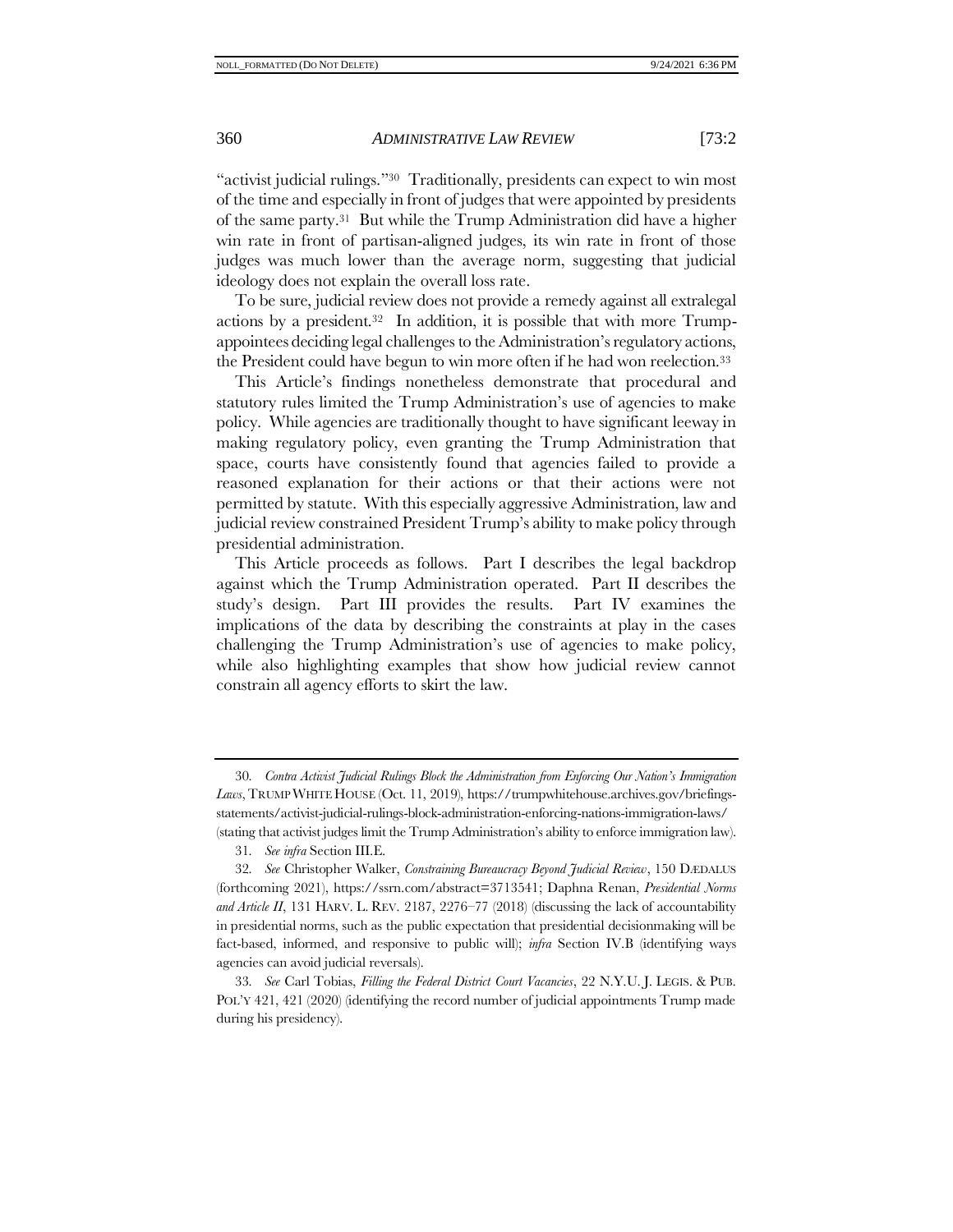# I. INCREASING PRESIDENTIAL CONTROL AND DOCTRINAL CHECKS

Presidents have moved toward more and more use of executive power over the last three decades. And scholars have long debated whether there are appropriate checks on the use of that power.

The rule of law is one possible check, but that generally presumes that those in charge will want to act according to the law. Of course, there are many definitions for the term "rule of law."34 Here, I am using the term in the common-sense way of referring to an executive that complies with constitutional, statutory, and common law limits on executive power. The question remains though: what tools exist to stem the actions of an executive that is not interested in abiding by existing law?

Congress is another possible check, but a current congress is unlikely to forcefully enforce the policies of a prior congress.35 Turning to judicial review is not and has never been a full solution to the problem, but it does promise to provide some check on the executive.

This Part describes the trend toward more presidential administration, concerns with that move, the Trump Administration's aggressive use of presidential administration, and the basic constraints promised by judicial review.

# <span id="page-8-0"></span>*A. The Expanse of Presidential Administration*

With the prevalence of congressional gridlock, presidents have increasingly turned toward agency action to serve their political agendas.<sup>36</sup> In today's political environment, presidential policymaking through agencies is considered more significant than congressional action.<sup>37</sup>

In a 2001 article, then-Professor Justice Elena Kagan coined the term "presidential administration" to describe this trend toward increased presidential power over executive agency actions.38 In Kagan's view, presidents had begun to view agencies more and more as "theirs" and to use

<sup>34.</sup> David S. Rubenstein, *Taking Care of the Rule of Law*, 86 GEO. WASH. L. REV. 168, 169–70 (2018).

<sup>35.</sup> Kagan, *supra* not[e 2,](#page-2-0) at 2350.

<sup>36.</sup> Jessica Bulman-Pozen, *Administrative States: Beyond Presidential Administration*, 98 TEX. L. REV. 265, 270 (2019); *see also* Richard L. Revesz, *Regulation and Distribution*, 93 N.Y.U. L. REV. 1489, 1518–25 (2018) (discussing congressional gridlock in the tax system); Gillian E. Metzger, *Agencies, Polarization, and the States*, 115 COLUM. L. REV. 1739, 1742 (2015) (noting that presidents turn to agencies to enact "partisan policy agendas stymied by congressional stalemate").

<sup>37.</sup> Bulman-Pozen, *supra* note [36,](#page-8-0) at 269–70.

<sup>38.</sup> Kagan, *supra* note [2,](#page-2-1) at 2246.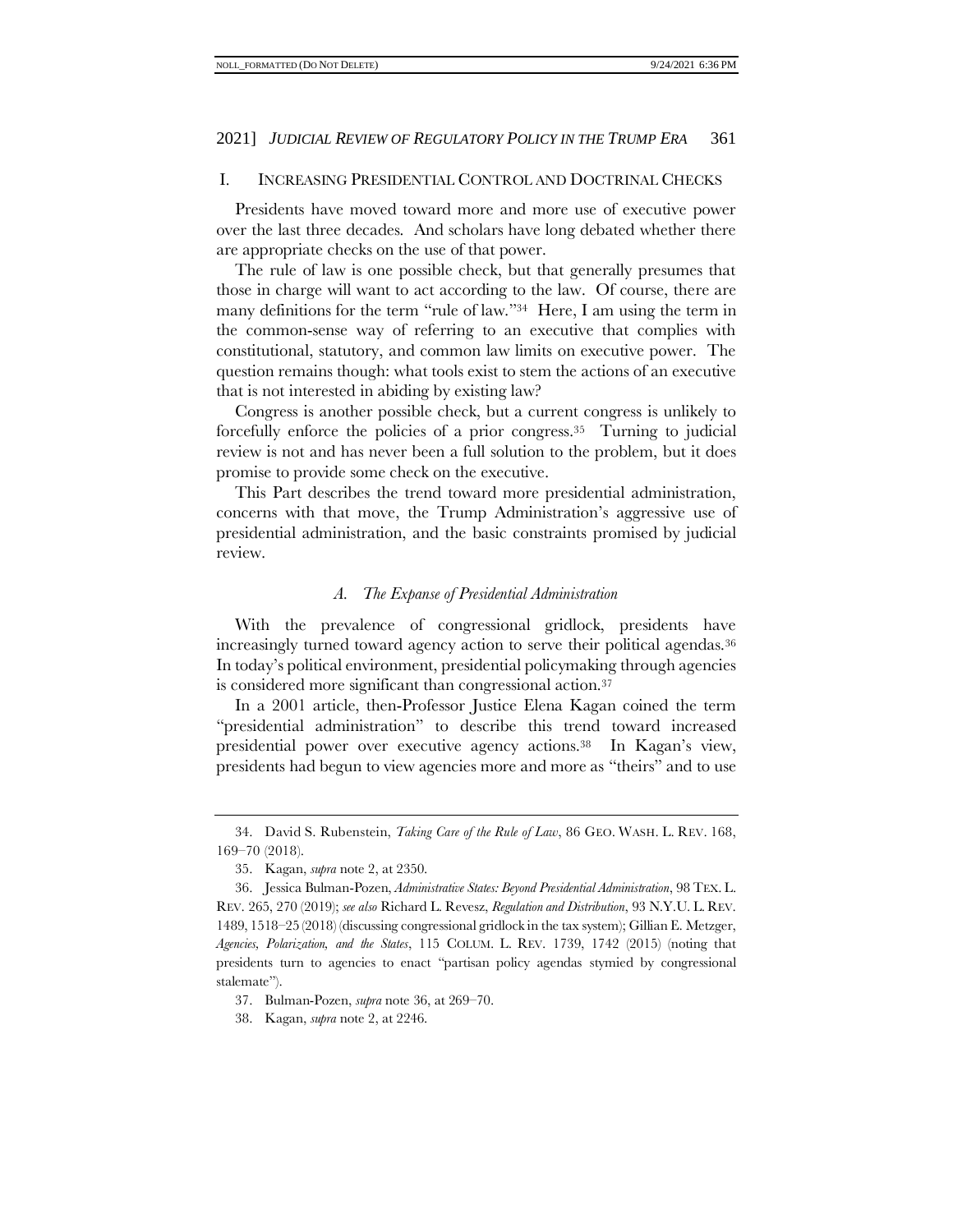<span id="page-9-2"></span>

them to supplement working with Congress.39 She theorized that these changes would likely be long lasting and would change our understanding of presidential power.<sup>40</sup>

<span id="page-9-0"></span>As Kagan predicted, presidents have used agencies to expand their reach. President Obama, for example, used centralized review of regulations and relied on executive orders to push action by many different agencies on a wide range of issues.<sup>41</sup> In addition to unilateral directives, the Obama Administration "exercised budgetary control in order to secure compliance with presidential directives, used scientific processes to inform climaterelated decisions, and elicited voluntary climate-conscious commitments from private-sector actors such as federal suppliers and contractors."42 In fact, some scholars believe that the Obama Administration exercised more control over regulatory activity than any prior administration.<sup>43</sup>

Since Kagan's strong endorsement of presidential administration, a robust debate has grown around it. In Kagan's view, presidential administration both "furthers regulatory effectiveness" and "advances political accountability by subjecting the bureaucracy to the control mechanism most open to public examination and most responsive to public opinion."44 But other scholars voiced concerns ranging from constitutional concerns, concerns about whether presidential control over agencies undermines the public's role in agency decisionmaking, and concerns about whether that level of control frustrates judicial review. Thomas W. Merrill argued, for example, that Congress has the sole authority to enact laws, and that this aggrandizement of presidential power is contrary to fundamental constitutional principles because it "undermines the role of Congress in allocating power among governmental institutions."<sup>45</sup>

<span id="page-9-1"></span>In addition, scholars worry that presidential administration can impede the public's ability to engage fruitfully in the agency rulemaking process. In Peter Strauss's view, the president should operate more as an overseer rather than use agencies to make affirmative policy, which Merrill summarized as

44. Kagan, *supra* note [2,](#page-2-1) at 2384.

<sup>39</sup>*. Id.* at 2247.

<sup>40</sup>*. Id.* at 2250.

<sup>41</sup>*. See* Kathryn A. Watts, *Controlling Presidential Control*, 114 MICH. L. REV. 683, 701 (2016) (describing President Obama's use of memoranda to push agencies to address vehicle emissions and energy efficiency).

<sup>42.</sup> Yumehiko Hoshijima, *Presidential Administration and the Durability of Climate-Consciousness*, 127 YALE L.J. 170, 186 (2017).

<sup>43.</sup> Watts, *supra* note [41,](#page-9-0) at 698.

<sup>45.</sup> Thomas W. Merrill, *Presidential Administration and the Traditions of Administrative Law*, 115 COLUM. L. REV. 1953, 1980 (2015).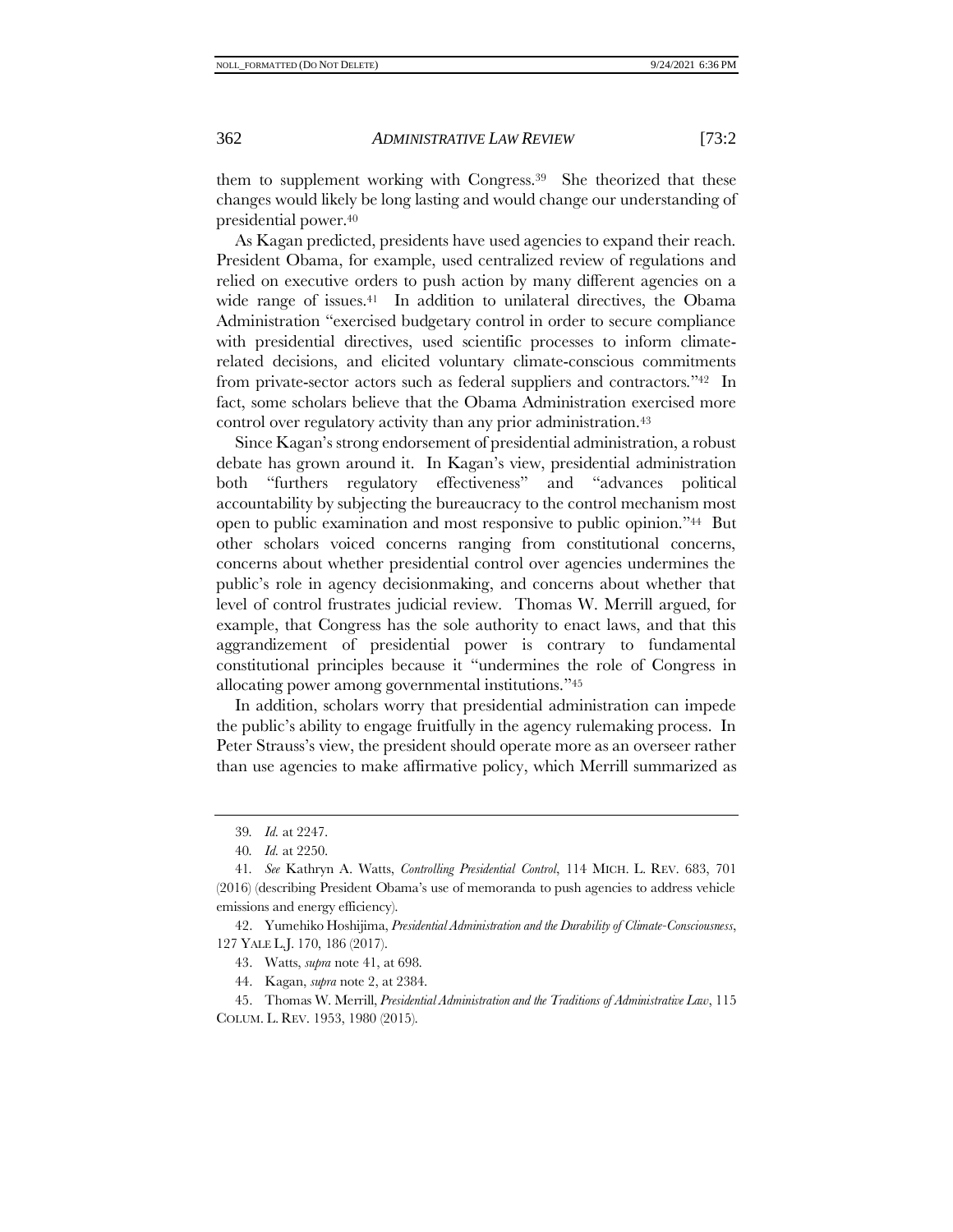<span id="page-10-1"></span>"recommending budgetary appropriations, reminding agencies that they should exercise their discretion in ways that maximize aggregate social welfare, resolving policy disputes among agencies with overlapping authority, and acting as a constraint against excessive paperwork burdens on citizens."46 When a president instead exerts excessive control over agencies, there is less room for interested individuals to affect the outcome of the regulatory rulemaking.47 Other critics have similarly noted the opacity of the centralized regulatory review process and the tendency of political considerations to take precedence over the technical judgements better left to agency expertise.48 Because of this, presidential administration may not have achieved "Kagan's purported benefits of enhanced democratic accountability and effective administration."49 Daniel Farber similarly argues that overt presidential influence over agencies may pose risks to agency integrity and the rule of law.50 Similarly, as Strauss pointed out, exerting more control over agencies may undermine the "legal constraints on administrative action." <sup>51</sup>

<span id="page-10-0"></span>In the midst of this ongoing debate, presidential administration continues to play a significant role in executive policymaking.

# <span id="page-10-2"></span>*B. Presidential Administration and the Trump Presidency*

The Trump Administration, initially so antiregulatory that President Trump asserted staffing agencies was "totally unnecessary,"<sup>52</sup> far outpaced even the Obama Administration in its zeal to use presidential administration

<sup>46</sup>*. Id.* at 1979; *see also* Peter L. Strauss, *Overseer, or "The Decider"? The President in Administrative Law*, 75 GEO. WASH. L. REV. 696, 753–54 (2007) (explaining that actions are rarely taken by the president himself but by appointed officials).

<sup>47.</sup> Merrill, *supra* not[e 45,](#page-9-1) at 1979–80; *see also* Strauss, *supra* not[e 46,](#page-10-1) at 753–54 (describing the limited public input in the Bush and Clinton Administrations).

<sup>48</sup>*. See* Hoshijima, *supra* note [42,](#page-9-2) at 179–80 (noting that the Office of Information and Regulatory Affairs's oversight of rulemaking has been "criticized as opaque, preclusive of congressional oversight, vulnerable to politicization, insufficiently deferential to agency expertise, and sporadic").

<sup>49</sup>*. Id.*

<sup>50.</sup> Daniel A. Farber, *Presidential Administration Under Trump* 5 (U.C. Berkeley L., Public Law Research Paper, 2017), https://ssrn.com/abstract=3015591.

<sup>51.</sup> Merrill, *supra* not[e 45,](#page-9-1) at 1979–80.

<sup>52.</sup> Randall Lane, *Inside Trump's Head: An Exclusive Interview with the President, and the Single Theory that Explains Everything*, FORBES (Oct. 10, 2017, 5:30 AM), https://www.forbes.com/donaldtrump/exclusive-interview/#7efe027bdeca [https://perma.cc/52TY-FKQK#6fb8042cbdec].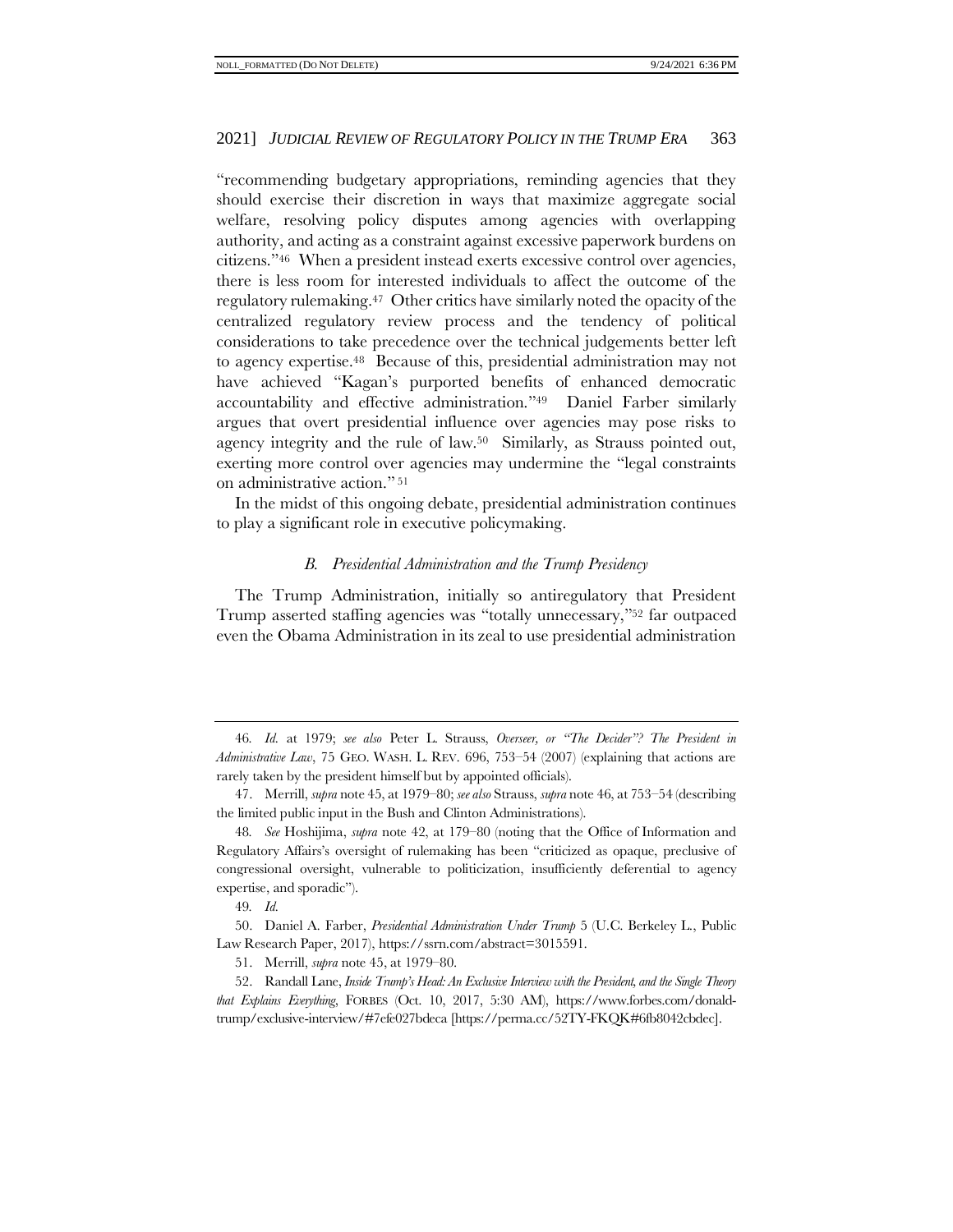<span id="page-11-1"></span><span id="page-11-0"></span>to make policy.53 With the issuance of two executive orders, Trump hired tens of thousands of border patrol agents, reprioritized deportation of undocumented individuals, and strengthened immigration enforcement initiatives nationwide.<sup>54</sup> Because these efforts can be characterized as operational or managerial decisions, they have been less susceptible to judicial review.<sup>55</sup>

Trump used his varied presidential powers to achieve his deregulatory goals as well.56 Almost immediately after his inauguration, President Trump issued Executive Order 13,771, requiring agencies to identify two regulations to repeal for each new regulation proposed.57 Trump Administration agencies also significantly reduced the estimate of the social cost of carbon a monetary estimate for the damages that each additional ton of carbon emissions poses to society.<sup>58</sup> The Administration then used that change to

Strauss, *supra* not[e 11,](#page-3-1) at 436.

54*. See* Mashaw & Berke, *supra* note [53,](#page-11-1) at 568, 574–75 (outlining Trump's use of executive orders for national immigration developments); *see also* Michelle Hackman, *How Trump Has Worked to Restrict Immigration*, WALL ST. J. (June 18, 2020, 10:41 AM), https://www.wsj.com /articles/how-trump-has-worked-to-restrict-immigration-11592491276 (discussing executive actions that restricted immigration policy); *President Trump's Bold Immigration Plan for the 21st Century*, TRUMP WHITE HOUSE (May 21, 2019), https://trumpwhitehouse.archives.g ov/articles/president-trumps-bold-immigration-plan-21st-century/ (setting out the Trump Administration's plan to secure the border and establish a new system for immigration).

55. Mashaw & Berke, *supra* note [53,](#page-11-1) at 575–76.

56*. See id.* at 584–85 (discussing President Trump's use of appointments, directive authority, and appropriations to achieve his deregulatory goals in domestic climate policy).

57. Exec. Order No. 13,711, 82 Fed. Reg. 9,339, 9,339 (Feb. 3, 2017); *see also* Manheim & Watts, *supra* note [53,](#page-11-1) at 1786 (describing the executive order and comparing it to previous orders by President Reagan and President Clinton); Pub. Citizen, Inc. v. Trump, 435 F. Supp. 3d 144, 147 (D.D.C. 2019) (dismissing a plaintiff's challenge of Executive Order 13,771 for lack of standing).

58. Lisa Friedman, *G.A.O.: Trump Boosts Deregulation by Undervaluing Cost of Climate Change*, N.Y. TIMES (July 14, 2020), https://www.nytimes.com/2020/07/14/climate/trumpclimate-change-carbon-cost.html.

<sup>53</sup>*. See* Lisa Manheim & Kathryn A. Watts, *Reviewing Presidential Orders*, 86 U. CHI.L.REV. 1743, 1768–69 (2019) (discussing the expanding presidential control over the regulatory state through use of presidential orders); Jerry L. Mashaw & David Berke, *Presidential Administration in a Regime of Separated Powers: An Analysis of Recent American Experience*, 35 YALE J. ON REGUL. 549, 563–588 (2018) (examining the expansion of presidential administration from the Obama Administration to the Trump Administration through case studies concerning immigration policy and climate change). In Strauss's own words:

It will not have escaped my readers that President Trump appears to believe that he has the right monarchically to command all domestic government. Understand, however, that this view is not a radical change (however much more emphatic than his predecessors he has been about it), but rather the continuation of a trend that has been in place at least since the presidency of Richard Nixon.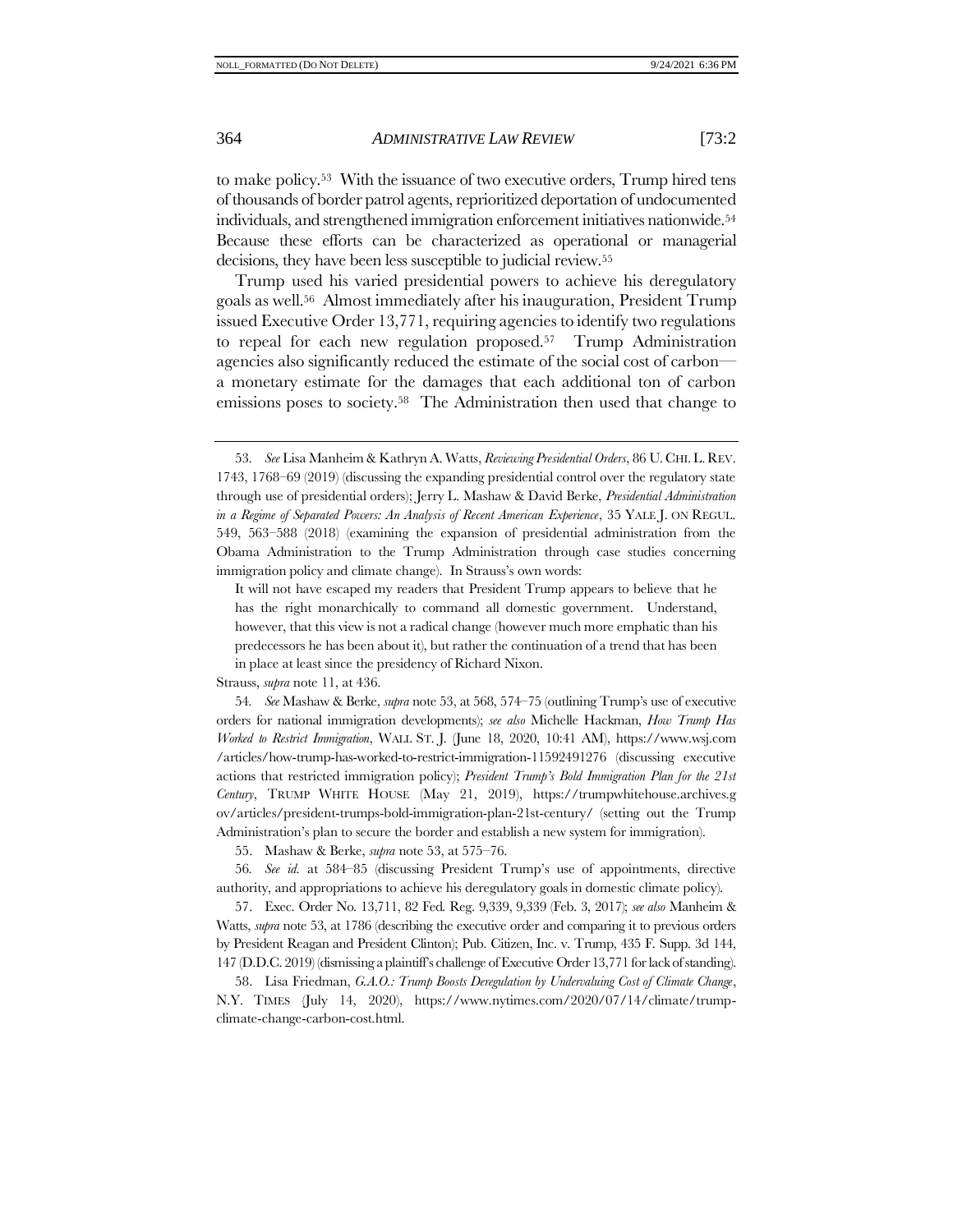<span id="page-12-0"></span>claim that rolling back Obama-era rules that relied on those estimates was not as harmful as prior estimates would have shown. 59

Spurred by industry requests to roll back specific Obama-era policies,<sup>60</sup> the Trump Administration began its deregulation push by issuing a series of executive orders<sup>61</sup> and demanding that agencies review and revise those policies.62 The Administration used the executive orders to direct agency business during the first year of the Trump Administration, when political appointees were not in place yet.<sup>63</sup>

The executive orders were followed by public statements promising to "suspend, revise, or rescind"<sup>64</sup> the rules and claiming that the rules had

60. WILLIAM H. RODGERS, JR. & ELIZABETH BURLESON, RODGERS ENVIRONMENTAL LAW  $\S 45:2$  (2d ed. 2017) (providing a list of action items sent by Murray Energy Corporation for the Trump Administration).

61*. See* Lee Epstein & Eric A. Posner, *The Decline of Supreme Court Deference to the President*, 166 U. PA. L. REV. 829, 851 (2018) (using the prevalence of executive orders to help measure "executive overreach").

62. Exec. Order No. 13,783, 82 Fed. Reg. 16,093, 16,095 (Mar. 28, 2017) (directing the EPA and the Interior to begin review of the Clean Power Plan, the Waste Prevention Rule, the Fracking Rule, and many other rules, and, "if appropriate," to publish proposed rules suspending, revising, or revoking them).

63*. See, e.g.*, *EPA Administrator Andrew Wheeler on the Policies Behind Environmental Progress*, AM. ENTER. INST. (Sept. 21, 2020), https://www.aei.org/events/a-conversation-with-environm ental-protection-agency-administrator-andrew-wheeler/ (providing an example of the Trump Administration's use of executive orders to direct the EPA's business).

64. Press Release, U.S. Dep't of the Interior*,* Statement on Venting and Flaring Rule

<sup>59.</sup> For example, in 2016, the Bureau of Land Management estimated the Waste Prevention Rule would provide net benefits of up to \$204 million per year by avoiding damages of methane emissions. U.S. BUREAU OF LAND MGMT., REGULATORY IMPACT ANALYSIS, REVISIONS TO 43 CFR 3100 (ONSHORE OIL AND GAS LEASING) AND 43 CFR 3600 (ONSHORE OIL AND GAS OPERATIONS)ADDITIONS OF 43 CFR3178 (ROYALTY-FREE USE OF LEASE PRODUCTION) AND 43 CFR 3179 (WASTE PREVENTION AND RESOURCE CONSERVATION) 111 (2016) [hereinafter BLM 2016 REGULATORY IMPACT ANALYSIS], https://www.blm.gov/sites/blm.gov/files/document s/files/oilandgas\_WastePreventionRegulatoryImpactAnalysis.pdf. But with a new "interim" estimate, the Trump Administration reduced the estimate of methane's damages per ton from \$1,300 down to \$176. *Compare id.* at 36 (projecting \$1,300 as the 3% average social cost per metric ton by 2020), *with*U.S. BUREAU OF LAND MGMT., REGULATORY IMPACT ANALYSIS FOR THE FINAL RULE TO RESCIND OR REVISE CERTAIN REQUIREMENTS OF THE 2016 WASTE PREVENTION RULE 42 tbl.3.2, 52 (2018) [hereinafter BLM 2018 REGULATORY IMPACT ANALYSIS], https:// downloads.regulations.gov/BLM-2018-0001-223607/content.pdf (projecting the cost as \$176 per metric ton for year 2020 emissions, at a 3% discount rate); *see also* California v. Bernhardt, 472 F. Supp. 3d 573, 613 (N.D. Cal. 2020) (holding that reliance on the "interim" estimate was arbitrary and capricious).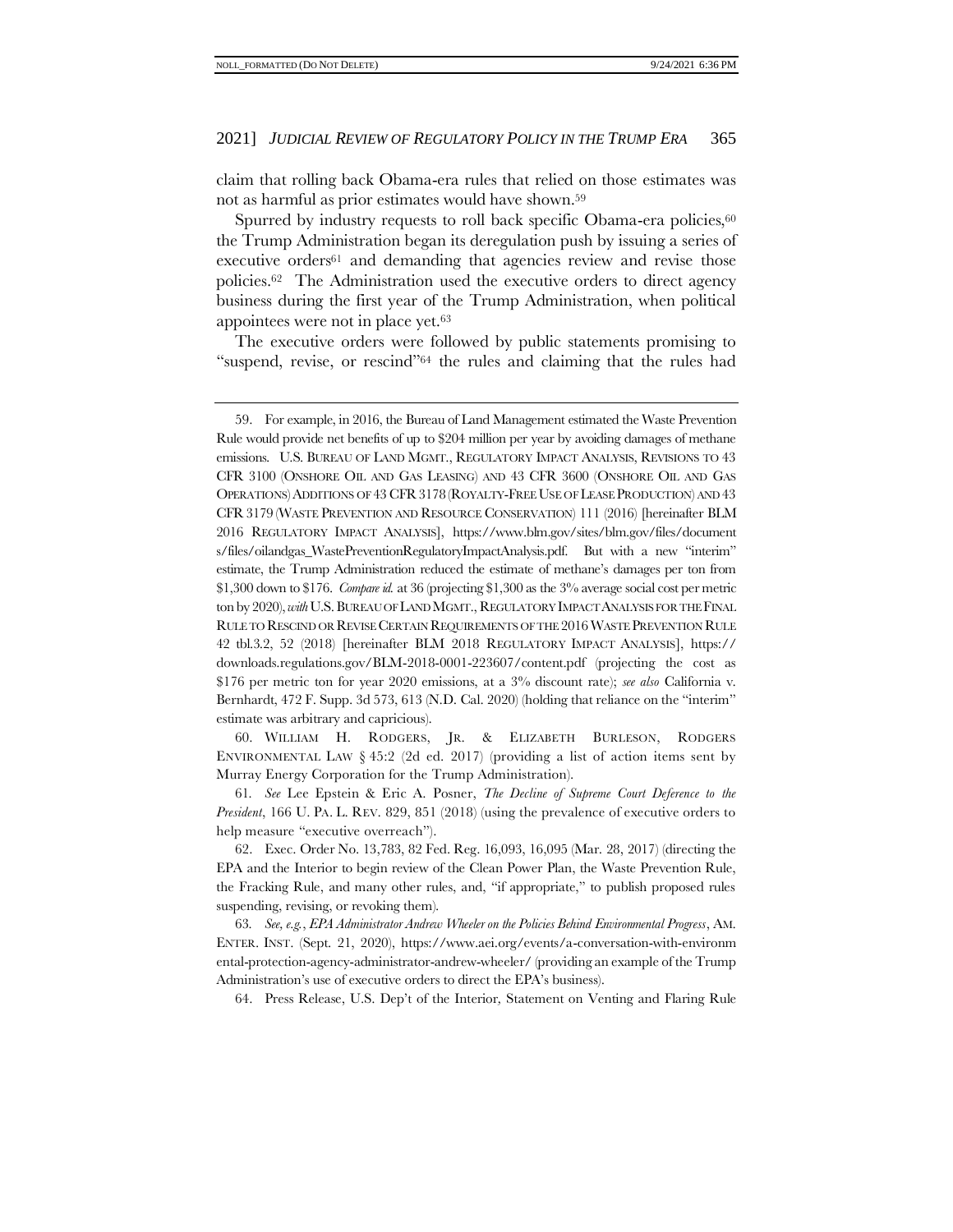<span id="page-13-2"></span><span id="page-13-1"></span>already been repealed (which was false at the time).65 That deregulation effort $66$  focused on policies in the areas of environmental protection,  $67$  with rollbacks of regulations that were meant to cut toxic metal discharges from power plants,<sup>68</sup> to cut methane leaks at oil and gas facilities,<sup>69</sup> and to govern conservation on public lands,<sup>70</sup> among many others. The Trump Administration's deregulation efforts also focused on housing, with rollbacks of policies meant to address racial segregation.71 And the effort targeted

<span id="page-13-0"></span>65. EPA Administrator Scott Pruitt, for example, publicly stated:

President Trump is getting things done for the American people. America is stronger and safer because the President kept his promise to cut unnecessary and duplicative regulations that shackled American businesses. From repealing the Waters of the U.S. rule and the job-killing Clean Power Plan to cleaning up toxic Superfund sites, EPA is implementing President Trump's agenda to protect the environment and grow our economy

Press Release, EPA, EPA Administrator Scott Pruitt Statement on President Donald J. Trump's State of the Union Address (Jan. 1, 2018), https://archive.epa.gov/epa/newsreleases/epa-admin istrator-scott-pruitt-statement-president-donald-j-trumps-state-union-address.html.

66*. See* Keith B. Belton & John D. Graham, *Trump's Deregulation Record: Is It Working*?, 71 ADMIN. L. REV. 803, 803–04, 815 (2019) ("Donald Trump . . . has declared that his tenure will be marked by deregulation"); *see also Tracking Deregulation in the Trump Era*, BROOKINGS INST. https://www.brookings.edu/interactives/tracking-deregulation-in-the-trump-era/ (Jan. 19, 2021) (explaining that the Trump Administration "has major deregulatory ambitions" and tracking deregulatory efforts across eight major categories); Council of Econ. Advisers, Exec. Off. of the President, *How Deregulation Can Increase Economic Growth*, TRUMP WHITE HOUSE (Oct. 2, 2017), https://trumpwhitehouse.archives.gov/articles/deregulationcan-increase-economic-growth/.

67. Nadja Popovich et al., *The Trump Administration Is Reversing Nearly 100 Environmental Rules. Here's the Full List*, N.Y. TIMES, https://www.nytimes.com/interactive/2020 /climate/trump-environment-rollbacks.html (Jan. 20, 2021).

68. Postponement of Certain Compliance Dates for Effluent Limitations Guidelines and Standards for the Steam Electric Power Generating Point Source Category, 82 Fed. Reg. 19,005, 19,005 (Apr. 25, 2017) (to be codified at 40 C.F.R. pt. 423).

69. Waste Prevention, Production Subject to Royalties, and Resource Conservation; Rescission or Revision of Certain Requirements, 83 Fed. Reg. 49,184 (Sept. 28, 2018) (to be codified at 43 C.F.R. pts. 3160, 3170).

70*. See* W. Watersheds Project v. Schneider, 417 F. Supp. 3d 1319, 1328, 1335 (D. Idaho 2019), *dismissing appeal*, No. 19-36065, 2020 WL 3256842 (9th Cir. Mar. 27, 2020) (discussing the reductions in regulations encouraging conservation on public lands).

71. JASON A. SCHWARTZ, INST. FOR POL'Y INTEGRITY, WEAKENING OUR DEFENSES: HOW THE TRUMP ADMINISTRATION'S DEREGULATORY PUSH HAS EXACERBATED THE

Vote (May 10, 2017), https://www.doi.gov/pressreleases/interior-statement-venting-andflaring-rule-vote.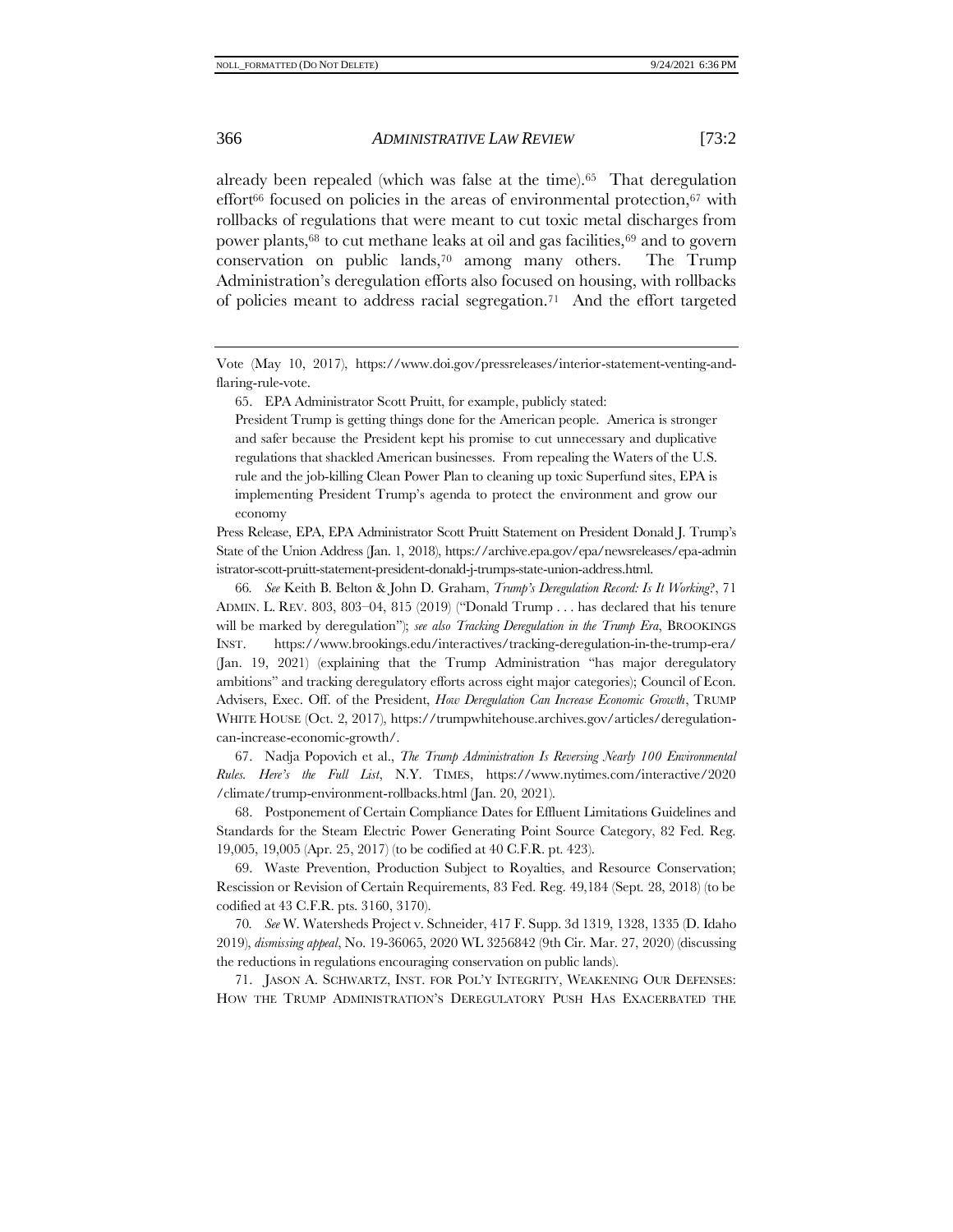public assistance programs<sup>72</sup> and programs meant to protect students from the harmful effects of fraudulent for-profit schools.73 As tools to pursue this agenda, the Administration used a series of aggressive regulatory maneuvers, including regulatory delays,<sup>74</sup> repeals,<sup>75</sup> new guidance documents, memoranda,<sup>76</sup> and foot-dragging.77 Many of the rollbacks cited the Administration's executive orders as the basis.<sup>78</sup>

The Administration also used numerous other techniques to expand its power. President Trump installed a "shadow cabinet" of agency officials who were not subject to Senate confirmation and who reported directly to

72*. See, e.g.*, Inadmissibility on Public Charge Grounds, 84 Fed. Reg. 41,292, 41,292, 41,295 (Aug. 14, 2019) (to be codified at 8 C.F.R. pts. 103, 212, 213, 214, 245, 248) (denying lawful permanent residency to immigrants who have participated in public assistance programs like Medicaid and Supplemental Nutrition Assistance Program); Schwartz, *supra* not[e 71,](#page-13-0) at 23 (listing other restrictions on Medicare, Medicaid, and the Affordable Care Act).

73. Student Assistance General Provisions, Federal Family Education Loan Program, and William D. Ford Federal Direct Loan Program, 84 Fed. Reg. 49,788, 49,788 (Sept. 23, 2019) (to be codified at 34 C.F.R. pts. 668, 682, 685).

74*. See, e.g.*, Bauer v. DeVos, 325 F. Supp. 3d 74, 78, 88–89 (D.D.C. 2018) (vacating three successive delays of the Borrower Defense Rule); Becerra v. U.S. Dep't of the Interior, 276 F. Supp. 3d 953, 966–67 (N.D. Cal. 2017) (vacating delay of rule meant to provide clarity for royalty payments for mining on public lands).

75*. See, e.g.*, California *ex rel.* Becerra v. U.S. Dep't of the Interior, 381 F. Supp. 3d 1153, 1169 (N.D. Cal. 2019) (detailing challenges to Interior's repeal of regulations governing natural resources extracted from federal lands).

76. Memorandum from Susan Parker Bodine, Assistant Administrator, Off. of Enf't & Compliance Assurance, EPA, to Bill Wehrum, Assistant Administrator, Off. of Air & Radiation, EPA (July 6, 2018), https://www.epa.gov/sites/production/files/2018-07/do cuments/glidernoactionassurance070618.pdf.

77*. See* California v. EPA, 385 F. Supp. 3d 903, 908, 916 (N.D. Cal. 2019) (ordering the agency to stop delaying implementation of a rule designed to limit methane emissions at landfills).

78*. See, e.g.*, California v. Bernhardt, 472 F. Supp. 3d 573, 586–87 (N.D. Cal. 2020) (discussing the agency's reliance on Executive Order 13,783 to justify Waste Prevention Rule repeal); *Becerra*, 381 F. Supp. 3d at 1169 (discussing the agency's reliance on Executive Order 13,783 to justify repeal of the Valuation Rule).

COVID-19 PANDEMIC 19 (2020), https://policyintegrity.org/files/publications/Weake ning\_Our\_Defenses\_Covid\_Deregulation\_Report.pdf (collecting examples of ways that the Trump Administration has created obstacles to safe, affordable, and fair housing); *see also* Lola Fadulu, *Trump Pulls Back Efforts to Enforce Housing Desegregation*, N.Y. TIMES (Jan. 3, 2020), https://www.nytimes.com/2020/01/03/us/politics/trump-housing-segregation.html (summarizing the Trump Administration's plan to eliminate a rule requiring state and local governments to gather patterns of integration to assess whether community housing was fair).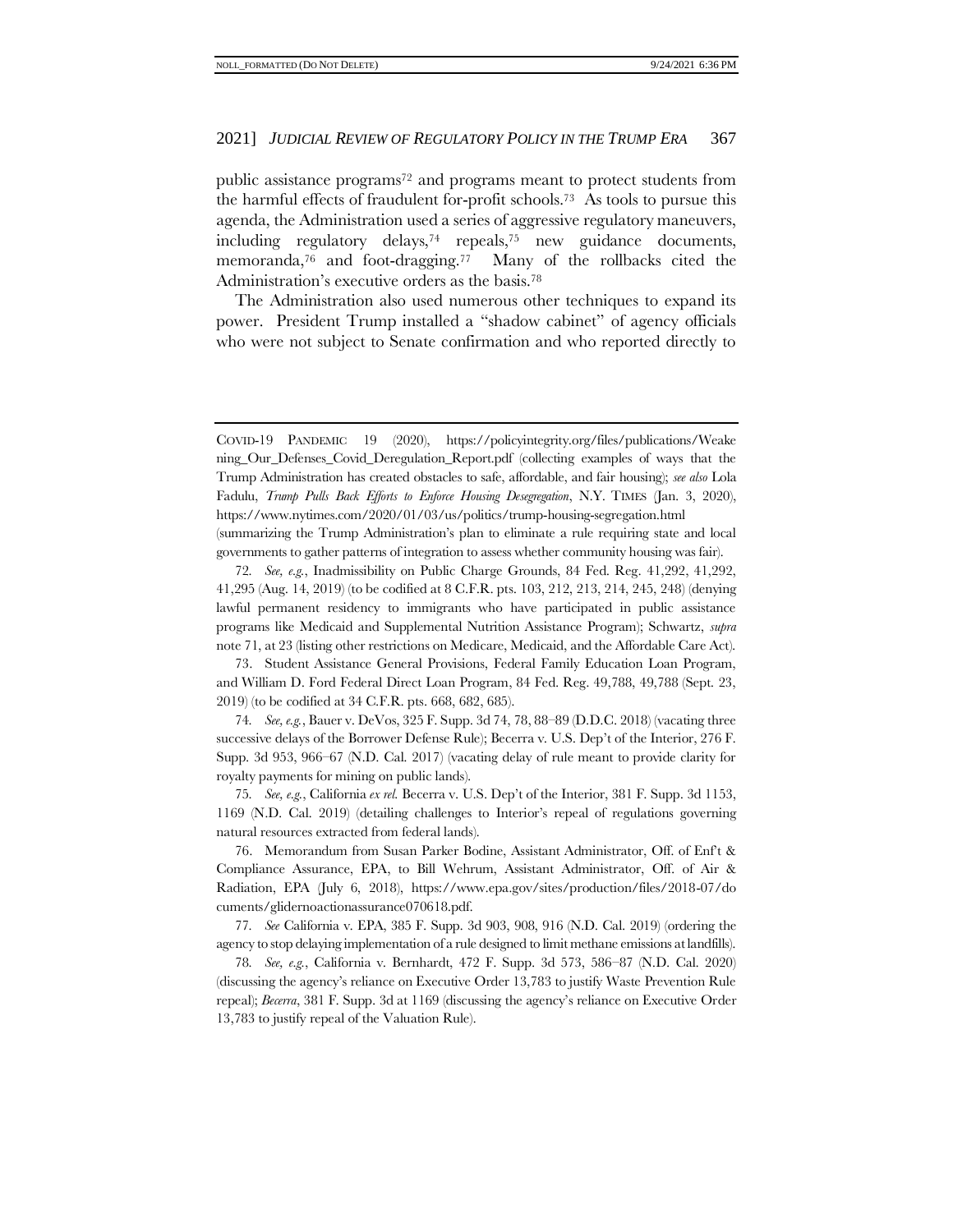the White House. <sup>79</sup> These officials served to "monitor political appointees' compliance with administration priorities" and thereby strengthened the President's control over agency actions in a way that had not been done in prior administrations.80 While this arrangement was eventually disbanded, Jerry Mashaw and David Berke theorized that its demise had more to do with "the pride and self-worth of agency heads" than legal objections.<sup>81</sup>

# *C. Bases for Judicial Review of Regulations*

Given the continued expansion of presidential administration and the concerns that have been voiced, the question is whether the appropriate checks on this type of power exist. In her article, Kagan highlighted the importance of presidents respecting the limits of congressional delegation,<sup>82</sup> but that presumes that a president will abide by general rule of law principles. And presidents' greater and greater use of their agencies to make policy presents what Kagan described as a danger for the rule of law: that presidents would "tend to push the envelope when interpreting statutes."<sup>83</sup> Judicial review—"a simple, if sometimes imperfect, solution to the problem"—is potentially the only alternative to keep a president from displacing the "clear preferences of the prior enacting . . . Congress" in this way.<sup>84</sup>

In general, in its actions to aggrandize presidential power, the Trump Administration did not win accolades on the rule of law front.85 The Trump

- 83*. Id.* at 2349.
- 84*. Id.* at 2350–51.

85*. See* RICHARD W. PAINTER & PETER GOLENBOCK, AMERICAN NERO: THE HISTORY OF THE DESTRUCTION OF THE RULE OF LAW, AND WHY TRUMP IS THE WORST OFFENDER 6 (2020) (questioning if "any president so blatantly and consistently violated the Constitution and the rule of law? As we explain in this book, the answer is clearly 'NO.'"); John Kruzel, *Democrats Fear Rule of Law Crumbling Under Trump*, HILL (Feb. 16, 2020, 10:30 AM), https:// thehill.com/regulation/court-battles/483206-democrats-fear-rule-of-law-crumbling-undertrump (describing how President Trump has been attacking the rule of law); Emily Bazelon & Eric Posner, *There Used to Be Justice. Now We Have Bill Barr.*, N.Y. TIMES (May 13, 2020), https://www.nytimes.com/2020/05/13/opinion/barr-trump-rule-of-law.html (illustrating how the actions of Attorney General Barr reflect Trump's undermining of the rule of law);

<sup>79</sup>*. See* Mashaw & Berke, *supra* note [53,](#page-11-1) at 604 (describing "Trump's installation of administration loyalists at various agencies to monitor political appointees' compliance with administration priorities").

<sup>80</sup>*. Id.*

<sup>81</sup>*. Id.* at 605.

<sup>82</sup>*. See* Kagan, *supra* note [2,](#page-2-0) at 2319–20 ("I acknowledge that Congress generally may grant discretion to agency officials alone and that when Congress has done so, the President must respect the limits of this delegation.").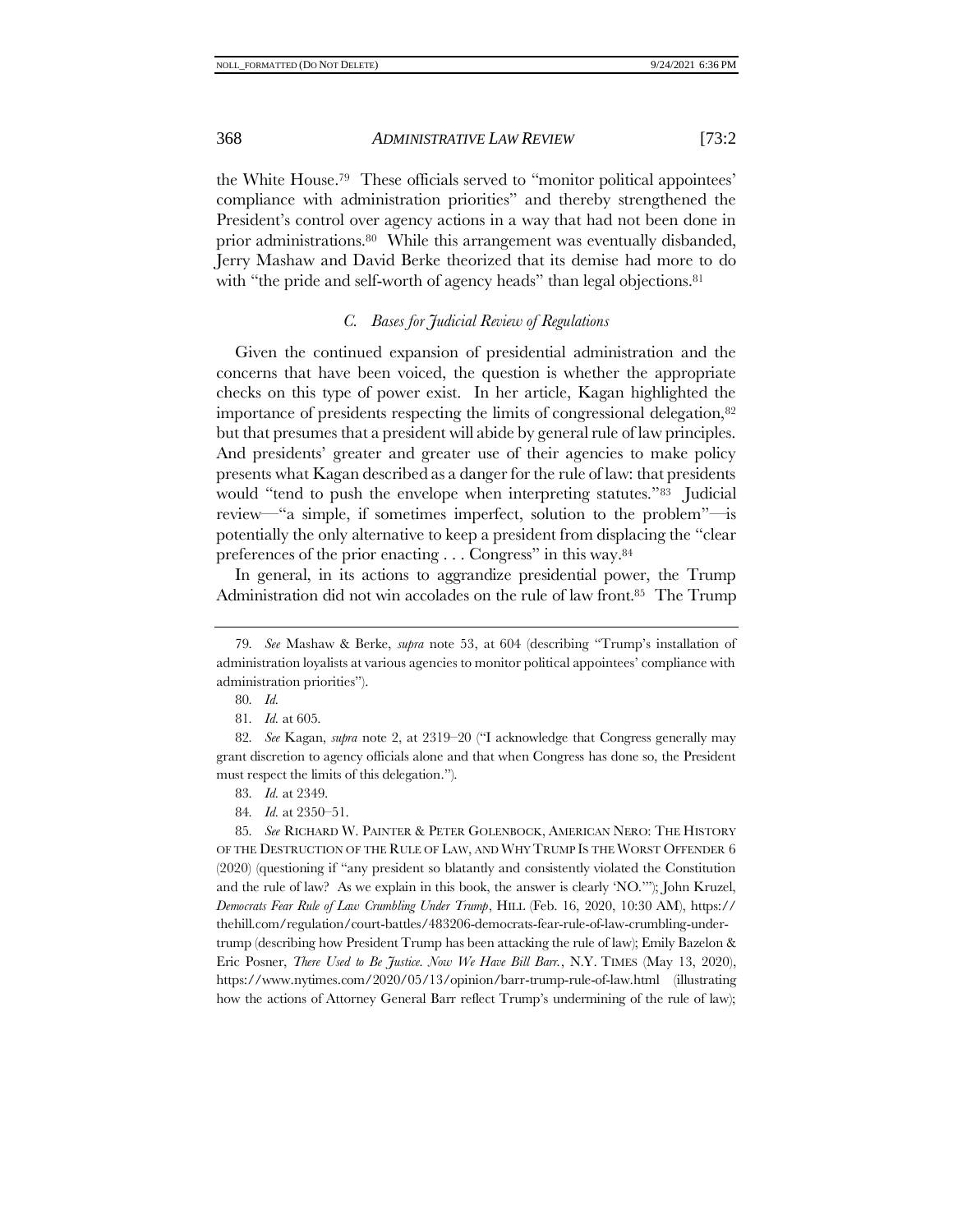Administration drew sharp criticism for undermining trust in the "institutions that implement the law" and, in this way, "destabiliz[ing] the law itself."<sup>86</sup>

<span id="page-16-0"></span>President Trump was criticized for seeking to "deconstruct" the administrative state through nonlegislative actions such as hiring freezes, encouraging resignations, censorship, and efforts to "deliberately . . . undermine" the goals at the root of statutory legislation.<sup>87</sup> Moreover, in court, the Trump Administration was seen as bypassing longstanding legal norms.<sup>88</sup> Scholars have concluded that the Trump Administration did not follow basic principles governing agency rulemaking,<sup>89</sup> and that we cannot expect agencies to consider the threat of judicial review when promulgating rules in the Trump era.90 The "regulatory slop," as two scholars named this phenomenon, included "improperly suspending the effective dates of final rules; failing to provide for notice and comment; failing to meet mandatory deadlines; and failing to make required findings."91 Theories are that such disregard for the law may reflect the prioritization of political agendas over the rule of law, lack of concern for the legitimacy of the Administration's actions, or lack of experience.92 All of these possibilities may "suggest a lack of respect for the legitimacy of our institutional structure."<sup>93</sup>

Combined with President Trump's unilateral directives, such as using the president's secret emergency powers,<sup>94</sup> and the increase of presidential

86. Rebecca Roiphe, *A Typology of Justice Department Lawyers' Roles and Responsibilities*, 98 N.C. L. REV. 1077, 1080–81 (2020).

87. David M. Driesen, *President Trump's Executive Orders and the Rule of Law*, 87 UMKC L. REV. 489, 514–17 (2019).

88. Robert L. Glicksman & Emily Hammond, *The Administrative Law of Regulatory Slop and Strategy*, 68 DUKE L.J. 1651, 1653 (2019).

89*. See* Lisa Heinzerling, *Unreasonable Delays: The Legal Problems (So Far) of Trump's Deregulatory Binge*, 12 HARV. L. & POL'Y REV. 13, 15 (2018) ("[T]he Trump [A]dministration has not obeyed these basic rules.").

90*. See* Glicksman & Hammond, *supra* note [88,](#page-16-0) at 1653 (noting how up "[u]ntil now," agencies would follow the procedural requirements of the law due to "judges demand[ing] compliance with the basic, black-letter procedural requirements of administrative law").

- 91*. Id.* at 1653–55.
- 92*. Id.* at 1654–55.
- 93*. Id.* at 1655.

Paul Rosenzweig, *Trump's Defiance of the Rule of Law*, ATLANTIC (June 3, 2019), https://w ww.theatlantic.com/ideas/archive/2019/06/trumps-unique-assault-rule-law/590875/ (rep orting on how President Trump has gone farther than prior presidents to avoid oversight and scrutiny into his actions).

<sup>94</sup>*. See generally* Gary Hart, *How Powerful Is the President?*, N.Y. TIMES (July 23, 2020), https://www.nytimes.com/2020/07/23/opinion/trump-presidential-powers.html (chronicling the development of presidential emergency powers).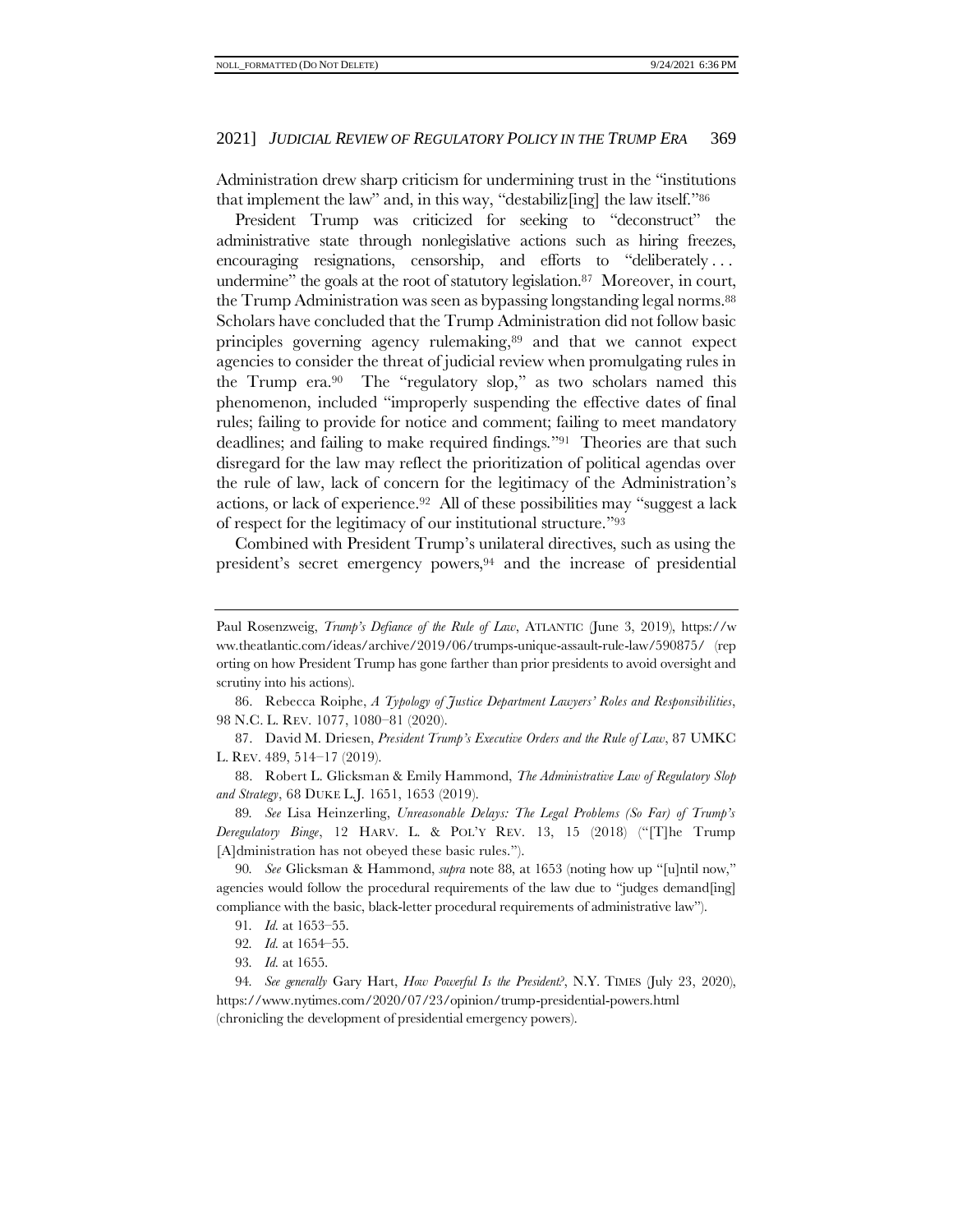interventions in areas like prosecution decisions and government science,<sup>95</sup> these measures demonstrate how much closer we are now to a presidential administration that has gone too far.

Courts are "inescapably limited players."96 This fact was highlighted all the way back when Alexander Hamilton called the judiciary "beyond comparison, the weakest" of all three branches of government.<sup>97</sup> But there are significant benefits to upholding the rule of law in the administrative sphere, including providing "security and predictability so that individuals and firms can plan their pursuits and do so without fear."<sup>98</sup> Given the concern with the especially aggressive actions of the Trump Administration, it is time to look again at whether judicial review has a meaningful role to play in constraining a president bound to flout norms and produce "regulatory slop."<sup>99</sup>

The Administrative Procedure Act (APA), passed and signed in 1946 by President Truman, provides for that judicial review.<sup>100</sup> The purpose of the statute was to make agency decisionmaking fairer and more uniform, while at the same time preserving the ability of agencies to do their jobs efficiently and economically.<sup>101</sup>

<span id="page-17-0"></span>The APA contains a set of requirements that govern agency decisionmaking, regardless of political party.102 Those requirements leave room for agencies to make reasoned judgments about the impacts of their policies<sup>103</sup> and to resolve

96. Renan, *supra* not[e 32,](#page-7-0) at 2193.

*Id.*

99. Glicksman & Hammond, *supra* not[e 88,](#page-16-0) at 1653, 1655.

100. Administrative Procedure Act, 5 U.S.C. §§ 551–559, 561–570a, 701–706.

101. U.S. DEP'T OF JUST., ATTORNEY GENERAL'S MANUAL ON THE ADMINISTRATIVE PROCEDURE ACT app. B at 124 (1947).

<sup>95.</sup> Mashaw & Berke, *supra* note [53,](#page-11-1) at 606; *see also* Farber, *supra* note [50,](#page-10-2) at 13–14, 28–29 (noting the Trump Administration's disregard of scientific expertise surrounding climate change).

<sup>97.</sup> THE FEDERALIST NO. 78, at 576 (Alexander Hamilton) (John C. Hamilton, ed. 1864).

<sup>98.</sup> Sergio Puig & Gregory Shaffer, *Imperfect Alternatives: Institutional Choice and the Reform of Investment Law*, 112 AM. J. INT'L L. 361, 377 (2018).

From a socio-legal perspective, the rule of law provides restraints on arbitrary state behavior, backed by norms that enable people to reasonably know what is required of them, combined with the institutionalization of these norms so that they 'count as a source of restraint and a normative resource' that may be used in practice.

<sup>102</sup>*. See generally id.* at 126–39 (summarizing the content of the Administrative Procedure Act).

<sup>103</sup>*. See, e.g.*, Nat'l Ass'n of Regul. Util. Comm'rs v. Fed. Energy Regul. Comm'n, 964 F.3d 1177, 1190 (D.C. Cir. 2020) (noting that agency action is not arbitrary and capricious if it is based in a "reasonable . . . prediction about the future impact of its own policies" (quoting La. Energy & Power Auth. v. FERC, 141 F.3d 364, 370 (D.C. Cir. 1998))).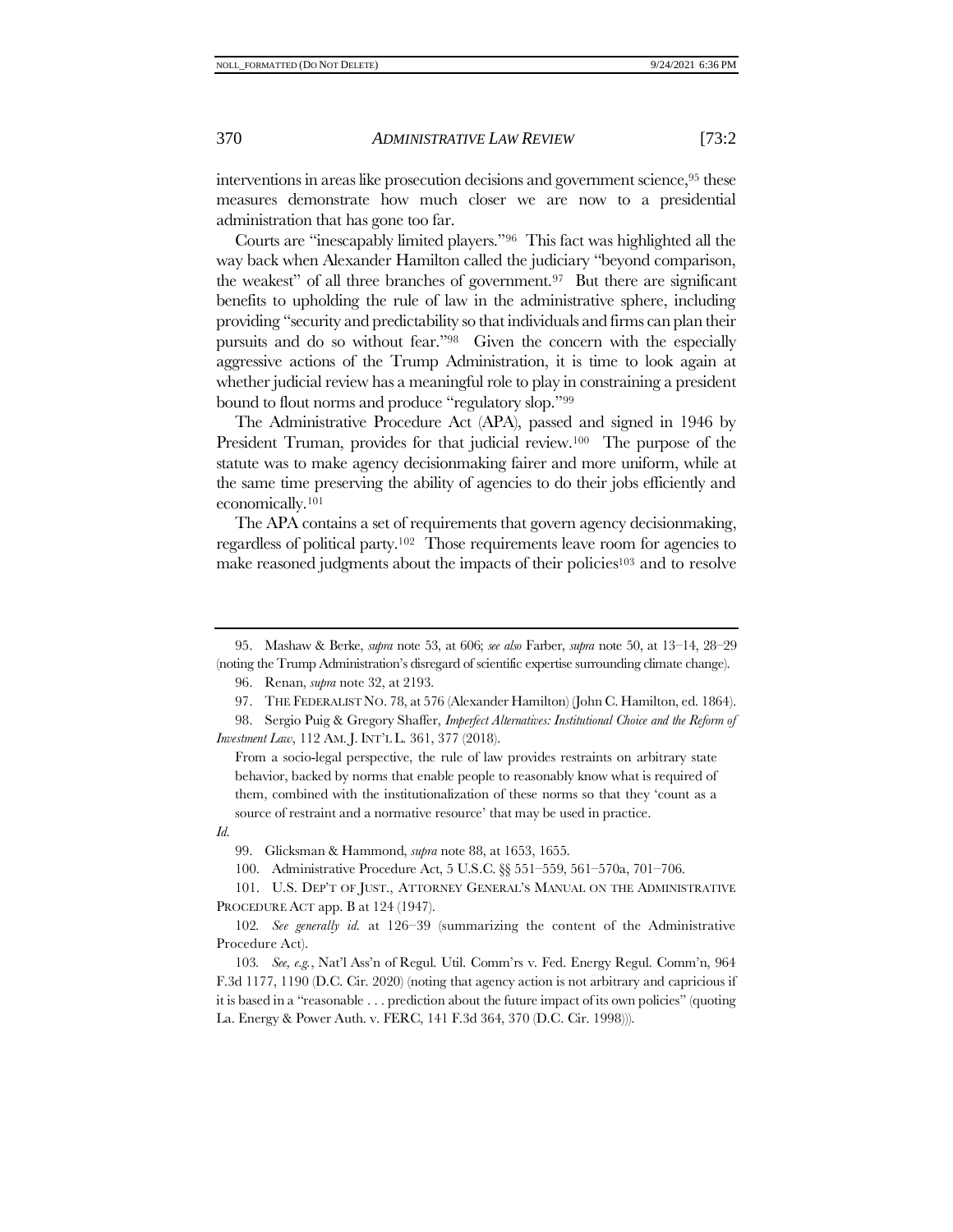technical and fact-specific questions.104 Under the APA, agencies also must comply with several uniform procedures when resolving those questions.<sup>105</sup> In this way, the requirements help curb quick and frequent agency vacillation<sup>106</sup> because shepherding a rule through full notice-and-comment rulemaking in order to satisfy these requirements can take several years.<sup>107</sup>

<span id="page-18-0"></span>This "ossification" carries with it some benefits. Studies found that when agencies are required to take this time before changing the regulatory landscape, industry has more opportunity for investment and innovation; conversely, an unpredictable regulatory landscape can lead to a decrease in investment.108 For example, in an annual survey of utility executives, executives listed regulatory uncertainty as the single greatest challenge to preparing for an inevitable market shift toward renewable energy.<sup>109</sup> Moreover, from the perspective of political scientists, making sure that industry and advocates can rely on a predictable set of rules, regardless of political power shifts, is a crucial feature of a functioning democracy.110 The next subsections will provide more detail on these requirements.

#### *1. Notice-and-Comment Requirements*

The APA gives the public a check on possible agency overreach by requiring agencies to provide the public with notice of a planned action and

105. U.S. DEP'T OF JUST., *supra* note [101.](#page-17-0)

108. Randy J. Kozel & Jeffrey A. Pojanowski, *Administrative Change*, 59 UCLA L. REV. 112, 156–57 (2011) (explaining that erratic legal change carries its own costs).

109. David Roberts, *The Power Sector Craves Stability. Trump Has Brought It Chaos*, VOX (Mar. 9, 2018, 2:10 PM), https://www.vox.com/energy-and-environment/2018/3/9/17099 240/power-sector-trump-regulatory-certainty.

110. *See* ADAM PRZEWORSKI, DEMOCRACY AND THE MARKET: POLITICAL AND ECONOMIC REFORMS IN EASTERN EUROPE AND LATIN AMERICA 19, 26, 51 (1991) (explaining that a stable democracy is one where "conflicts are processed through democratic institutions"); Noam Lupu & Rachel Beatty Riedl, *Political Parties and Uncertainty in Developing Democracies*, 46 COMP. POL. STUD. 1339, 1347 (2012) (explaining that uncertainty about the rules of the game can negatively affect democratic processes).

<sup>104</sup>*. See, e.g.*, Ctr. for Auto Safety v. Peck, 751 F.2d 1336, 1370 (D.C. Cir. 1985) (explaining that an absence of rational support warrants reversal of agency decisions).

<sup>106</sup>*. See* Aaron L. Nielson, *Sticky Regulations*, 85 U. CHI. L. REV. 85, 116–17 (2018) (explaining how the rules governing regulatory change make such change more difficult and thus promote regulatory certainty, innovation, and investment).

<sup>107</sup>*. See* Bethany A. Davis Noll & Richard L. Revesz, *Regulation in Transition*, 104 MINN. L. REV. 1, 55–56 (2019) (summarizing research on rulemaking timing and noting that rulemaking at the FDA takes, on average, forty-two months).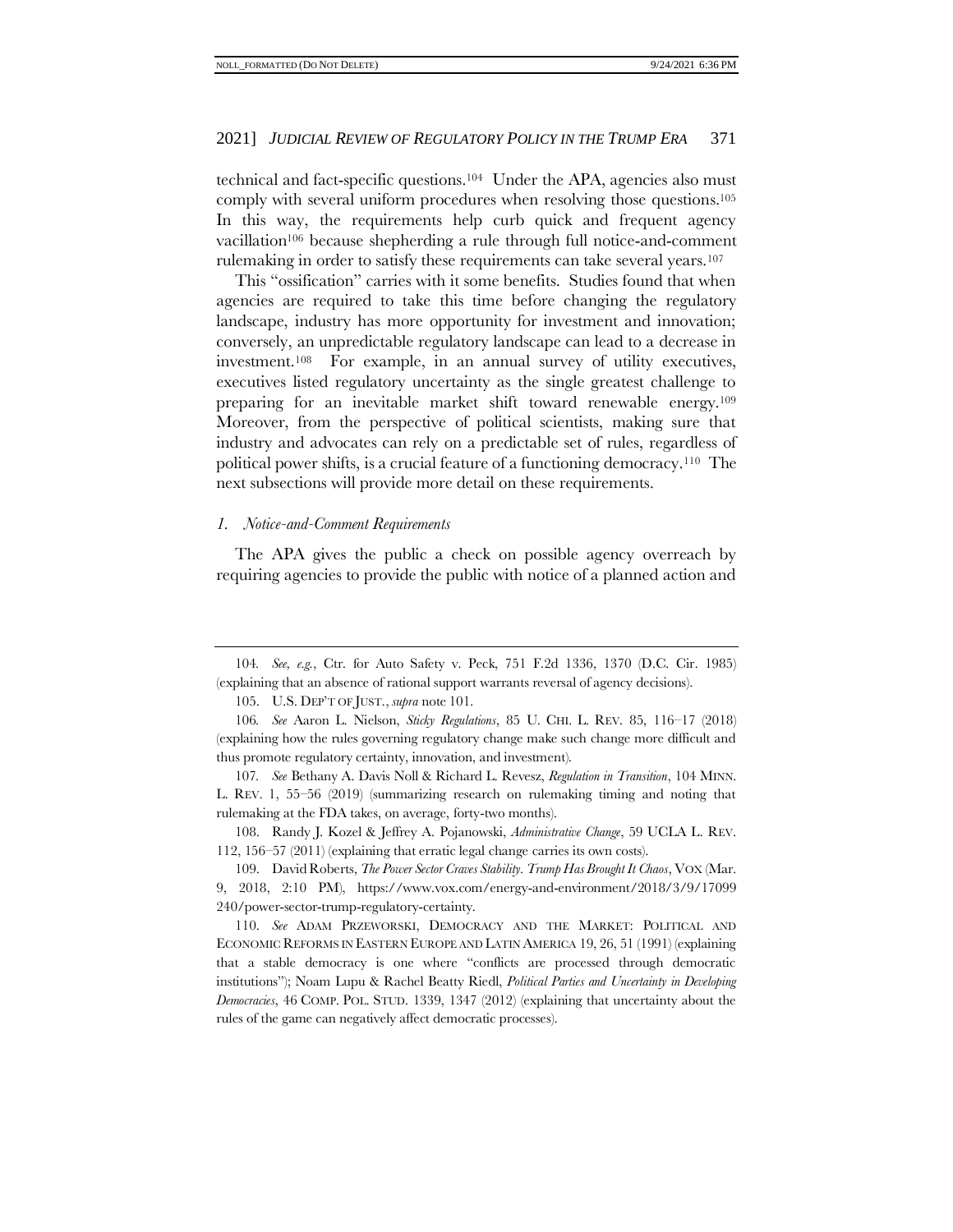an opportunity to comment on it.111 Agencies are required to give the public "fair notice" of both their view as to the legal authority they have to issue a particular regulation and the substance of the proposed rule.112 In the final rule, the agency must then respond to any significant comments,<sup>113</sup> including comments that raise points relevant to the agency's decision and which, "if adopted, would require a change in an agency's proposed rule."<sup>114</sup>

# *2. Reasoned Explanation*

<span id="page-19-0"></span>The second significant mechanism that the public and courts use to hold agencies accountable is the requirement that agencies give a reasoned explanation for their decisions.115 This requirement keeps agency "officials from cowering behind bureaucratic mumbo-jumbo"<sup>116</sup> and finds its roots in the oft-cited case, *Motor Vehicles Manufacturers Ass'n v. State Farm Mutual Automobile Insurance Co.*<sup>117</sup>

In *State Farm*, the Court held that the National Highway Traffic and Safety Administration (NHTSA) failed to provide an adequate explanation for rescinding an airbag requirement.118 The agency previously found that

112. Little Sisters of the Poor Saints Peter & Paul Home v. Pennsylvania, 140 S. Ct. 2367, 2385 (2020); *see also* Perez v. Mortg. Bankers Ass'n, 135 S. Ct. 1199, 1203 (2015).

113. Cigar Ass'n of Am. v. FDA, 964 F.3d 56, 64 (D.C. Cir. 2020).

115. FCC v. Fox Television Stations, Inc., 556 U.S. 502, 515 (2009).

116. Competitive Enter. Inst. v. Nat'l Highway Traffic Safety Admin., 956 F.2d 321, 327 (D.C. Cir. 1992).

117. 463 U.S. 29 (1983).

118*. Id.* at 40.

<sup>111.</sup> Administrative Procedure Act, 5 U.S.C. § 553; *see also* DEP'T OF JUST., *supra* note [101,](#page-17-0) at 130 (explaining requirements to provide the public with notice of proposed rules and allow the public to comment on such proposals); ADMINISTRATIVE PROCEDURE IN GOVERNMENT AGENCIES, S. DOC. NO. 77–8, at 103 (1941) (providing that notice and comment is "essential in order to permit administrative agencies to inform themselves and to afford adequate safeguards to private interests").

<sup>114.</sup> Nat'l Shooting Sports Found., Inc. v. Jones, 716 F.3d 200, 215 (D.C. Cir. 2013); *see also* Gresham v. Azar, 950 F.3d 93, 103 (D.C. Cir. 2020) ("Nodding to concerns raised by commenters only to dismiss them in a conclusory manner is not a hallmark of reasoned decisionmaking."); Carlson v. Postal Regul. Comm'n, 938 F.3d 337, 344 (D.C. Cir. 2019) ("[A]n agency must respond to comments 'that can be thought to challenge a fundamental premise' underlying the proposed agency decision." (quoting MCI WorldCom, Inc. v. FCC, 209 F.3d 760, 765 (D.C. Cir. 2000))); Del. Dep't of Nat. Res. & Env't Control v. EPA, 785 F.3d 1, 15 (D.C. Cir. 2015) (explaining the agency's response to public comments must at least enable the court "to see what major issues of policy were ventilated . . . and why the agency reacted to them as it did" (quoting Auto. Parts & Accessories Ass'n v. Boyd, 407 F.2d 330, 335 (D.C. Cir. 1968))).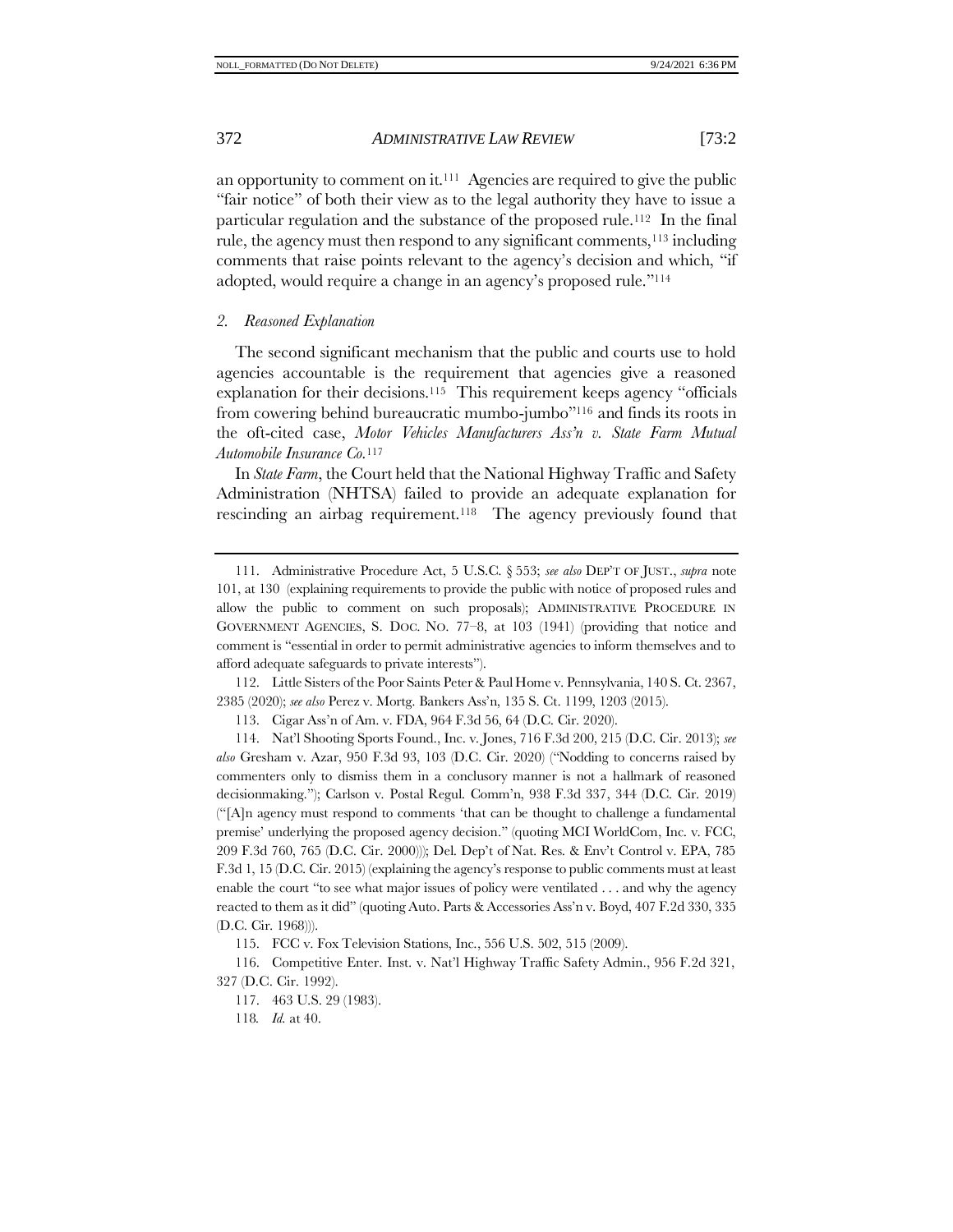"airbags are an effective and cost-beneficial life-saving technology."119 Given that record, rescinding the requirement without explanation was arbitrary and capricious.120 The Court explained that under the APA, an agency is required to "examine the relevant data and articulate a satisfactory explanation for its action."121 As such, it is arbitrary and capricious for an agency to ignore "an important aspect of the problem," or to offer "an explanation for its decision that runs counter to the evidence before the agency."<sup>122</sup>

When agencies are changing course, under this "reasoned explanation" requirement, they must (1) "display awareness that it *is* changing position," (2) show that "the new policy is permissible under the statute," and (3) show that there are good reasons for the new policy.123 Agencies are "free within the limits of reasoned interpretation to change course," but they must "adequately justif[y] the change."124 This "reasoned explanation" requirement is procedural, and a regulation that fails to comply with this requirement is unlawful and "receives no *Chevron* deference."<sup>125</sup>

<span id="page-20-0"></span>The Supreme Court decisively reaffirmed these principles in decisions on Trump-era agency rules. As the Court recently explained in the Census case, the reasoned explanation requirement "is meant to ensure that agencies offer genuine justifications for important decisions, reasons that can be scrutinized by courts and the interested public."126 Additionally, in *Department of Homeland Security v. Regents of the University of California*, <sup>127</sup> addressing the Trump Administration's recission of the Deferred Action for Childhood Arrivals program, the Court held that the agency had not satisfied the reasoned explanation requirement because it both failed to offer any reason for terminating the forbearance policy at the heart of the program and to address reliance interests in the program.

# *3. Statutory Constraints and Deference Doctrines*

Agencies are also bound by their governing statutes. Agencies need

<sup>119</sup>*. Id.* at 51.

<sup>120</sup>*. See id.* at 46, 51–52 ("We hold only that given the judgment made in 1977 that airbags are an effective and cost-beneficial life-saving technology, the mandatory passive restraint rule may not be abandoned without any consideration whatsoever of an airbags-only requirement.").

<sup>121</sup>*. Id.* at 43.

<sup>122</sup>*. Id.*

<sup>123.</sup> FCC v. Fox Television Stations, Inc., 556 U.S. 502, 515 (2009).

<sup>124.</sup> Nat'l Cable & Telecomms. Ass'n v. Brand X Internet Servs., 545 U.S. 967, 1001 (2005).

<sup>125.</sup> Encino Motorcars, LLC v. Navarro, 136 S. Ct. 2117, 2126 (2016).

<sup>126.</sup> Dep't of Com. v. New York, 139 S. Ct. 2551, 2575–76 (2019).

<sup>127.</sup> 140 S. Ct. 1891, 1913 (2020).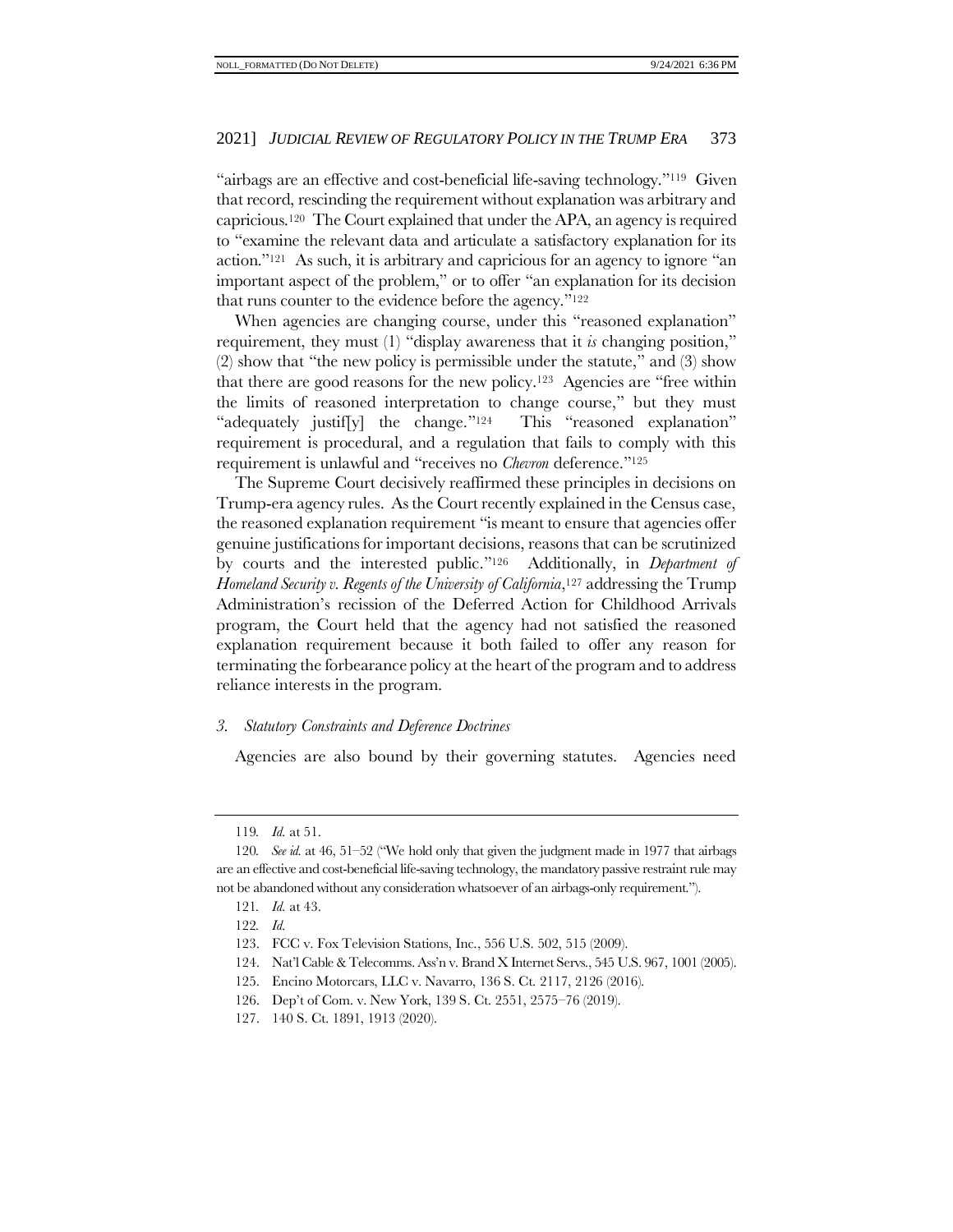specific statutory authority to take any particular action<sup>128</sup> and must act "within defined statutory limits."129 Similarly, an agency's regulations operate as a constraint; agencies must comply with the plain and unambiguous meaning of their regulations.<sup>130</sup>

Regulatory action often requires an agency to interpret the directions Congress gave it in the governing statute. Where agencies are interpreting their governing statutes, courts use a range of different standards of review, beginning most prominently with *Chevron U.S.A., Inc. v. National Resources Defense Council, Inc*. <sup>131</sup> These standards of review afford agencies significant "wiggle room,"<sup>132</sup> but there are limits.

<span id="page-21-0"></span>Under *Chevron,* the question is whether Congress delegated to the agency the responsibility for filling gaps in the regulatory structure envisioned and whether the agency invoked its delegated lawmaking authority.<sup>133</sup> To determine this, a court looks at whether Congress spoke directly to the question at issue: "If the intent of Congress is clear, that is the end of the matter; for the court, as well as the agency, must give effect to the unambiguously expressed intent of Congress."134 An unambiguous statute limits the agency's wiggle room ("*Chevron* Step One"). And when a statute's text is deemed unambiguous by the court (i.e., subject only to one interpretation), subsequent presidential administrations cannot attempt to reinterpret that statutory provision.<sup>135</sup>

131. 467 U.S. 837, 843–44 (1984); s*ee, e.g.*, Barnett & Walker, *supra* note [12,](#page-3-0) at 5–6 (looking at *Chevron*, *Mead*, *Skidmore*, and de novo review); Eskridge & Baer, *supra* note [13,](#page-3-2) at 1098–1100 (looking at deference under *Curtiss-Wright*, *Seminole Rock*, *Chevron*, *Beth Israel*, *Skidmore*, consultative doctrines, and doctrines that apply when agencies face a presumption against deference (termed "anti-deference" by the authors)). There are other doctrines that are applied less frequently and which either afford agencies more or less discretion. For example, under United States v. Curtiss-Wright Export Corp., 299 U.S. 304, 329 (1936), the president (and—by extension—the agencies he controls), receives the greatest level of discretion when he operates in the realm of foreign affairs.

132. Daniel J. Hemel & Aaron L. Nielson, Chevron *Step One-and-a-Half*, 84 U. CHI. L. REV. 757, 818 (2017).

133*. Chevron*, 467 U.S. at 843–44; *see also* Peter L. Strauss, "*Deference" Is Too Confusing— Let's Call Them "*Chevron *Space" and "*Skidmore *Weight*," 112 COLUM. L. REV. 1143, 1145 (2012) (describing the *Chevron* standard).

134*. Chevron*, 467 U.S. at 842–43.

135. Nat'l Cable & Telecomms. Ass'n v. Brand X Internet Servs., 545 U.S. 967, 982 (2005) (noting that "[a] court's prior judicial construction of a statute trumps an agency

<sup>128</sup>*. See* Clean Air Council v. Pruitt, 862 F.3d 1, 9 (D.C. Cir. 2017).

<sup>129.</sup> Massachusetts v. EPA, 549 U.S. 497, 533 (2007).

<sup>130</sup>*. See* Nat. Res. Def. Council, Inc. v. Perry, 940 F.3d 1072, 1079 (9th Cir. 2019).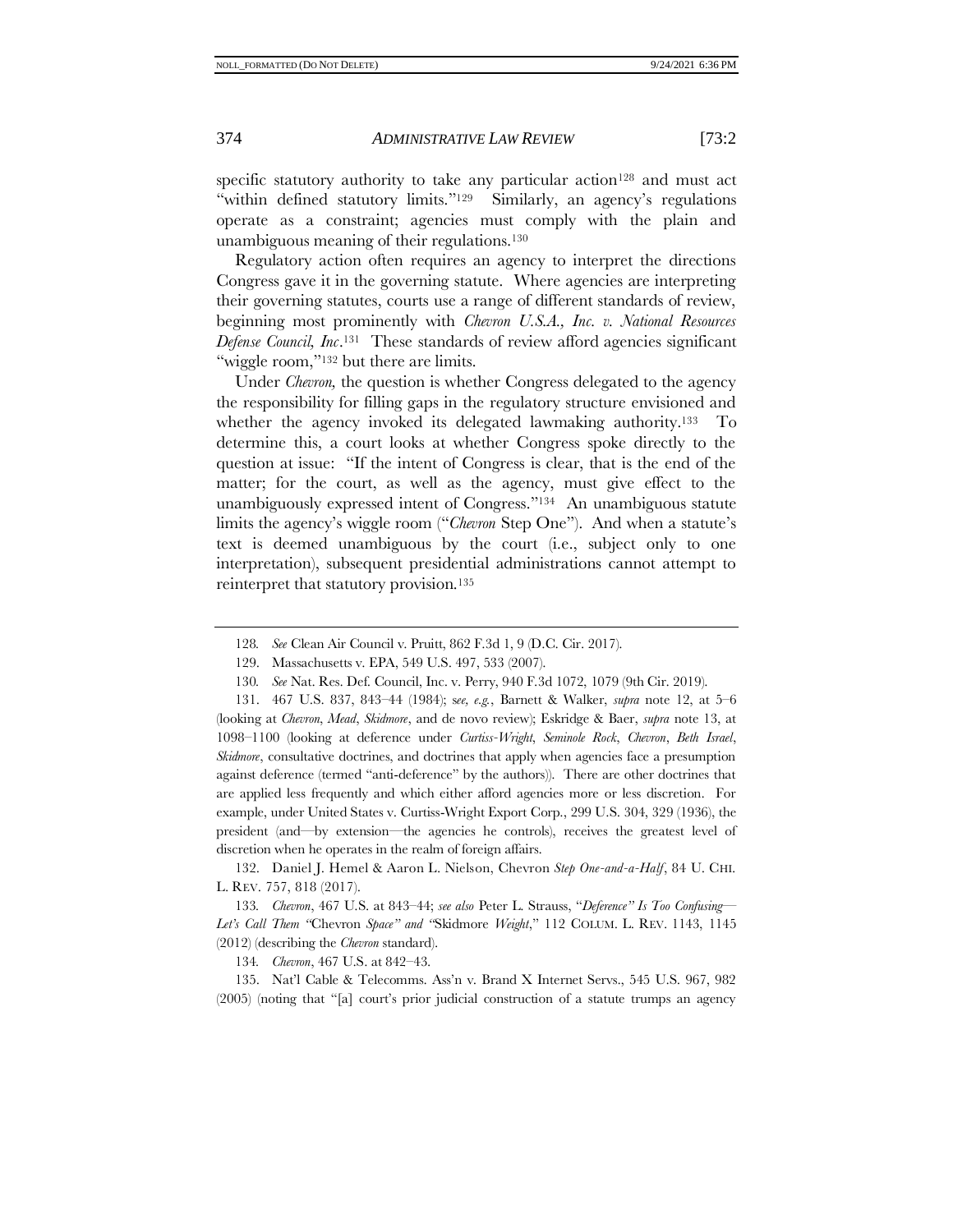But under *Chevron* Step Two, "if the statute is silent or ambiguous with respect to the specific issue, the question for the court is whether the agency's answer is based on a permissible construction of the statute."136 This standard of review applies to an agency's interpretation of its statutory authority as well.137 And if an agency has chosen a permissible construction, it has significant leeway to advance executive goals.<sup>138</sup>

<span id="page-22-0"></span>Under what is now known as "*Chevron* Step Zero," the Court has created another limit by allowing *Chevron* deference only for "those agency interpretations arrived at by 'force of law,' or deliberative procedures."<sup>139</sup> Instead of looking at whether Congress delegated authority to the agency to interpret a particular statute and the provision in question,  $140$  the court asks whether the question at issue is *too big* to defer altogether.<sup>141</sup> In limiting

137. City of Arlington v. FCC, 569 U.S. 290, 301 (2013).

138. Linda D. Jellum, *The Impact of the Rise and Fall of* Chevron *on the Executive's Power to Make and Interpret Law*, 44 LOY. U. CHI. L.J. 141, 142 (2012) (positing that, upon its inception, the *Chevron* doctrine enlarged executive power by expanding both "[t]he sphere of legitimate agency lawmaking" and "[t]he sphere of legitimate agency interpretation").

139*. Id.* at 180–81.

140*. See* United States v. Mead Corp., 533 U.S. 218, 226–27 (2001) (holding that an agency action qualifies for *Chevron* deference when it appears that Congress delegated the authority to the agency in general); *see also* FDA v. Brown & Williamson Tobacco Corp., 529 U.S. 120, 132–33 (2000) (stating the means of statutory interpretation that a court should use in reviewing whether Congress addressed the question at issue).

141*. See* King v. Burwell, 135 S. Ct. 2480, 2483 (2015) (finding that *Chevron* did not provide the appropriate framework, for the tax credits in question "are one of the Act's key reforms and whether they are available on Federal Exchanges is a question of deep 'economic and political significance'; had Congress wished to assign that question to an agency, it surely would have done so expressly" and noting that "it is especially unlikely that Congress would have delegated this decision to the *IRS*, which has no expertise in crafting health insurance policy of this sort"); Whitman v. Am. Trucking Ass'ns, 531 U.S. 457, 468 (2001) ("Congress . . . does not alter the fundamental details of a regulatory scheme in vague terms or ancillary provisions—it does not, one might say, hide elephants in mouseholes."); *Brown & Williamson Tobacco Corp.*, 529 U.S. at 160 ("[W]e are confident that Congress could not have intended to delegate a decision of such economic and political significance to an agency in so cryptic a fashion."); MCI Telecomms. Corp. v. Am. Tel. & Tel. Co. 512 U.S. 218, 231–32 (1994) (finding that the FCC exceeded its statutory authority and noting that "[w]hat we have here, in reality, is a fundamental revision of the statute," and concluding that the FCC's policy choice "may be a good idea, but it was not the idea Congress enacted into law in 1934"). This is often referred to as the "Major Question

construction otherwise entitled to *Chevron* deference only if the prior court decision holds that its construction follows from the unambiguous terms of the statute and thus leaves no room for agency discretion").

<sup>136</sup>*. Chevron*, 467 U.S. at 843.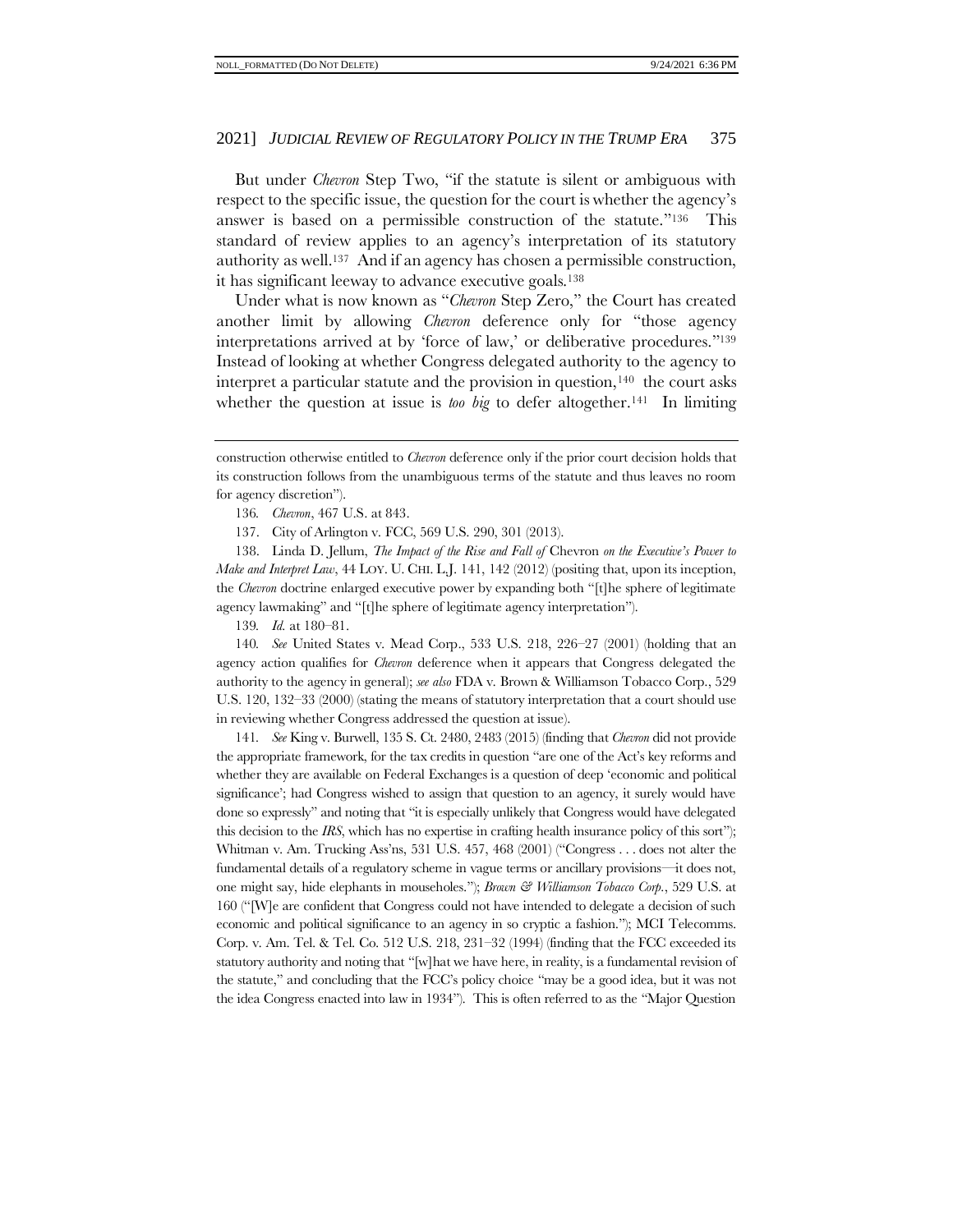*Chevron*'s applicability, scholars argue that "the Court has come full circle by expanding executive power and then dramatically contracting it."<sup>142</sup>

Another standard applies when agencies are interpreting one of their own regulations. Under *Auer v. Robbins<sup>143</sup>* and *Bowles v. Seminole Rock & Sand Co.*, 144 now reinvigorated in *Kisor v. Wilkie*, <sup>145</sup> when a regulation is "genuinely ambiguous,"<sup>146</sup> the question is whether a court should defer to an agency's interpretation of its own regulations.<sup>147</sup> The Court explained that there is a "presumption that Congress would generally want the agency to play the primary role in resolving regulatory ambiguities."148 An agency's power to interpret its own regulations is part of the "agency's delegated lawmaking powers."149 But if an interpretation "does not reflect an agency's authoritative, expertise-based, 'fair, or considered judgment,'" then that presumption will not be warranted.150 If, on the other hand, the presumption applies and genuine ambiguity exists, then an agency's interpretation stands as long as it falls "within the bounds of reasonable interpretation."<sup>151</sup>

And yet another set of rules applies when an agency has acted outside of rulemaking, through a guidance document or similar action. In those instances, the court applies the standard from *Skidmore v. Swift & Co*. <sup>152</sup> Under *Skidmore*, when an agency's decision lacks formality—for example, if it appears in a guidance document that was not subject to notice-and-comment rulemaking—the interpretation is not controlling. However, depending on the thoroughness of the agency's reasoning and consistency with other regulations, as well as other factors, the agency's interpretation may instead have the "power to persuade."<sup>153</sup>

Of course, while agencies enjoy different levels of discretion when interpreting their statutes, the reasoned explanation requirement applies

- 143. 519 U.S. 452 (1997).
- 144. 325 U.S. 410 (1945)
- 145. 139 S. Ct. 2400 (2019).
- 146*. Id.* at 2414–15.

147*. See Auer*, 519 U.S. at 461 (holding that the agency's interpretation of its own regulation is controlling); *Seminole Rock*, 325 U.S. at 413–14 (stating that the administrative interpretation of a regulation is controlling "unless it is plainly erroneous or inconsistent with the regulation").

- 148*. Kisor*, 139 S. Ct. at 2412.
- 149*. Id.*
- 150*. Id.* at 2414–18 (quoting *Auer*, 519 U.S. at 462).
- 151*. Id.* at 2416.
- 152. 323 U.S. 134, 139–140 (1944).
- 153*. Id*. at 140.

Doctrine." *See, e.g.*, Josh Blackman, Comment, *Gridlock*, 130 HARV. L. REV. 241, 261 (2016) (summarizing cases that have used this *Chevron* carveout exception).

<sup>142.</sup> Jellum, *supra* not[e 138,](#page-22-0) at 142.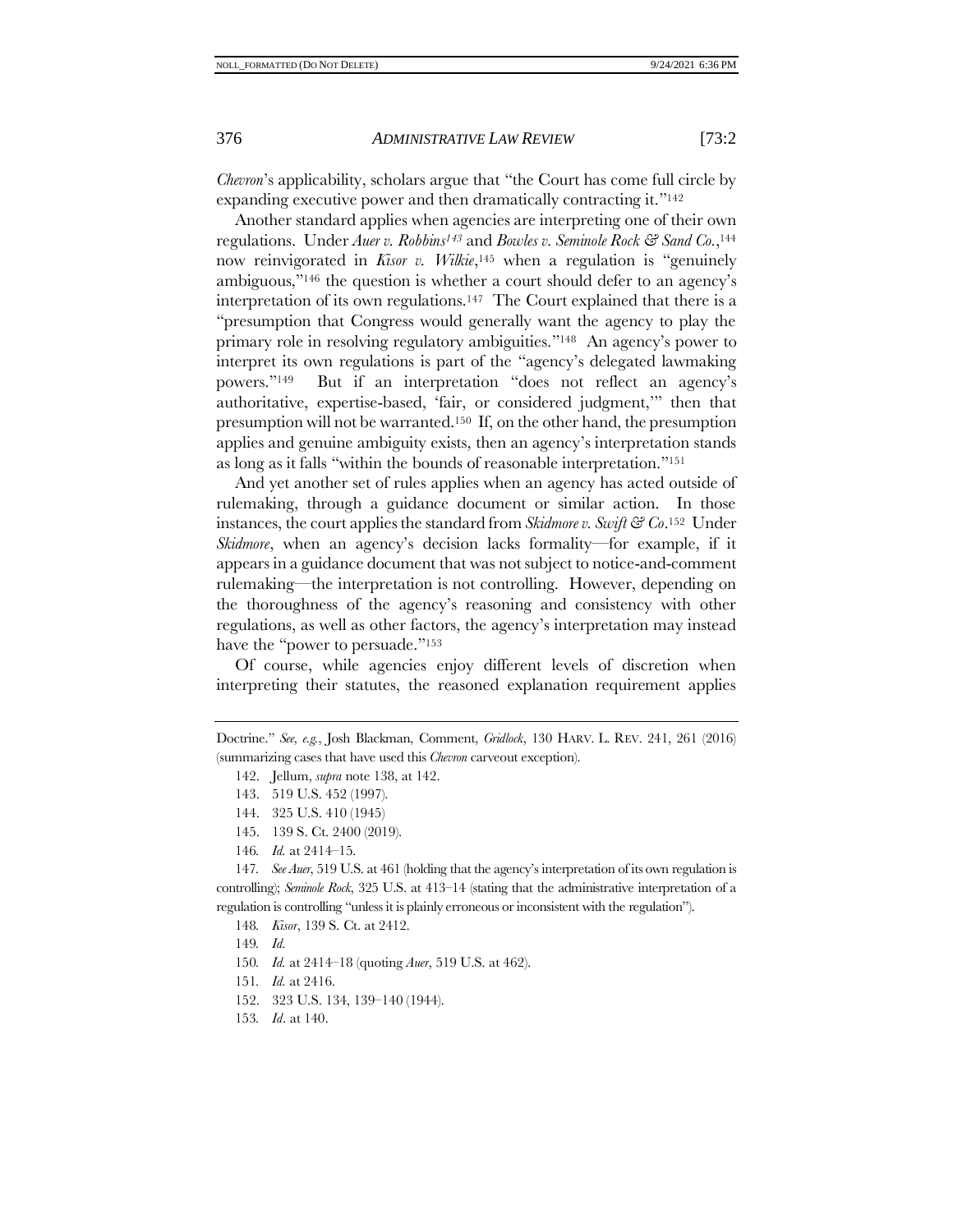<span id="page-24-2"></span>regardless, and when an agency fails to comply with this requirement, its regulation is unlawful and receives "no *Chevron* deference."<sup>154</sup>

#### II. STUDY DESIGN

With doctrinal background in mind, this Part provides an overview of prior empirical studies that looked at agency validation rates in court—the rate at which an agency wins in court when its regulations or other regulatory actions with the force of law are challenged. This Part then describes this study's methodology and the dataset used to analyze the Trump Administration's validation rate in court.

# <span id="page-24-0"></span>*A. Prior Studies of Agency Validation*

<span id="page-24-1"></span>Many authors have looked at agency validation rates across time, issues, and courts. Those studies have focused on the "win" and "loss" rates under particular standards of review, such as under *Chevron* deference,<sup>155</sup> in decisions issued by particular courts (e.g., only the court of appeals or only the Supreme Court),<sup>156</sup> or on particular agencies/subject matters (e.g., the EPA or environmental law).<sup>157</sup>

All these studies consistently found that agencies tend to win around 70% of cases challenging regulations. For example, upon examining a three-year period of environmental cases in appellate courts, Jason Czarnezki found that when courts reviewed agency action under *Chevron*, "they likely affirmed agency action  $(69.55\%)$ ."<sup>158</sup>

Eskridge and Baer studied all Supreme Court decisions reviewing an agency's interpretation of a statute issued between 1983 and 2005.159 Across all of the standards of review that Eskridge and Baer identified, they found that agencies prevailed  $68.3\%$  of the time.<sup>160</sup> In another study, looking at the

<sup>154.</sup> Encino Motorcars, LLC v. Navarro, 136 S. Ct. 2117, 2126 (2016).

<sup>155</sup>*. See, e.g.*, Barnett & Walker, *supra* not[e 13,](#page-3-2) at 1444–45 (finding that from 2003 through 2013, agencies prevailed under the *Chevron* framework 77.4% of the time).

<sup>156</sup>*. See, e.g.*, Barnett & Walker, Chevron *in the Circuit Courts*, *supra* not[e 12,](#page-3-0) at 5 (focusing on agency cases in the court of appeals); Connor N. Raso & William N. Eskridge, Jr., Chevron *as a Canon, Not a Precedent: An Empirical Study of What Motivates Justices in Agency Deference Cases*, 110 COLUM. L. REV. 1727, 1733 (2010) (analyzing cases decided by the Supreme Court); Eskridge & Baer, *supra* note [13,](#page-3-2) at 1099 tbl.1 (focusing on Supreme Court decisions).

<sup>157</sup>*. See, e.g.*, Czarnezki, *supra* note [13,](#page-3-2) at 769 (emphasizing agency cases interpreting environmental statutes in the courts of appeals).

<sup>158</sup>*. Id.* at 795–96.

<sup>159.</sup> Eskridge & Baer, *supra* not[e 13,](#page-3-2) at 1094 (reviewing 1,014 decisions in all).

<sup>160</sup>*. Id.* at 1100.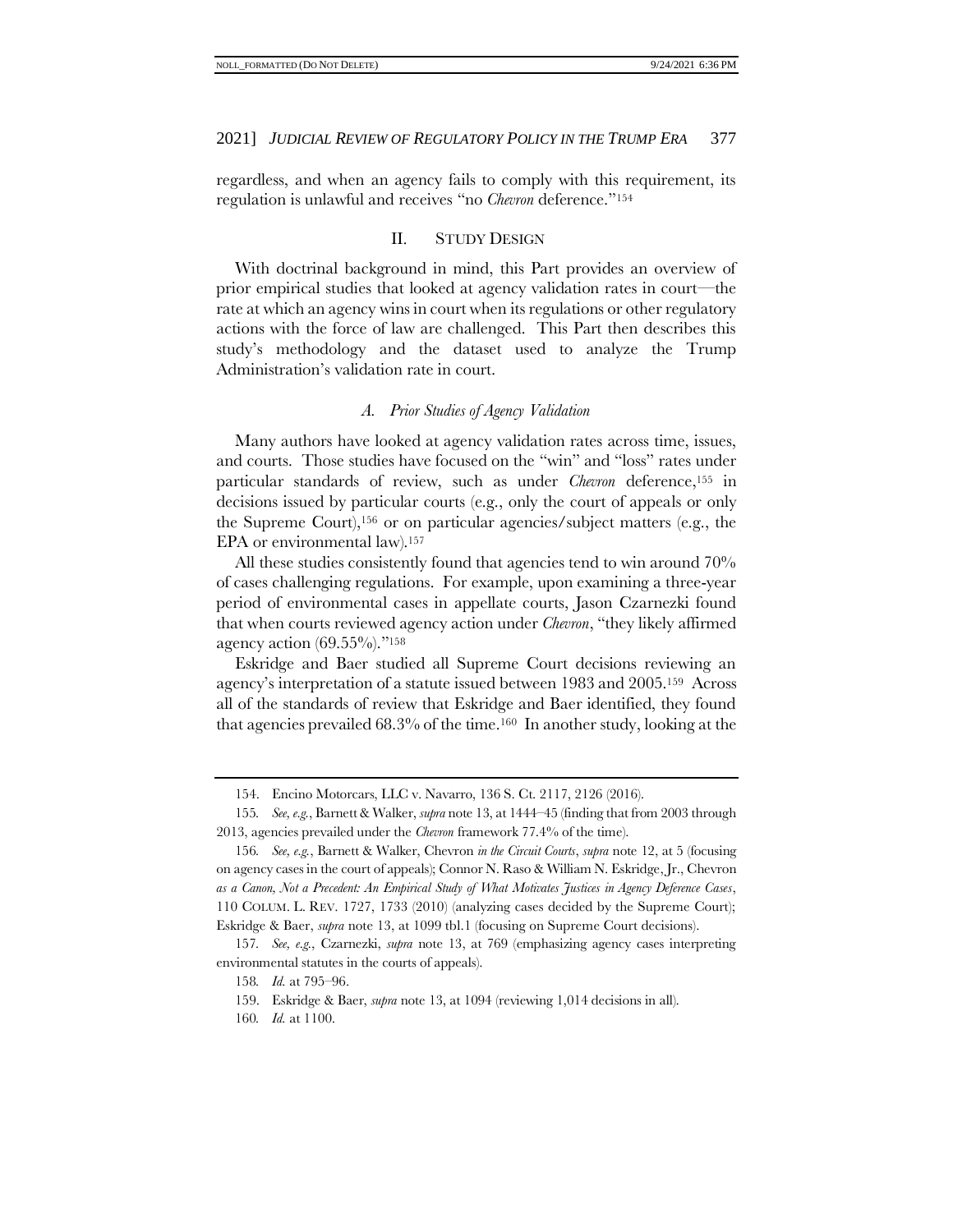same dataset,<sup>161</sup> Raso and Eskridge looked at the rates at which judges upheld and overturned agency actions and compared these decisions in the context of the type of deference that was applied, if any at all.<sup>162</sup> When no deference or "anti-deference" applied, the Court voted to uphold agency actions  $60.76\%$  of the time.<sup>163</sup> When "consultative deference" under *Skidmore* applied, the Court voted to uphold agency actions 78.21% of the time.<sup>164</sup> In Eskridge and Baer's study, when *Chevron* deference applied, the Court voted to uphold agency actions  $76.2\%$  of the time.<sup>165</sup>

In a 2011 study by Pierce and Weiss, the authors looked at which district courts *and* circuit courts applied *Auer/Seminole Rock* deference in cases spanning between January 1, 1999 and December 31, 2001 (to represent a time frame that likely involved review of rules adopted by a Democratic administration) and between January 1, 2005, and December 31, 2007 (to look at rules that involved interpretations adopted by a Republican administration).166 The authors found that courts "upheld agency interpretations in 76.26% of the cases" they studied.<sup>167</sup>

Two other authors compiled data across multiple studies and came to similar conclusions. In 2010, Zaring compiled eleven previous studies and gathered his own data set to conduct an additional study.<sup>168</sup> Combining results from all these studies showed that agencies had prevailed in approximately 70% of the cases.169 In 2011, Pierce looked at ten prior studies and found that agency validation rates fell "in a narrow range" of 64% to 81.3%, indicating that courts had not drifted toward "more or less deference over time."<sup>170</sup>

164*.* Raso & Eskridge, *supra* not[e 156,](#page-24-0) at 1767 tbl.6.

165*.* Eskridge & Baer, *supra* note [13,](#page-3-2) at 1099 tbl.1.

<span id="page-25-0"></span><sup>161.</sup> Raso & Eskridge, *supra* note [156,](#page-24-0) at 1742.

<sup>162</sup>*. Id.* at 1767 tbl.6 (comparing deference regimes and Justices' decisions to uphold or overturn agency action).

<sup>163.</sup> "Anti-deference" cases are those in which "[t]he Court invokes a presumption against the agency interpretation." Eskridge & Baer, *supra* note [13,](#page-3-2) at 1099 tbl.1. For example, in criminal cases, the court may invoke the rule of lenity, and in other cases where the interpretation raises serious constitutional concerns, the court may invoke the canon of constitutional avoidance. *Id*.

<sup>166.</sup> Richard J. Pierce, Jr. & Joshua Weiss, *An Empirical Study of Judicial Review of Agency Interpretations of Agency Rules*, 63 ADMIN. L. REV. 515, 519 (2011).

<sup>167</sup>*. Id.*

<sup>168.</sup> Zaring, *supra* note [12.](#page-3-0)

<sup>169</sup>*. Id.* at 170.

<sup>170.</sup> Richard J. Pierce, Jr., *What Do the Studies of Judicial Review of Agency Actions Mean?*, 63 ADMIN. L. REV. 77, 78, 84 (2011).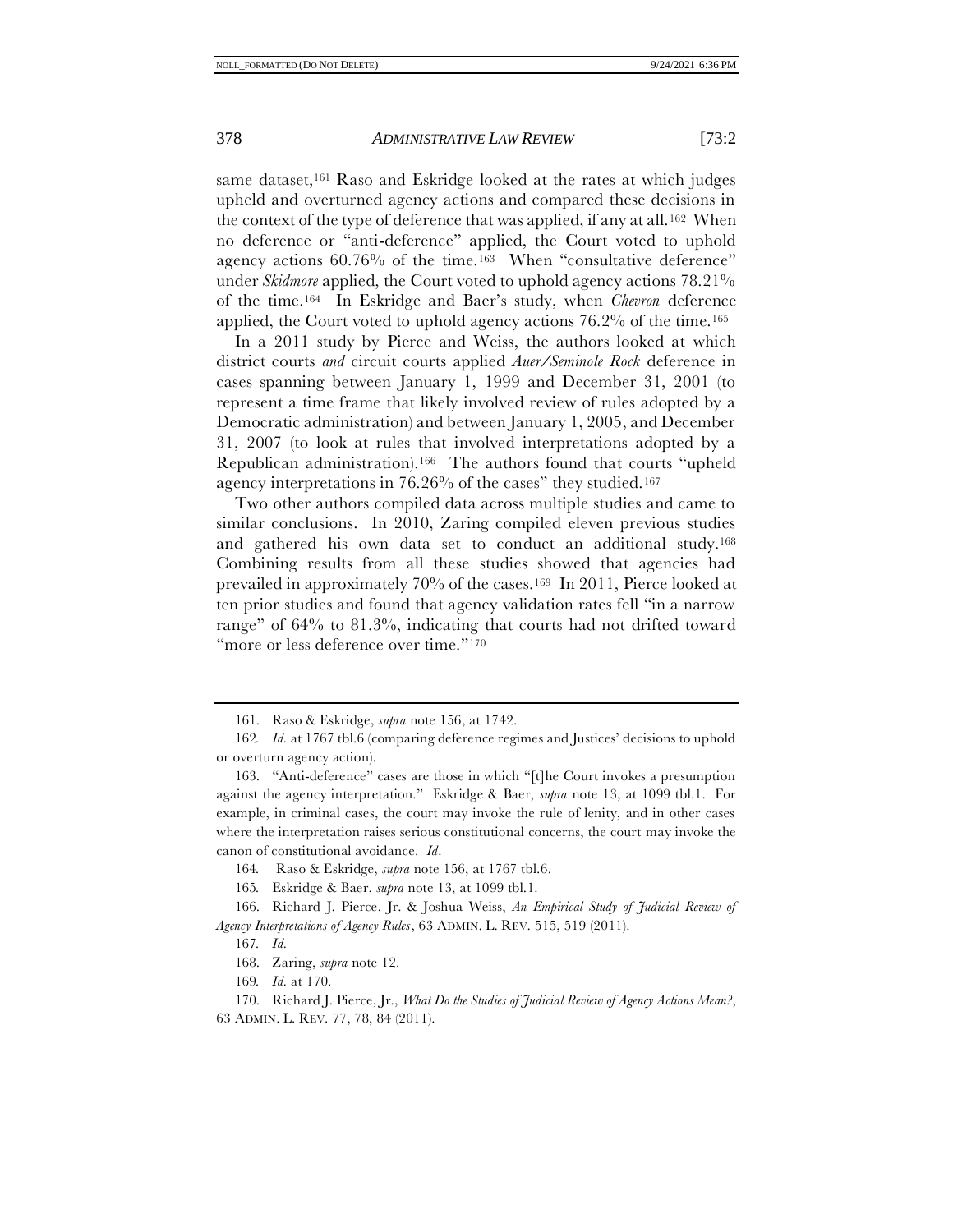These findings held up when the datasets began to include Obama-era cases. Barnett and Walker studied a time period that included President Obama's first term.171 In that study, Barnett and Walker found that agencies prevail under the *Chevron* framework 77.4% of the time. <sup>172</sup> In addition, the authors found that agencies succeeded in 71.4% of the statutory interpretation cases "under any scope of review."<sup>173</sup>

# *B. Trump-Era Agency Validation Rates: Study Design*

This study uses an empirical approach to examine outcomes of litigation challenging agency action that advances the Trump Administration's agenda in areas such as environmental regulation, education, immigration, and healthcare. This Section describes the design for the study's analysis of the Trump Administration win-loss rate.

#### *1. Building the Dataset*

The study includes decisions or agency withdrawals in challenges to Trump-era agency actions, whether brought in a court of appeals or in a district court,<sup>174</sup> across all executive agencies.<sup>175</sup> Independent agencies, such as the Federal Energy Regulatory Commission, are excluded (those decisions are including in Policy Integrity's online tracker).

The study looks at agency actions, including new regulations or decisions that either change a regulation or are deregulatory. The term "deregulation" can have a variety of meanings, such as reducing the volume of federal regulations in a purely numerical sense (such as with the Trump Administration's two-for-one order),<sup>176</sup> scaling back regulatory requirements, or providing easier access to permits and relaxing enforcement.177 This Article uses the term "deregulation" in the second sense—to include any

- 174. For a further description of the methodology, see *infra* [Coding the Issues.](#page-62-0)
- 175*. See* Barnett & Walker, *supra* not[e 12,](#page-3-0) at 56 n.248 (categorizing independent agencies).
- 176. Exec. Order No. 13,771, 82 Fed. Reg. 9339, 9339 (Feb. 3, 2017).
- 177*. See* Belton & Graham, *supra* not[e 66,](#page-13-1) at 812; Cayli Baker et al., *Explaining the Brookings Deregulatory Tracker,* BROOKINGS INST. (Oct. 18, 2018), https://www.brookings.edu/blog/upfront/2018/10/18/explaining-the-brookings-deregulatory-tracker/.

<sup>171.</sup> Kent Barnett et al., *Administrative Law's Political Dynamics*, 71 VAND. L. REV. 1463, 1467 (2018).

<sup>172.</sup> Barnett & Walker, *supra* not[e 12,](#page-3-0) at 6.

<sup>173</sup>*. Id.* at 28. These numbers do not necessarily prove that the standard of review mattered. Rather, the applied standard of review could reflect how the judge felt about the rule on the front end. *See* Raso & Eskridge, *supra* not[e 156,](#page-24-0) at 1766 (discussing this possibility). Nonetheless, even if that was true, it would not influence a comparison between Trump-era regulations and other regulations, as the phenomenon would presumably hold constant across administrations.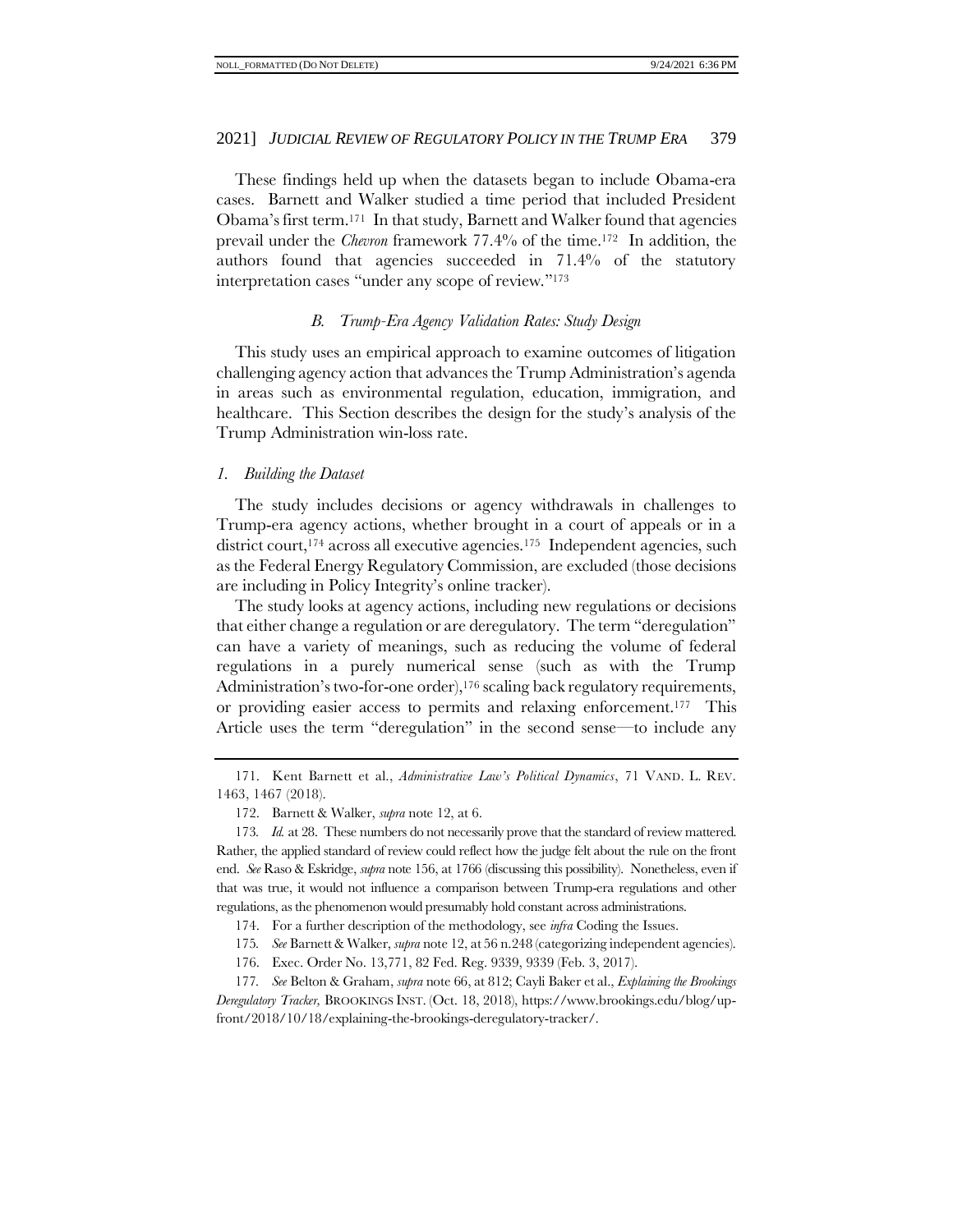action that reduces regulatory restrictions or requirements.

Starting in early 2017, I continually monitored the trade presses and press releases<sup>178</sup> to find cases to track. I then tracked the cases using Bloomberg Law and included them in the dataset when a court either decided the case or the agency withdrew the challenged action.

I used several methods to make sure I had a substantially representative set of cases. The data has been listed in Policy Integrity's public tracker since early 2018, and I included a note on the tracker to send me any updates. Many members of the public, including journalists and litigants, suggested updates. I also repeatedly checked the dataset against other public lists, including the State Litigation and AG Activity Database,<sup>179</sup> the list of environmental rule rollbacks tracked by the New York Times,<sup>180</sup> Brookings Institution's tracker focused on deregulation,<sup>181</sup> as well as internal lists at advocacy organizations. In addition, I ran multiple searches in Westlaw to capture missing cases. The method and search terms are included *infra* in Appendix Part C.

While Policy Integrity's tracker continues to be updated, I cut off the dataset in this paper on January 20, 2021.

#### *2. Exclusions*

Because the study is specifically interested in *agency* regulation and deregulation, the study does not include litigation over self-executing executive orders. Although these were significant routes that President Trump used to pursue the part of his agenda pertaining to deregulation,<sup>182</sup> the study does not include deregulation through the Congressional Review Act<sup>183</sup> or individual decisions to forgo enforcement in ways that are unreviewable.<sup>184</sup>

<sup>178.</sup> I monitored press releases from places like the Attorney General's Offices for the States of California and New York, and Democracy Forward [\(https://dem](https://democracyforward.org/) [ocracyforward.org/\)](https://democracyforward.org/), among others.

<sup>179</sup>*. Multistate Litigation Database*, STATE LITIG. & AG ACTIVITY DATABASE, https:// attorneysgeneral.org/multistate-lawsuits-vs-the-federal-government/list-of-lawsuits-1980-present/ (Feb. 27, 2021).

<sup>180.</sup> Nadja Popovich et al., *supra* not[e 67.](#page-13-2)

<sup>181</sup>*. Tracking Deregulation in the Trump Era*, *supra* not[e 66.](#page-13-1) 

<sup>182</sup>*. See* Davis Noll & Revesz, *supra* note [107,](#page-18-0) at 14–19 (discussing the Trump Administration's use of the Congressional Review Act).

<sup>183</sup>*. Congressional Review Act Resolutions in the 115th Congress*, COAL. FOR SENSIBLE SAFEGUARDS, https://sensiblesafeguards.org/cra [https://perma.cc/T6JQ-B69S] (last visited May 18, 2021) (providing a full list of rules that were disapproved during the Trump Administration).

<sup>184.</sup> For more on nonenforcement, see generally Cary Coglianese et al., *Unrules*, 73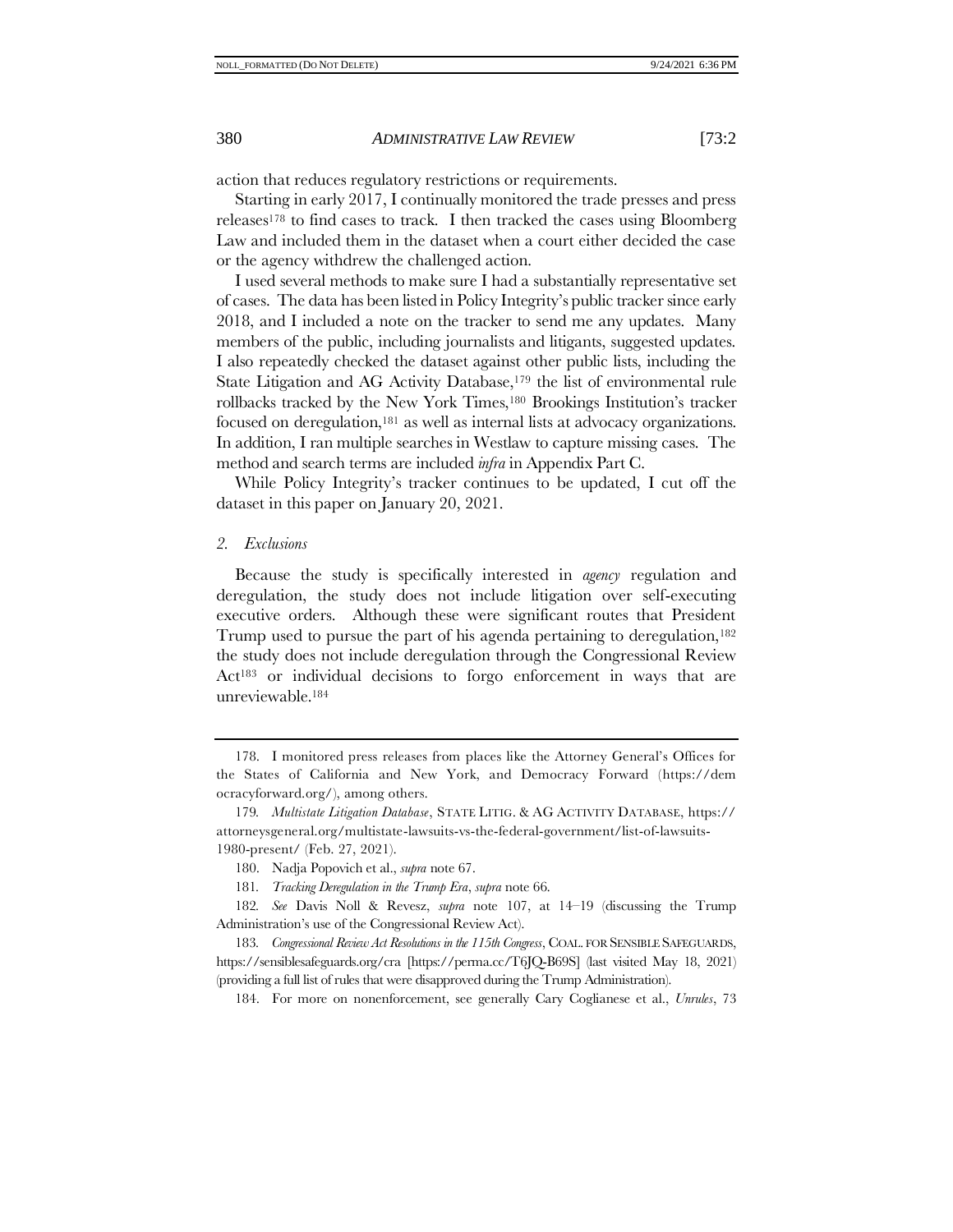<span id="page-28-0"></span>Consistent with the literature on agency validation rates,<sup>185</sup> lawsuits that were dismissed for reasons other than a finding that the agency had complied with the law are not included in the dataset.<sup>186</sup>

In addition, as the study is interested in the Trump Administration's success rate at making policy through agencies, the study does not include run-of-the-mill lawsuits, such as individual immigration decisions,<sup>187</sup> minor project-level decisions,<sup>188</sup> and contract disputes (such as a dispute over a court reporter contract).<sup>189</sup>

#### *3. Coding*

Similar to the Eskridge and Baer study, <sup>190</sup> and the Barnett and Walker study,<sup>191</sup> every case is coded for a variety of different variables for purposes of providing the observational analyses in this Article. The variables include

185*. See, e.g.*, Thomas J. Miles & Cass R. Sunstein, *The Real World of Arbitrariness Review*, 75 U. CHI. L. REV. 761, 766 (2008) [hereinafter Miles & Sunstein, *Arbitrariness Review*] (surveying cases reviewing EPA and NLRB decisions for arbitrariness or lack of substantial evidence); Peter H. Schuck & E. Donald Elliott, *To the* Chevron *Station: An Empirical Study of Federal Administrative Law*, 1990 DUKE L. J. 984, 1032–33 (including "(1) remands for errors of substantive law; (2) remands for errors of procedural law; (3) remands for lack of adequate factual support; (4) remands for lack of adequate explanation; and (5) remands for which no basis is given for the court's action (e.g., table decisions)").

186*. See, e.g.*, Make the Rd. N.Y. v. Wolf, 962 F.3d 612, 618 (D.C. Cir. 2020) (finding decision unreviewable because it was committed to the agency's sole discretion); Cal. Cmtys. Against Toxics v. EPA, 934 F.3d 627, 640 (D.C. Cir. 2019) (finding decision unreviewable because it was not a final agency action); Organic Trade Ass'n v. U.S. Dep't of Agric., 370 F. Supp. 3d 98, 101 (D.D.C. 2019) (holding that challenge to rule was moot because the rule had been replaced); Sierra Club v. EPA, 926 F.3d 844, 846 (D.C. Cir. 2019) (finding that plaintiffs had filed in the wrong venue).

187*. See, e.g.*, AB Disc. Depot LLC v. U.S. Citizenship & Immigr. Servs., No. 19-CV-02818, 2020 WL 4381776, at \*1 (E.D.N.Y. July 31, 2020) (denying Administrative Procedure Act review for a U.S. Citizenship and Immigration Services decision rejecting plaintiff's Form 140 Petition for Alien Worker).

188*. See, e.g.*, Native Vill. of Nuiqsut v. Bureau of Land Mgmt., 432 F. Supp. 3d 1003, 1015 (D. Alaska 2020) (reviewing the Bureau of Land Management's environmental analysis of ConocoPhillips's 2018–2019 winter exploration plan).

189. Ace-Fed. Reps., Inc. v. United States, 150 Fed. Cl. 94, 98 (2020).

190. Eskridge & Baer *supra* note [13,](#page-3-2) at 1094.

191*. See* Barnett & Walker, *supra* not[e 12,](#page-3-0) at 24.

STAN. L. REV. (forthcoming 2021) (discussing methods that agencies provide to limit regulatory obligations); Daniel E. Walters, *Symmetry's Mandate: Constraining the Politicization of American Administrative Law*, 119 MICH. L. REV. 455 (2020) (focusing on agencies' underreach or failure to undertake action where their statutory authority to act is clear).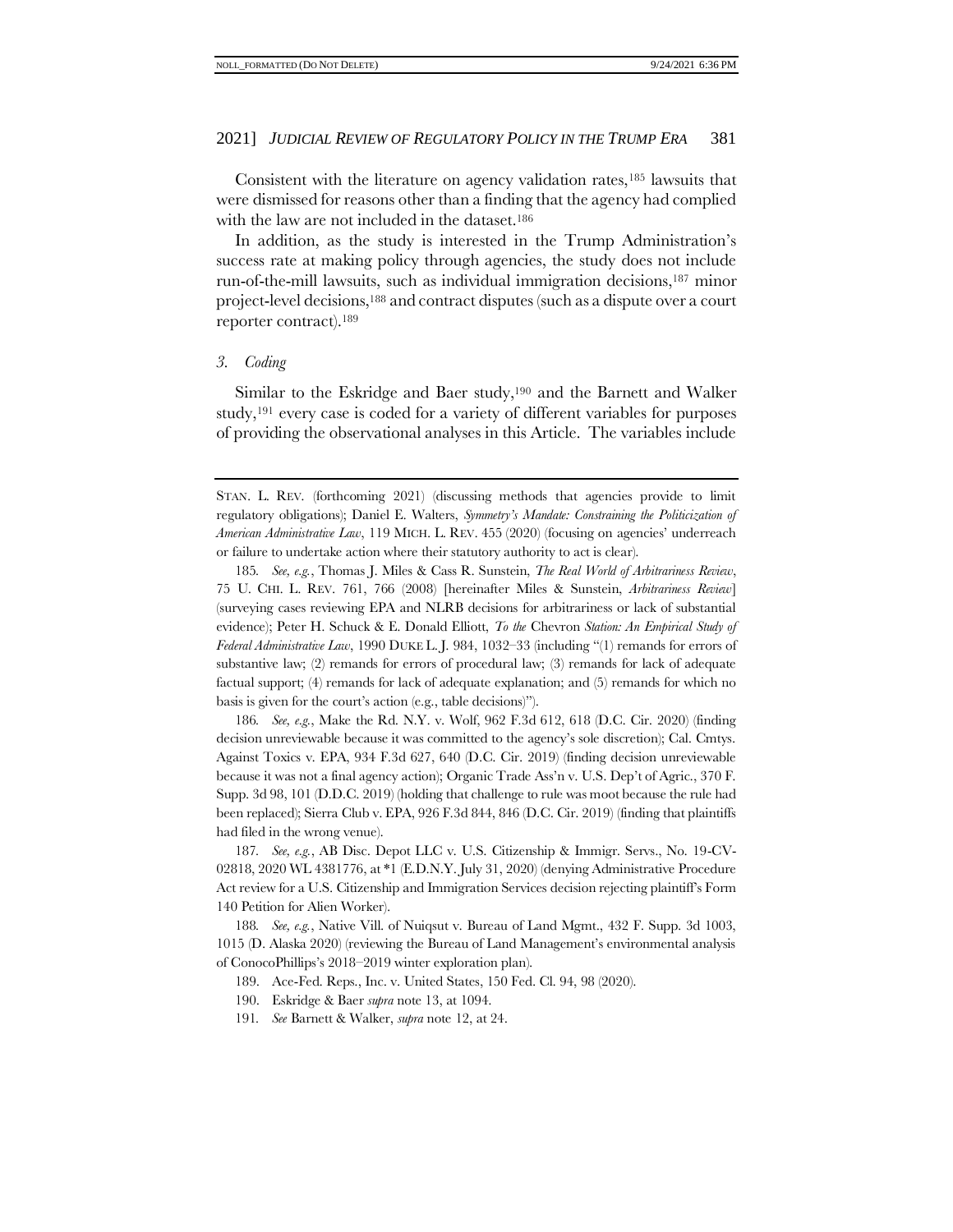the court, date of decision, date of the complaint, date of the agency's action at issue, subject matter of the agency action, agency, agency procedure used, outcome of the case, whether the decision was a split decision, standard of review applied in statutory cases, legal issues that formed the basis for the court's decision, and the political party of the president who appointed the deciding judge or panel majority. Details about some of these variables are provided *infra*, Appendix Part A.

The dataset also includes information about all the appeals related to the cases in the set, as of mid-March 2021, in order to track the impact of appeals. Results are reported by reference to the latest ruling in the case, meaning that for case outcomes where there is an appeal pending, the study includes the last ruling in the case that is currently available.<sup>192</sup>

# *C. Makeup of the Dataset*

The cases in the dataset were decided between the beginning of the Trump administration and January 2021 and number 278 total.

The cases involve challenges to Trump-era regulations (including delays, repeals, and amendments, as well as new regulatory requirements) and efforts to weaken or change the regulatory landscape through guidance or memoranda.

The cases have spanned several nonexclusive topic areas, with most cases in the environmental, energy, and natural resources area:

- ❖ The largest category of cases, "Environment, Energy, and Natural Resources," (at 139 total) includes rules rolling back numerous emissions rules,<sup>193</sup> rules delaying limits on harmful pesticide use,<sup>194</sup> and repeals of rules meant to clarify royalties for mining on public lands,<sup>195</sup> among many other actions.
- ❖ The second largest category of cases (which overlaps with the other categories) is "Deregulation" (at 79 total). As explained above, this Article uses the term "deregulation" to include any action that reduces regulatory restrictions or requirements.
- ❖ The third largest category of cases, "Health" (at 48 total), includes rules designed to restrict Medicaid,<sup>196</sup> decisions to terminate teen

<sup>192.</sup> See also *infra* section III[.B](#page-34-0) (discussing appeals).

<sup>193.</sup> California v. Bernhardt, 472 F. Supp. 3d 573, 632 (N.D. Cal. 2020) (vacating the repeal of the Waste Prevention Rule); Sierra Club v. Pruitt, 293 F. Supp. 3d 1050, 1061 (N.D. Cal. 2018) (vacating the stay of the formaldehyde emissions rules).

<sup>194.</sup> Pineros y Campesinos Unidos del Noroeste v. Pruitt, 293 F. Supp. 3d 1062, 1063 (N.D. Cal. 2018).

<sup>195.</sup> California *ex rel.* Becerra v. U.S. Dep't of the Interior, 381 F. Supp. 3d 1153 (N.D. Cal. 2019).

<sup>196.</sup> Stewart v. Azar, 313 F. Supp. 3d 237, 242 (D.D.C. 2018).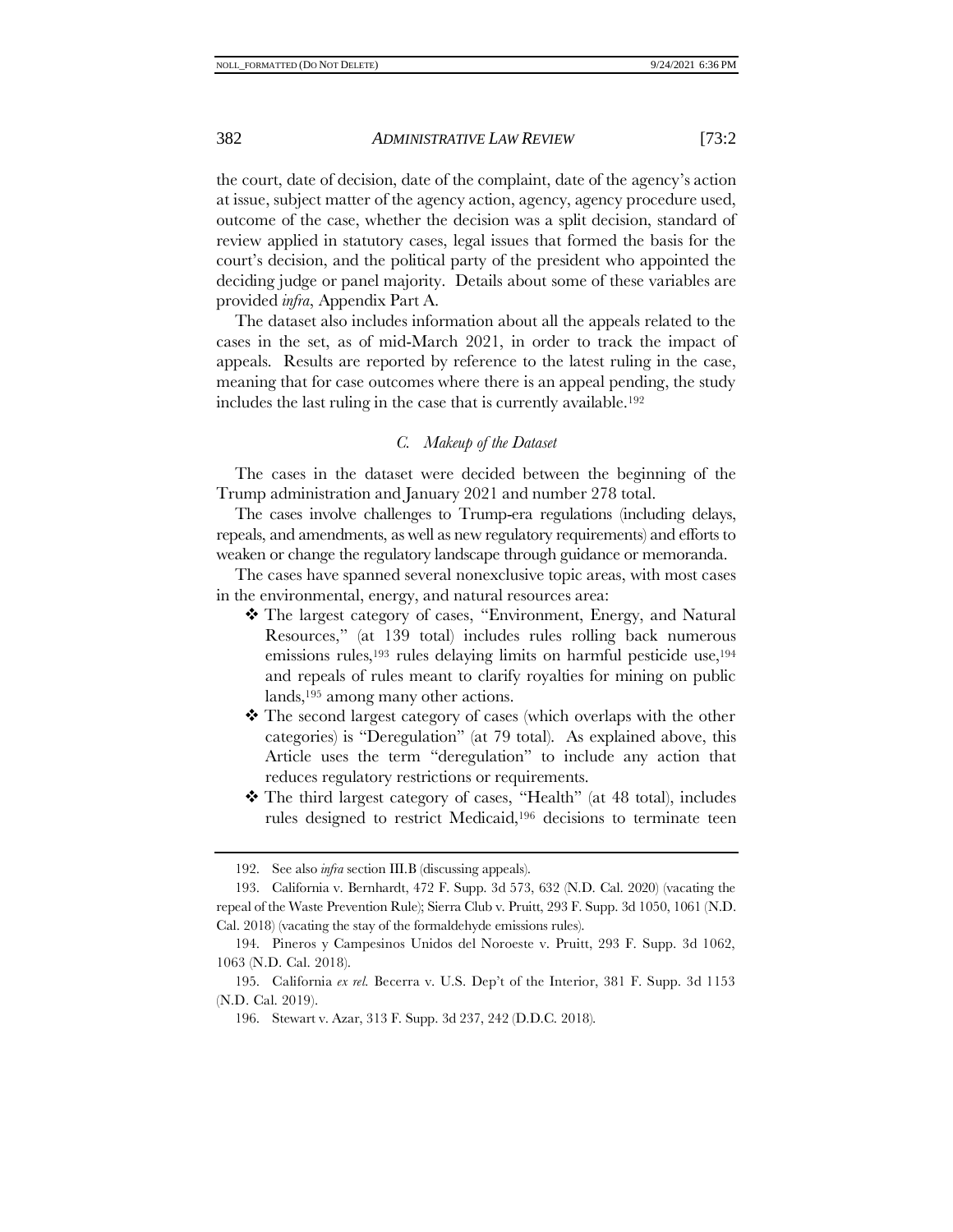pregnancy programs early,<sup>197</sup> rules governing drug advertisements,<sup>198</sup> rules changing contraception coverage requirements under the Affordable Care Act,<sup>199</sup> and other similar health-related rules.

- ❖ The "Immigration" category (also 48 total) includes rules restricting work visas,<sup>200</sup> limiting asylum for certain categories of immigrants,<sup>201</sup> and requiring asylum seekers to remain in Mexico during the duration of their immigration proceedings, <sup>202</sup> among other rules.
- ❖ In the "Consumer Protection & Education" category (at 21 total), agencies had delayed rules that were supposed to aid student borrowers who had fallen into debt at fraudulent for-profit schools,<sup>203</sup> or were intended to make air travel safer and easier for passengers with disabilities, <sup>204</sup> among other rules.
- ❖ The "Housing & Public Assistance" category (at 18 total) includes cases involving rules seeking to decrease access to low-income housing,<sup>205</sup> changes to Medicaid eligibility,<sup>206</sup> and changes to the Supplemental Nutrition Assistance Program, <sup>207</sup> among other rules.
- ❖ The "Worker Protection and Discrimination" category (at 16 total)

200. Nat'l Venture Cap. Ass'n v. Duke, 291 F. Supp. 3d 5, 8 (D.D.C. 2017).

201. E. Bay Sanctuary Covenant v. Trump, 932 F.3d 742, 760–61, 781 (9th Cir. 2018) (enjoining rule that barred asylum for immigrants who entered the country outside of a designated port of entry); E. Bay Sanctuary Covenant v. Barr, 385 F. Supp. 3d 922, 929–30 (N.D. Cal.) (enjoining rule that denied asylum to those who had not applied first in another country), *stay granted*, 140 S. Ct. 3 (2019), *aff'd*, 964 F.3d 832 (9th Cir. 2020).

202. Innovation L. Lab v. Nielsen, 366 F. Supp. 3d 1110, 1114 (N.D. Cal. 2019), *stay granted*, Wolf v. Innovation L. Lab, 140 S. Ct. 1564 (2020).

203. Bauer v. DeVos, 325 F. Supp. 3d 74, 78–79 (D.D.C. 2018).

204*. See* Paralyzed Veterans of Am. v. U.S. Dep't of Transp., 909 F.3d 438, 440–41 (D.C. Cir. 2018) (considering a delay on a rule requiring airlines to report the number of mishandled wheelchairs and scooters).

205*. See* Open Cmtys. All. v. Carson, 286 F. Supp. 3d 148, 152 (D.D.C. 2017) (considering a delay in the implementation of a final rule that required certain metropolitan areas to calculate the value of housing vouchers "based on local, rather than metropolitanwide, prevailing market rents").

206*. See* Gresham v. Azar, 950 F.3d 93, 95–96 (D.C. Cir. 2020) (considering a decision by the Department of Health and Human Services (HHS) to approve a new work requirement to receive Medicaid in Arkansas).

207*. See* District of Columbia v. U.S. Dep't of Agric., 444 F. Supp. 3d 1, 6 (D.D.C. 2020) (considering a rule that would cause nearly 700,000 people to lose Supplemental Nutrition Assistance Program benefits).

<sup>197.</sup> Healthy Teen Network v. Azar, 322 F. Supp. 3d 647, 661 (D. Md. 2018).

<sup>198.</sup> Merck & Co. v. U.S. Dep't of Health & Hum. Servs., 962 F.3d 531, 533 (D.C. Cir. 2020).

<sup>199.</sup> Little Sisters of the Poor Saints Peter & Paul Home v. Pennsylvania, 140 S. Ct. 2367, 2372–73 (2020).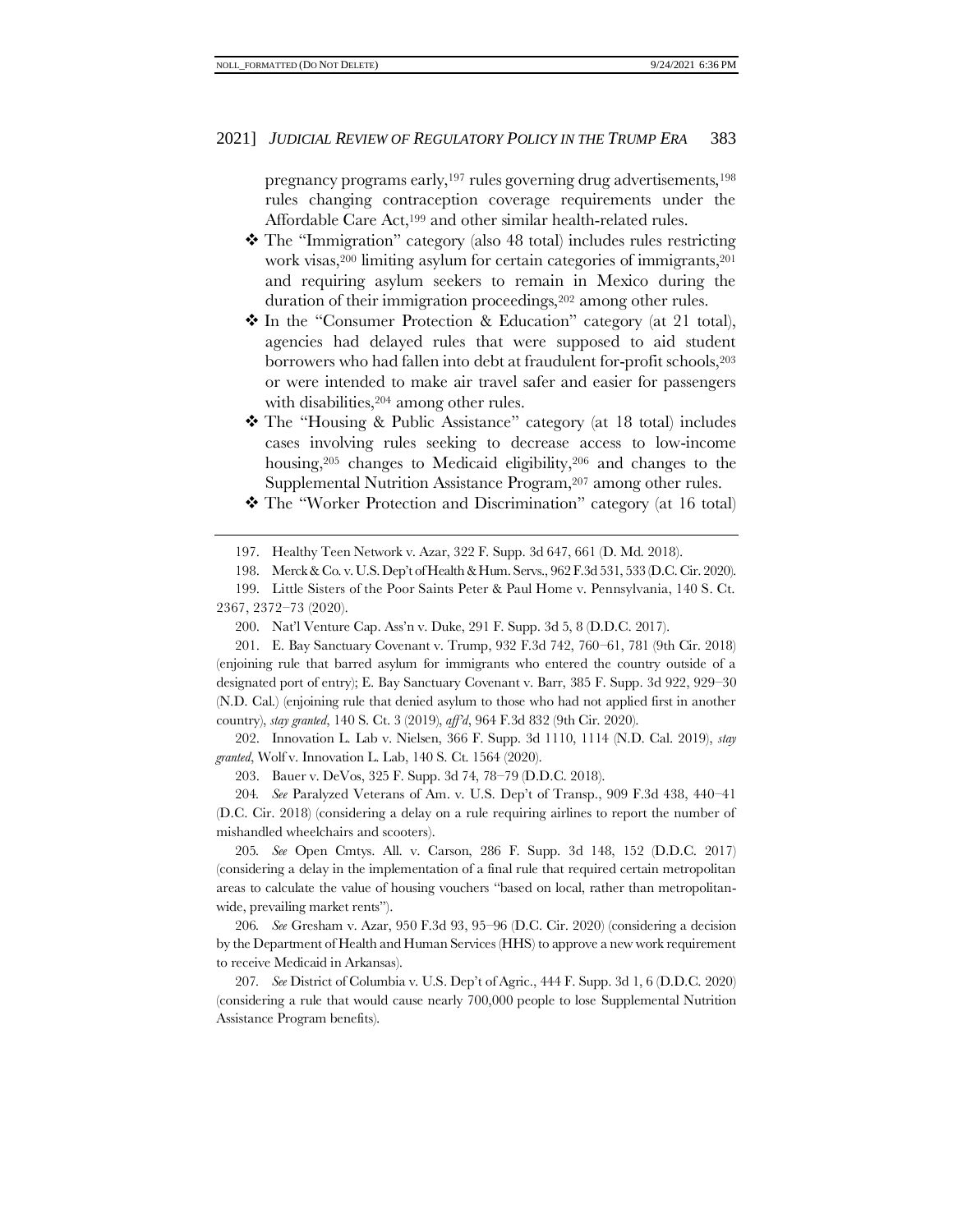includes a case striking a rule that had loosened mine safety rules,  $208$ and a case involving a rule that governed the collection of wage discrimination data at the Equal Employment Opportunity Commission (EEOC), <sup>209</sup> among other cases.

❖ The "Public Safety" category is a small category (at 8 cases), which includes cases about 3D-printed gun rules, $210$  and multiple cases concerning a new regulation of bump-stock devices, $211$  among other cases.

At times, agency actions fell into more than one topic area. For example, the case involving funding for the border wall<sup>212</sup> falls into the immigration category because the wall was being built to "secure the southern border," but it also falls into the environmental category because plaintiffs' challenge was based on their allegations of environmental harm.<sup>213</sup>

<span id="page-31-1"></span>All "deregulation" cases fall into at least one other substantive area.

#### III. THE TRUMP ADMINISTRATION'S RECORD

An analysis of the cases in the dataset suggests that the Administration's low success rate in legal challenges to agency actions results from a significant number of procedural errors, as well as courts' views that agencies are not acting in a manner that is authorized by statute. This Part provides an overview of the findings and then turns to the judicial ideology of the deciding judges, as measured by the party of the appointing president.

# *A. Win-Loss Rate*

<span id="page-31-0"></span>Studies of agency decisionmaking under prior administrations have consistently found a validation rate of "around 70%."214 The Trump

213*. Id.* at 940, 947.

<sup>208</sup>*. See, e.g.*, United Steel v. Mine Safety & Health Admin., 925 F.3d 1279, 1287 (D.C. Cir. 2019) (vacating the 2017 amendment to safety standards).

<sup>209.</sup> Nat'l Women's L. Ctr. v. Off. of Mgmt. & Budget, 358 F. Supp. 3d 66, 74–76 (D.D.C. 2019).

<sup>210</sup>*. See, e.g.*, Washington v. U.S. Dep't of State, 420 F. Supp. 3d 1130, 1135–36, 1148 (W.D. Wash. 2019) (vacating the State Department's decision to modify the U.S. Munitions List to permit the online publication of computer aided design files detailing 3D-printable weapons).

<sup>211</sup>*. See, e.g.*, Guedes v. Bureau of Alcohol, Tobacco, Firearms & Explosives, 920 F.3d 1 (D.C. Cir. 2019), *cert. denied*, 140 S. Ct. 789 (2020).

<sup>212.</sup> California v. Trump, 963 F.3d 926, 931–32 (9th Cir. 2020) (challenging the Department of Defense's decision to transfer funds appropriated by Congress for other purposes to fund the construction of a wall on the southern border of the United States).

<sup>214</sup>*. See supra* Section II[.A](#page-24-1) (discussing agency win rate in court when regulations are challenged).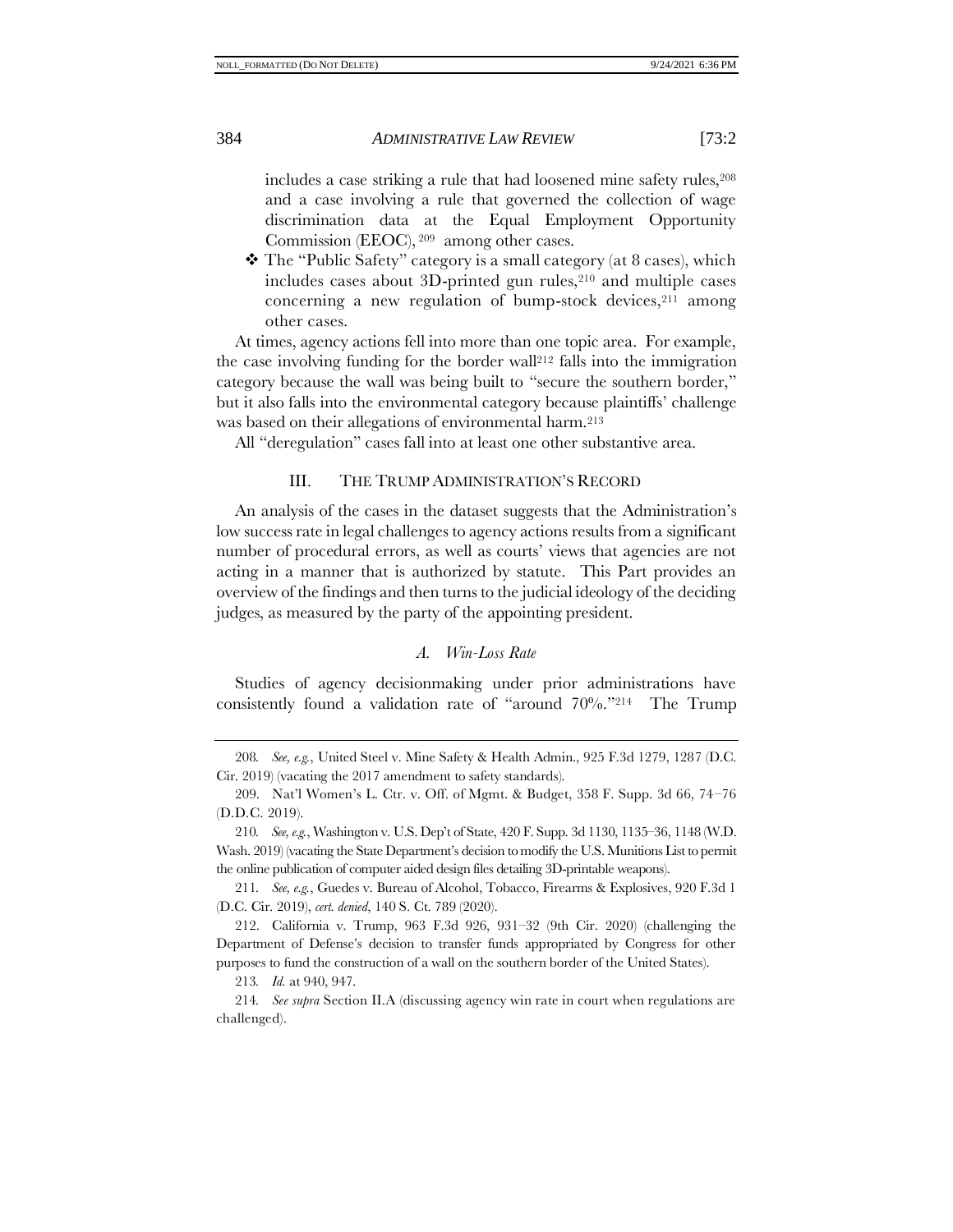Administration came into office promising aggressive deregulatory work along with other new policies,<sup>215</sup> all of which required agency rulemaking. He was met with significant resistance.<sup>216</sup> Given that agencies typically have success in court, the question is whether that win-loss rate held up for the Trump Administration.

# <span id="page-32-0"></span>*1. Outcomes*

The data includes 278 Trump-era agency actions that have reached some kind of resolution in court, whether through a court decision or because the agency withdrew the action after being challenged in court. This count includes cases where multiple parallel courts ruled on the same agency rule (mixed decisions are discussed below). When looking at all those cases, the Trump Administration was successful in 65 cases, for a win rate of 23%. The count does not include lower court decisions when there is an appeals court decision that supersedes the lower court decision. <sup>217</sup>

The data can also be assessed by looking at the success rate for agency rules at issue, grouping decisions from parallel courts together. Policy Integrity's tracker, which continues to be updated, reports the data in that way. <sup>218</sup>

# *2. When Agencies Withdrew the Action*

Of the agency losses, the Administration withdrew the action or gave up the position after being sued in 9% of the cases in the dataset. That happened repeatedly across agencies in the beginning of the Administration's term. For example, in May 2017, the Department of Energy abandoned a delay of conservation standards for ceiling fans after being sued.219 In June 2017, the EPA published a final rule setting limits on mercury discharges after being

<sup>215</sup>*. See, e.g.*, Belton & Graham, *supra* note [66](#page-13-1), at 815 (discussing Trump's December 15, 2017 public remarks on deregulation).

<sup>216</sup>*. See* William P. Barr, *The Role of the Executive*, 43 HARV.J.L.&PUB. POL'Y 605, 615 (2020) (describing opponents of the Trump administration as "rally[ing] around an explicit strategy of using every tool and maneuver available to sabotage the functioning of his administration").

<sup>217.</sup> For more on appeals, see discussion *supra* Section II[I.B.](#page-34-0)

<sup>218.</sup> *See Roundup: Trump-Era Agency Policy in the Courts*, *supra* not[e 14.](#page-4-0)

<sup>219.</sup> Energy Conservation Program: Energy Conservation Standards for Ceiling Fans, 82 Fed. Reg. 23,723, 23,723 (May 24, 2017) (to be codified at 10 C.F.R. pt. 430) (putting the final rule into effect); Energy Conservation Program: Energy Conservation Standards for Ceiling Fans, 82 Fed. Reg. 14,427, 14,427 (Mar. 21, 2017) (to be codified at 10 C.F.R. pt. 430) (delaying the final rule); Petition for Review, Nat. Res. Def. Council, Inc. v. Perry, No. 17-916 (2d Cir. Mar. 31, 2017) (filing suit requesting that the court set aside the rules delaying the effective date); Order, Nat. Res. Def. Council, Inc., No. 17-916 (Oct. 20, 2017) (withdrawing appeal).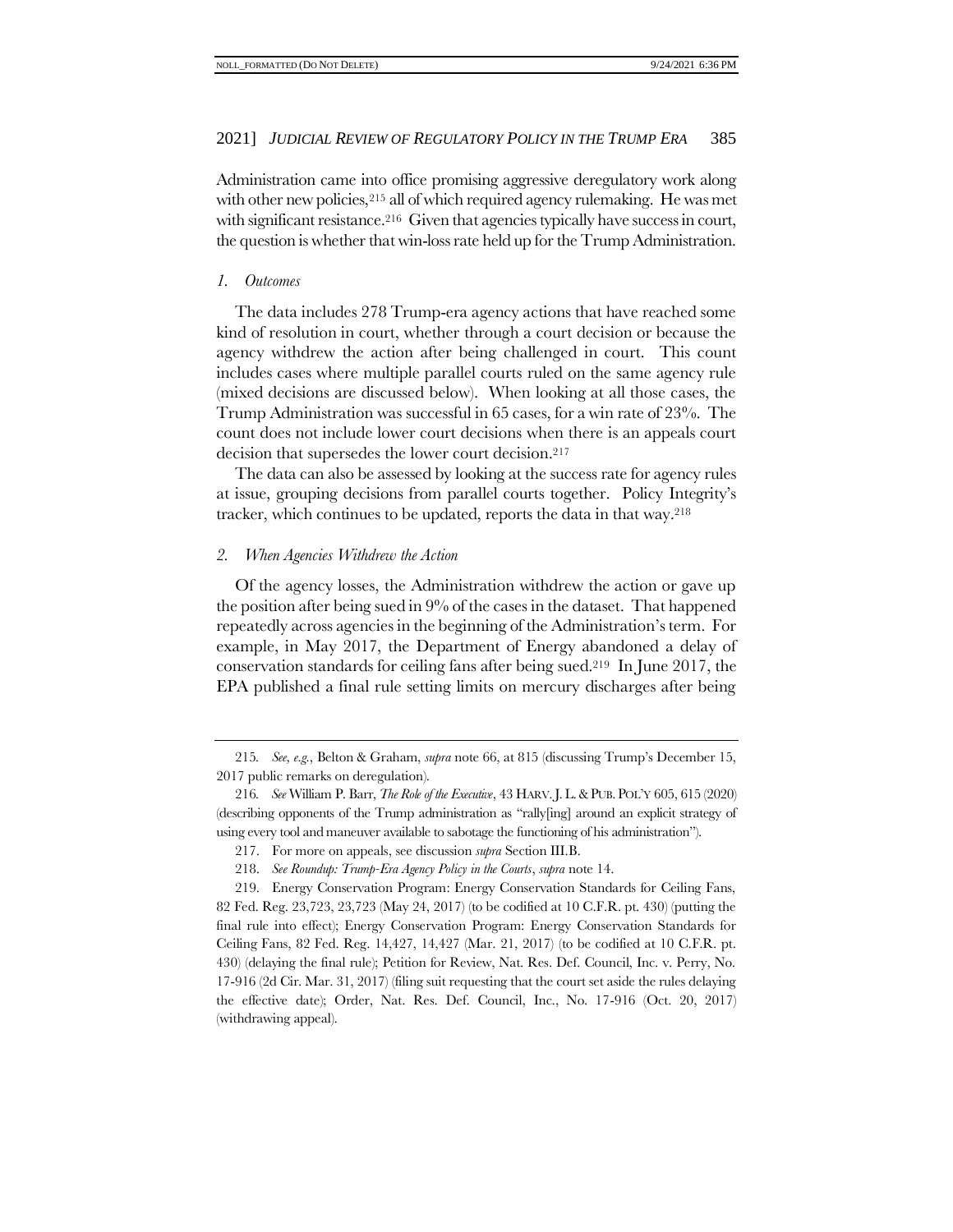sued for unlawfully rescinding the rule.<sup>220</sup> In August 2017, the Food and Drug Administration agreed to allow a calorie-counting rule to come into effect after being sued for illegally delaying the rule.221 But withdrawing an agency rule in the face of a lawsuit did not stop that year. For example, in June 2020, after being sued for failing to comply with notice-and-comment requirements, the EPA announced that it would be terminating its COVID-19 nonenforcement policy.<sup>222</sup>

Prior studies did not include cases where agencies withdrew an action after being challenged.223 They pulled data from judicial decision databases and by necessity could not include those types of cases. In addition, there is no public record of exactly why the agency withdrew the policy.224 Nonetheless, it is still appropriate to examine them as the litigation accomplished its goal, which was to eliminate the policy.

To examine the impact of including these cases, one need only remove the cases where agencies withdrew an action. When looking only at adjudicated cases, the win rate is 26%, not significantly higher than the rate that includes the withdrawn cases.

# *3. Split or Mixed Decisions*

At times, agencies bundle rules together in one action,<sup>225</sup> and when

221. Complaint at 1–3, Ctr. for Sci. in the Pub. Int. v. Price, No. 1:17-cv-01085 (D.D.C. June 7, 2017) (filing suit over delays in a nutrition labeling rule); Food Labeling; Nutrition Labeling of Standard Menu Items in Restaurants and Similar Retail Food Establishments; Extension of Compliance Date; Request for Comments, 82 Fed. Reg. 20,825, 20,826−27 (May 4, 2017) (to be codified at 21 C.F.R. pts. 11, 101) (issuing the final rule for nutrition labeling).

222. Complaint at 3, New York v. EPA, No. 20-CV-3714 (S.D.N.Y. May 23, 2020) (filing suit over the promulgation of a nonenforcement policy); Memorandum from Susan Parker Bodine, Assistant Administrator, Off. of Enf't & Compliance Assurance, EPA regarding COVID-19 Implications for EPA's Enforcement and Compliance Assurance Program: Addendum on Termination (June 29, 2020), https://www.epa.gov/sites/production/files/2020-06/documents/ covid19addendumontermination.pdf (terminating the nonenforcement policy).

223*. See, e.g.*, Barnett & Walker, *supra* not[e 12,](#page-3-0) at 25 (analyzing published cases).

224. Ellen M. Gilmer, *EPA Touts Winning Record, but Some Attorneys Dispute Its Numbers*, BLOOMBERG L. (Aug. 26, 2020, 6:00 AM), https://news.bloombergtax.com/environment-andenergy/epa-touts-winning-record-but-some-attorneys-dispute-its-numbers?context=s

earch&index=0 (quoting EPA's general counsel as saying that its decision to withdraw a policy related to enforcement during the COVID crisis, "'had nothing to do with' the court case").

225*. See* Jennifer Nou, *Agency Lumping and Splitting*, U. CHI. L. REV. ONLINE (Mar. 30,

<sup>220.</sup> Mercury; Reporting Requirements for the TSCA Mercury Inventory, 83 Fed. Reg. 30,054, 30,055 (June 27, 2018) (to be codified at 40 C.F.R. pt. 713); Nat. Res. Def. Council, Inc. v. EPA, 961 F. 3d 160, 164–65 (2d Cir. 2020).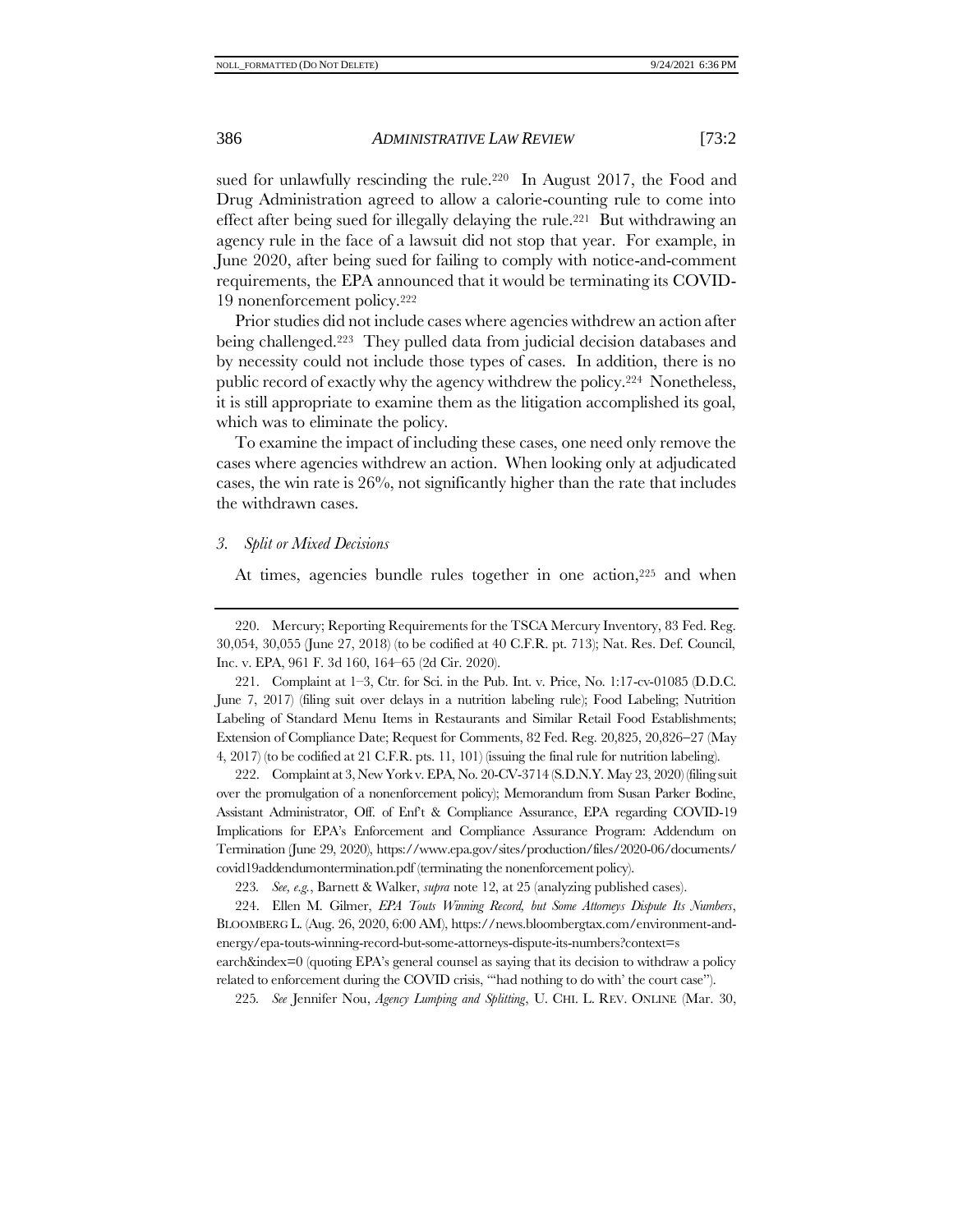addressing challenges to those rules, courts sometimes issue split or "mixed" decisions. In 17 of the cases in the dataset  $(6\%)$ , the courts upheld a portion of the challenged rule and struck down another portion. When mixed cases are removed from the dataset, the win rate is still 23%.

For reporting results with those cases *in* the dataset, coding the cases is a judgment call. Generally speaking, the study codes the cases as a win if the main thrust of the decision is that the agency action passed muster.

# <span id="page-34-1"></span>*B. Appeals*

<span id="page-34-0"></span>Some observers have noted that the Trump Administration's low win rate may turn around on appeal.226 And according to reports, the Administration may have been "pinning its hopes on the Supreme Court to overturn lowercourt rulings and preserve its policy changes."227 But the data does not support that hope.

In March 2021, the last time that the dataset was updated for appeal status, out of the 252 cases that agencies lost in a lower court, agencies appealed only 38% of the losses. The government did not appeal 50% of the losses.228 And in another 12% of the government's losses, there was no appeal because the agency withdrew the challenged actions (marked as "not litigated").

<sup>2020),</sup> https://lawreviewblog.uchicago.edu/2020/03/30/agency-lumping-and-splitting-byjennifer-nou/ (describing the phenomenon).

<sup>226.</sup> Fred Barbash & Deanna Paul, *The Real Reason the Trump Administration Is Constantly Losing in Court*, WASH. POST (Mar. 19, 2019, 12:05 PM), https://www.washi ngtonpost.com/world/national-security/the-real-reason-president-trump-is-constantly-losin g-in-court/2019/03/19/f5ffb056-33a8-11e9-af5b-b51b7ff322e9\_story.html ("Many of the cases are in early stages and subject to reversal.").

<sup>227</sup>*. Id.*; *see also* Damian Paletta et al., *Trump Declares National Emergency on Southern Border in Bid to Build Wall*, WASH. POST (Feb. 15, 2019, 8:28 PM), https://www.washingtonp ost.com/politics/trumps-border-emergency-the-president-plans-a-10-am-announcement-in-therose-garden/2019/02/15/f0310e62-3110-11e9-86ab-5d02109aeb01\_story.html (quoting Trump as saying: "then we'll end up in the Supreme Court, and hopefully we will get a fair shake").

<sup>228.</sup> That number includes cases where the government filed an appeal but then dropped the appeal. In one case, intervenors appealed, as opposed to the government. *See* Am. Acad. of Pediatrics v. FDA, 379 F. Supp. 3d 461, 497 (D. Md. 2019), *aff'd in part, dismissed in part sub nom*. *In re* Cigar Ass'n of Am., 812 F. App'x 128 (4th Cir. 2020) (intervenor appeal).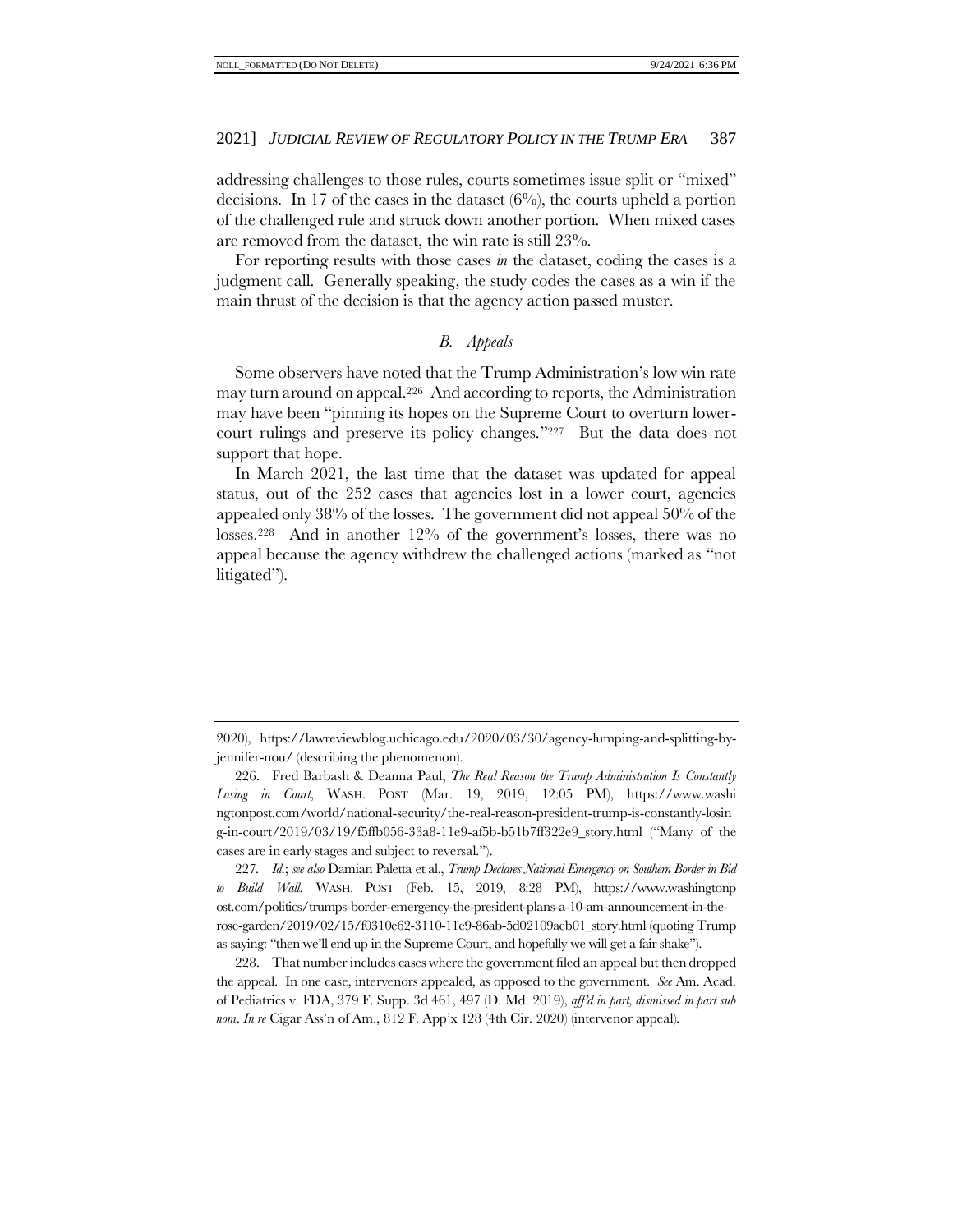

**FIGURE 1: AFFIRMATIVE APPEALS IN CASES THAT AGENCIES LOST**

Of the appeals that the government took, agencies lost on appeal 38% of the time. That number includes three significant losses in the Supreme Court<sup>229</sup> (which naturally led to a presidential tweet calling for new Justices).<sup>230</sup>

Figure 2 shows the success rate that the Trump Administration had in appeals. Agencies won reversal on appeal in  $12\%$  of the cases that they lost in a lower court, one of which was in the Supreme Court.231 As of March 2021, another 48% of the appeals were pending.

<sup>229.</sup> *See* Dep't of Homeland Sec. v. Regents of the Univ. of Cal., 140 S. Ct. 1891, 1912– 13 (2020) (holding that the Administration's rescission of Deferred Action for Childhood Arrivals had not addressed "important aspects of the problem" before the agency including the legitimate reliance interests of the program's participants); Dep't of Com. v. New York, 139 S. Ct. 2551, 2575–76 (2019) (holding that the agency's rationale for adding a citizenship question to the Census was contrived); Cnty. of Maui v. Haw. Wildlife Fund, 140 S. Ct. 1462, 1478 (2020) (rejecting the Trump Administration's interpretation of the Clean Water Act).

<sup>230.</sup> Brett Samuels, *Trump Calls for 'New Justices' on Supreme Court After Unfavorable Rulings*, HILL (June 18, 2020, 1:33 PM), https://thehill.com/homenews/administration/503413 trump-calls-for-new-justices-on-supreme-court-after-unfavorable.

<sup>231.</sup> Little Sisters of the Poor Saints Peter & Paul Home v. Pennsylvania, 140 S. Ct. 2367, 2373 (2020) (reversing orders enjoining a rule that allowed more employers to claim exemptions from contraception requirements under the Affordable Care Act); California *ex rel.* Becerra v. Azar, 950 F.3d 1067, 1105 (9th Cir. 2020) (reversing orders enjoining rule that had imposed restrictions on healthcare providers receiving grants for family planning services).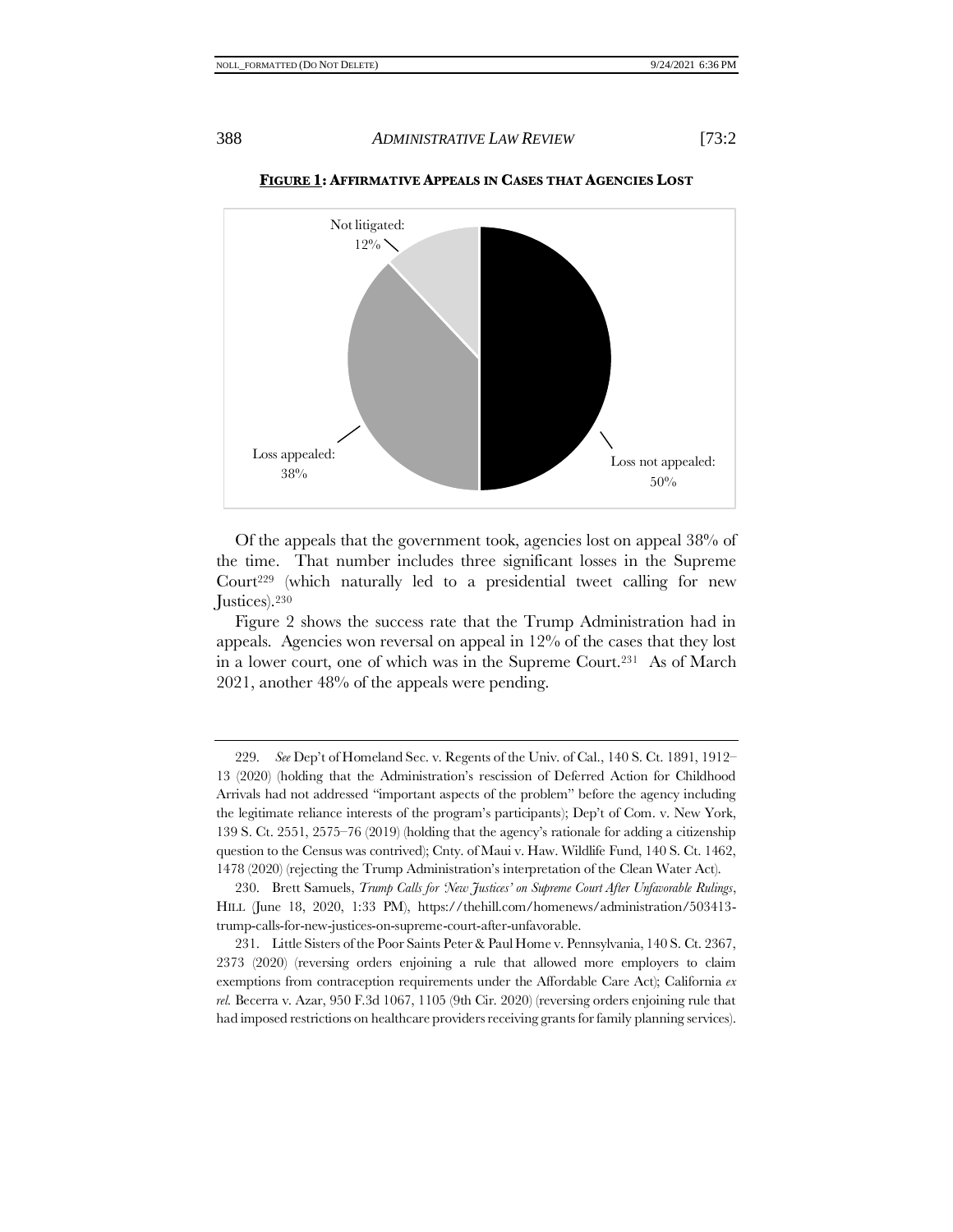

**FIGURE 2: OUTCOMES ON APPEAL IN CASES THAT AGENCIES LOST IN A LOWER COURT**

As my prior article with Richard Revesz predicted, once the Trump Administration turned over the Department of Justice (DOJ) to the Biden Administration, the Biden Administration began to make use of all available regulatory rollback strategies to undo Trump-era policies.232 One of those strategies has been to decline to appeal or to ask for abeyances in all pending litigation.233 As a result, the appeals of those cases will not change the win rate.

# *C. Categories of Cases*

In prior studies, the subject matter and agency had a significant impact on the agency's win rate.234 Barnett and Walker found, for example, that some agencies, like the Federal Communications Commission (FCC), had a very high win rate (82.5%), whereas other agencies, like the EEOC, had a significantly lower win rate  $(42.9\%)$ <sup>235</sup>

As Figure 3 shows, in the Trump-era dataset, the win rates have all been low regardless of the topic area, ranging between 10% to 28% depending on

<sup>232.</sup> Davis Noll & Revesz, *supra* note [107,](#page-18-0) at 47–48.

<sup>233</sup>*. Id.* at 24; *see, e.g.*, Brad Kutner, *High Court Grants Biden Request to Drop Trump-Era Immigration Cases*, COURTHOUSE NEWS SERV. (Feb. 3, 2021), https://www.courthousenews.c om/high-court-grants-biden-request-to-drop-trump-era-immigration-cases/.

<sup>234.</sup> Barnett & Walker, *supra* not[e 12,](#page-3-3) at 7; *see also* Pierce, *supra* not[e 170,](#page-25-0) at 87 (explaining that different affirmance rates should be expected for different substantive contexts).

<sup>235.</sup> Barnett & Walker, *supra* not[e 12,](#page-3-3) at 7.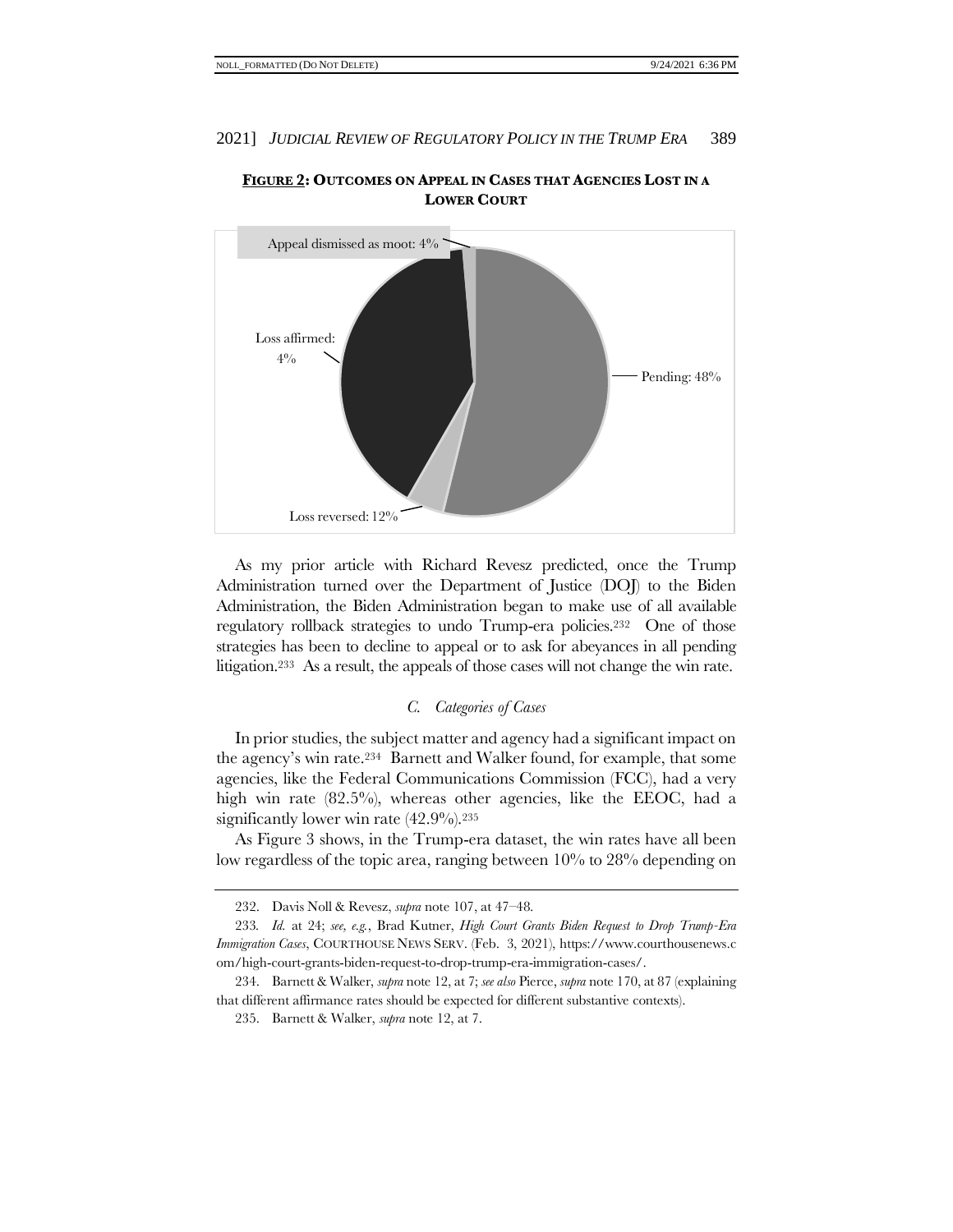the category. The win rates hover around the 20% mark even when analyzed for the specific agencies. The agencies with the most cases were the EPA, the Department of Homeland Security (DHS), the Department of Health and Human Services (HHS), and the Department of the Interior (Interior). The EPA and the HHS both had win rates below the aggregate rate, at 20% and 19% respectively. The DHS's win rate was 29% and the Interior's was 26%.

| Category                                    | <b>Win Rate</b>                 |
|---------------------------------------------|---------------------------------|
| Immigration                                 | $10\%$ win rate (5 out of 48)   |
| Deregulation                                | $16\%$ win rate (13 out of 79)  |
| Health                                      | $19\%$ win rate (9 out of 48)   |
| Environment, Energy, and Natural            | $24\%$ win rate (34 out of 139) |
| Resources                                   |                                 |
| Consumer Protection & Education             | $24\%$ win rate (5 out of 21)   |
| Housing & Public Assistance, Public Safety, | $28\%$ win rate (12 out of 42)  |
| Worker Protection, and Discrimination       |                                 |

**FIGURE 3: WIN RATES BY CATEGORY**

# *D. Time Trends*

<span id="page-37-0"></span>Another theory floated to explain the Trump Administration's losses in court was that early on, the President relied on less experienced agency heads who incompetently cut corners in an effort to rush out rollbacks; something that could be called the "Scott Pruitt effect."236 As the Attorney General of Oklahoma, Pruitt had made a name for himself as one of the EPA's

<sup>236</sup>*. See* Richard L. Revesz, *Institutional Pathologies in the Regulatory State: What Scott Pruitt Taught Us About Regulatory Policy*, 34 J. LAND USE & ENVTL. L. 211, 212–16 (2019) (exploring how Scott Pruitt's political ideology, extremism, and isolation from career staff at the EPA partially contributed to the EPA's legal vulnerability); Barbash & Paul, *supra* note [226](#page-34-1) (explaining that "some observers attributed the EPA's woes to its former administrator, Scott Pruitt, a skeptic of federal environmental policy who installed inexperienced officials and moved rapidly to roll back Obama-era regulations"); *see also* Coral Davenport & Lisa Friedman, *In His Haste to Roll Back Rules, Scott Pruitt, E.P.A. Chief, Risks His Agenda*, N.Y. TIMES (Apr. 7, 2018), https://www.nytimes.com/2018/04/07/climate/scott-pruitt-epa-rollbacks.h tml (stating that Pruitt has been "less than rigorous in following important procedures, leading to poorly crafted legal efforts that risk being struck down in court"); Bethany A. Davis Noll & Richard L. Revesz, *Pruitt's Deregulation Spree Has Cut Corners*, SLATE (July 31, 2017, 5:27 PM), https://slate.com/technology/2017/07/pruitts-deregulations-wont-hold-up-in-court.html (analyzing how Scott Pruitt "cut[] corners and ignor[ed] fundamental legal requirements").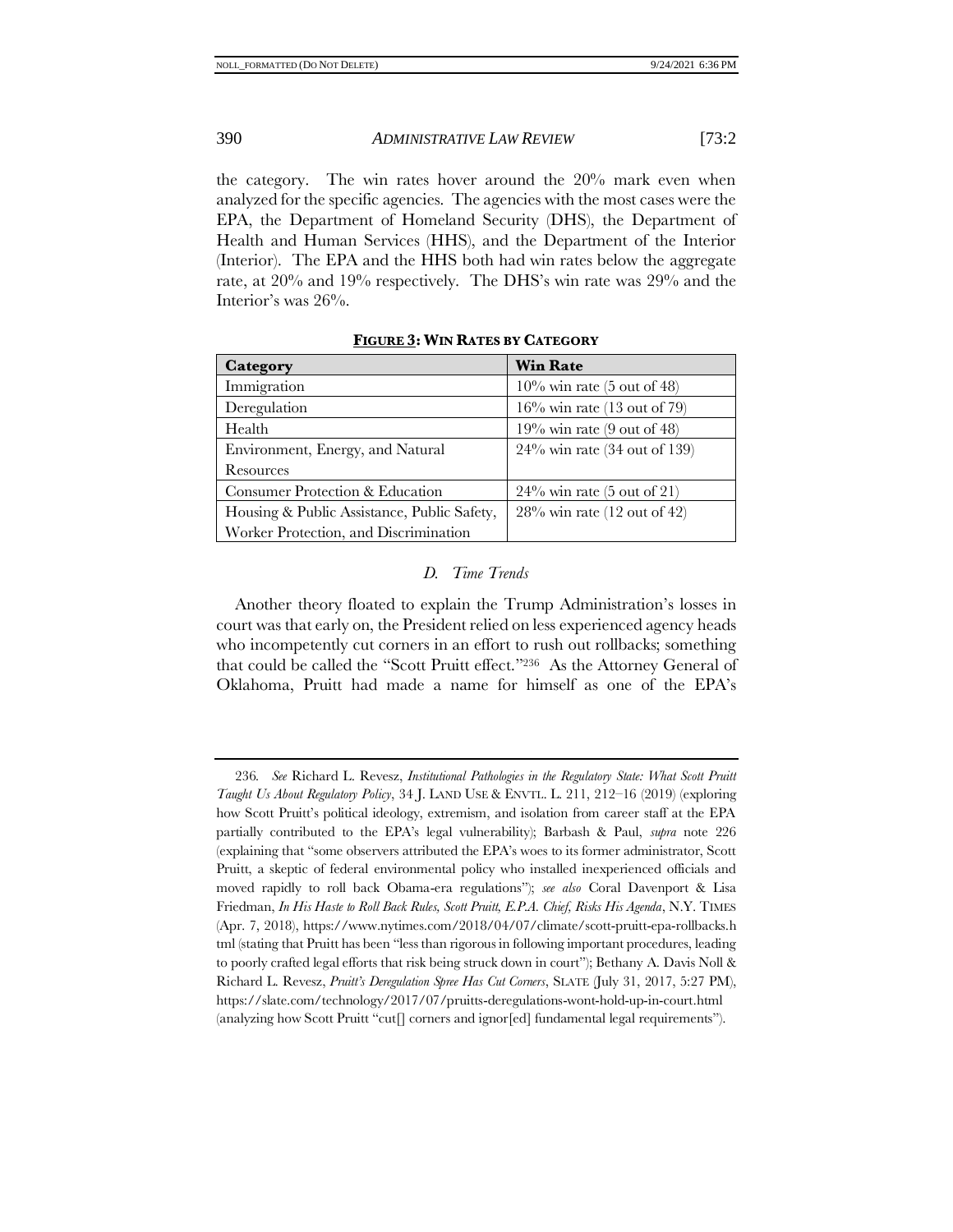staunchest foes, suing the agency fourteen times during the Obama years.<sup>237</sup> That experience did not set him up to run the agency competently though. When he resigned in the summer of 2018, Pruitt had already racked up a string of court defeats for the EPA238—along with spurring multiple ethics investigations.239 But the win-loss rate did not get progressively better as agencies issued rules. Instead, when looking at the date each rule came out compared to the success rate in court, the data shows that after climbing to 25% in the spring of 2019, the aggregate win rate had dropped down again by the end of the term to 23%. Moreover, if rushed decisionmaking usually involves rules issued without taking the time to go through notice-andcomment or develop a reasoned explanation for the decision, you would expect that those types of violations would drop off as the Administration had more time to issue the rules. But those violations continued throughout the term, suggesting that even now that agencies have had time to prepare rules, agencies were not doing significantly better.

It is true that there are many losses involving rules that were issued in the early days of the Administration. And it is also true that when it comes to delay rules, many of which were rushed out in the early days of the Administration, the win rate is much lower than average:  $6\%$ .

<span id="page-38-0"></span>But all in all, though the pace of challenged rules slowed down, losses on all fronts continued throughout the Trump Administration.

# *E. Judicial Ideology*

Another theme that has been floated to explain the Trump Administration's losses in court has been that "liberal activist judges" are to

<sup>237</sup>*. Pruitt v. EPA: 14 Challenges of EPA Rules by the Oklahoma Attorney General*, N.Y. TIMES (Jan. 14, 2017), https://www.nytimes.com/interactive/2017/01/14/us/politics/document-Pruitt-v-EPA-a-Compilation-of-Oklahoma-14.html.

<sup>238</sup>*. See* Margaret Talbot, *Scott Pruitt's Dirty Politics*, NEW YORKER (Mar. 26, 2018), https://www.newyorker.com/magazine/2018/04/02/scott-pruitts-dirty-politics (discussing various deregulation efforts led by Pruitt and the response in court by states); *e.g.*, Sierra Club v. Pruitt, 293 F. Supp. 3d 1050, 1061 (N.D. Cal. 2018) ("[F]ind[ing] the Delay Rule is beyond the scope of the EPA's authority [and] . . . vacat[ing] and set[ting] aside the year-long extension . . . set out by the EPA."); Pineros y Campesinos Unidos del Noroeste v. Pruitt, 293 F. Supp. 3d 1062, 1066–67 (N.D. Cal. 2018) (finding that the EPA's delay of a pesticide rule's effective date violated the Administrative Procedure Act); Clean Air Council v. Pruitt, 862 F.3d 1, 14 (D.C. Cir. 2017) (vacating an EPA decision to stay a final rule because the EPA's decision was arbitrary and capricious).

<sup>239.</sup> Coral Davenport et al., *E.P.A. Chief Scott Pruitt Resigns Under a Cloud of Ethics Scandals*, N.Y. TIMES (July 5, 2018), https://www.nytimes.com/2018/07/05/clim ate/scott-pruitt-epa-trump.html.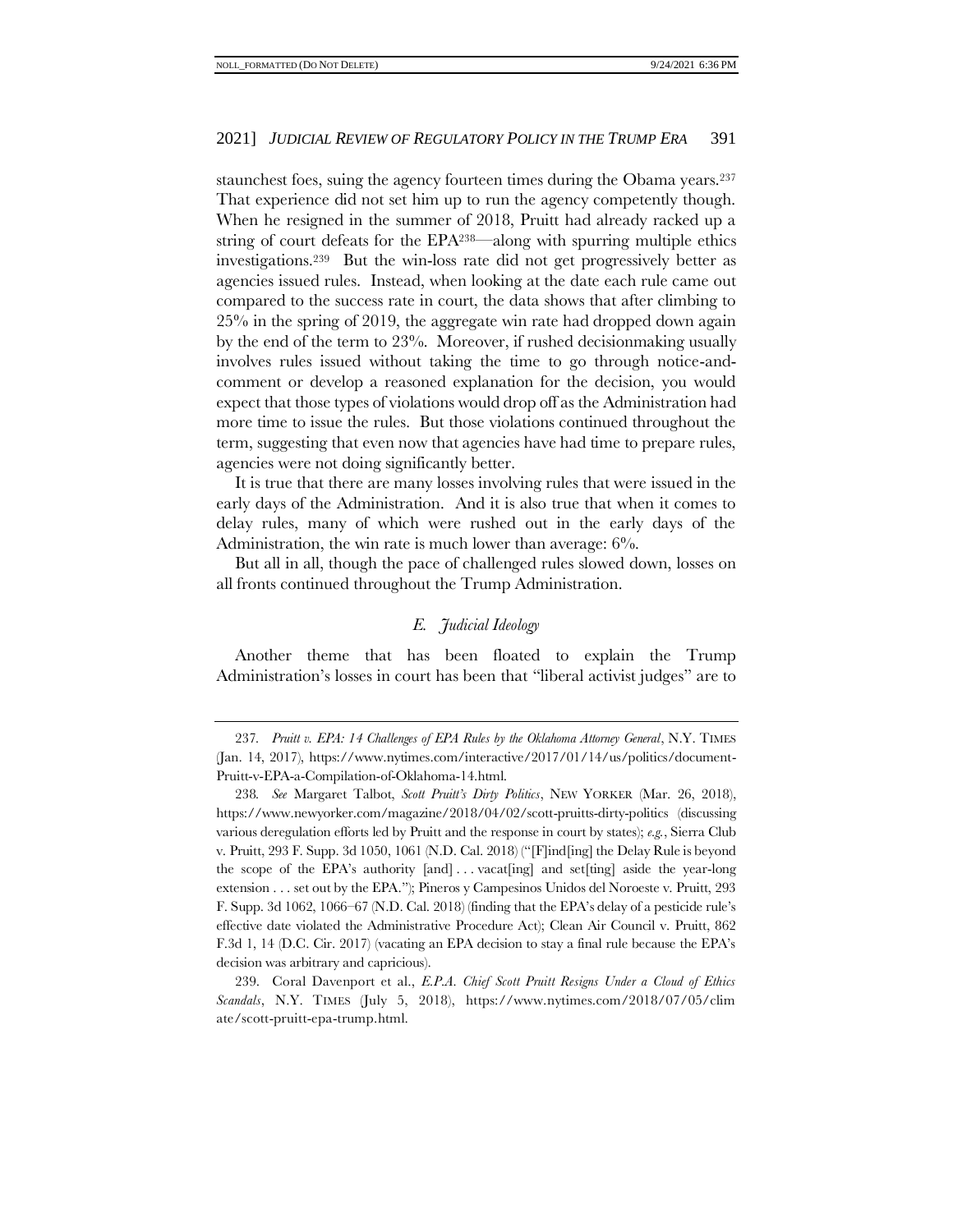<span id="page-39-0"></span>blame.240 To support that theory, past studies have consistently found that judicial partisan affiliation has a significant impact on case outcomes in judicial review over agency decisions.<sup>241</sup> For court of appeals decisions, scholars have also found that voting is significantly affected by the ideology of the other judges on a panel and that "in fact, the party affiliation of the other judges on the panel has a greater bearing on a judge's vote than his or her own affiliation."<sup>242</sup>

<span id="page-39-1"></span>240. Priscilla Alvarez & Geneva Sands, *Judge Blocks Policy Forcing Some Asylum Seekers to Remain in Mexico*, CNN, https://www.cnn.com/2019/04/08/politics/asylum-seekersmexico/index.html (Apr 9, 2019, 10:29 AM).

241*. See* Pierce, *supra* note [170,](#page-25-0) at 89 (surveying studies and explaining that they showed that "a circuit court panel was approximately 30% more likely to uphold an agency action when the action was consistent with the ideological preferences of the members of the panel than when the action was inconsistent with those preferences"); *see also* Raso & Eskridge, *supra*  not[e 156,](#page-24-0) at 1793 ("[T]he Justices are also more likely to overturn agency policies when the Justices are ideologically closer to the lower courts than to agencies."); Eskridge & Baer, *supra* not[e 13](#page-3-2), at 1156 (finding that "the best indicator of whether the agency will win in any given case is the ideological characterization of the agency interpretation"); Thomas J. Miles & Cass R. Sunstein, *Do Judges Make Regulatory Policy?—An Empirical Investigation of* Chevron, 73 U. CHI. L. REV. 823, 827 (2006) [hereinafter Miles & Sunstein, *Investigation*] ("[T]he role of political judgments in judicial review of agency interpretations of law, at both levels of appellate review, is unmistakable."); Caruson & Bitzer, *supra* note [13,](#page-3-2) at 361 (finding that judges "are more willing to affirm an agency decision when the agency's policy position is consistent with the judge's own partisan preferences"); Martha Anne Humphries & Donald R. Songer, *Law and Politics in Judicial Oversight of Federal Administrative Agencies*, 61 J. POL. 207, 217 (1999) (concluding "that agency success in the appeals courts, . . . is strongly related to political considerations"); David H. Willison, *Judicial Review of Administrative Decisions: Agency Cases Before the Court of Appeals for the District of Columbia, 1981-1984*, 14 AM. POL. Q. 317, 325 (1986) (concluding that "party affiliation is at least partially useful in accounting for the range of individual support across the court's staff of judges"). Others have cautioned against putting too much weight on judicial ideology. *See* James J. Brudney et al., *Judicial Hostility Toward Labor Unions? Applying the Social Background Model to a Celebrated Concern*, 60 OHIO ST. L.J. 1675, 1675 (1999) (identifying "a strong interaction between gender and political party, the influence of prior experience representing management clients under the Act, and associations based on race, religion, and educational background"); *see also* Orin S. Kerr, *Shedding Light on* Chevron*: An Empirical Study of the* Chevron *Doctrine in the U.S. Courts of Appeals*, 15 YALE J. ON REGUL. 1, 59 (1998) (finding that "judges are more likely to defer to agency interpretations that support judges' personal political preferences than they are to interpretations that oppose their personal political preferences" but characterizing this effect as "modest").

242. Richard L. Revesz, *Environmental Regulation, Ideology, and the D.C. Circuit,* 83 VA. L. REV. 1717, 1719 (1997) (finding that judges are more likely to vote based on their ideological preferences if they are sitting on a panel with like-minded peers); *accord* Pierce, *supra* not[e 170,](#page-25-0)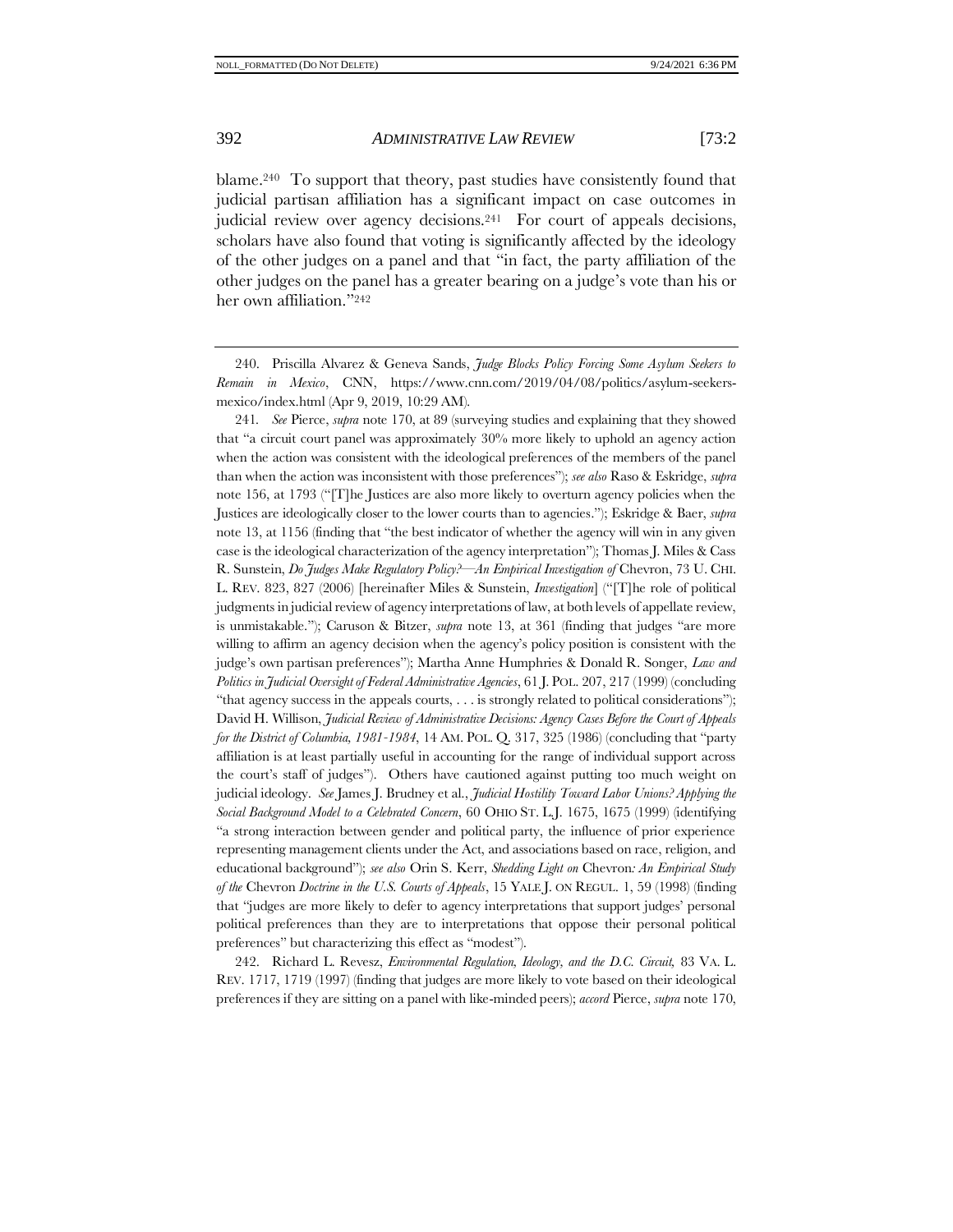Thus, the study set out to measure the rates at which Democraticappointed judges and Republican-appointed judges ruled for the Trump-era agencies. The study uses the affiliation of the president who nominated the judge as a proxy for the ideology of the reviewing judge.<sup>243</sup> If the decision was issued by a panel of judges, the study assigns ideology according to the political party affiliation of the nominating president for the majority of the judges on the panel.<sup>244</sup>

The results show that the standard expectation that agencies will win in front of a partisan-affiliated judge did not hold. Prior studies showed a high agency validation rate when the agency decision matches the judge's partisan affiliation: more than 70% in one study finding an overall validation rate of  $64\%,^{245}$  more than  $80\%$  in another study,<sup>246</sup> and  $68\%$  in yet another study.<sup>247</sup>

But with the Trump Administration dataset, that validation rate was much lower: 45% (measured by looking at all cases regardless of how many parallel courts ruled on the same rule or action). <sup>248</sup> No study has ever found that a presidential administration loses at this high of a rate in front of judges that are partisan-aligned with the president.

|                             | Win rate %             |
|-----------------------------|------------------------|
| Republican-appointed judges | $45\%$ (40 out of 89)  |
| Democratic-appointed judges | $16\%$ (24 out of 151) |

**FIGURE 4:JUDICIAL IDEOLOGY IN ADJUDICATED CASES**

at 89 (describing studies as finding that judges' tendency to vote along partisan lines is approximately half as strong when judges sit in politically mixed panels as when they sit in politically unified panels); Miles & Sunstein, *Investigation*, *supra* note [241,](#page-39-0) at 852; Miles & Sunstein, *Arbitrariness Review*, *supra* note [185,](#page-28-0) at 767; *see also* Caruson & Bitzer, *supra* note [13,](#page-3-2) at 352–53 (finding support for Revesz's hypothesis and discussing constraints on the influences of ideology in judicial decisionmaking).

243. This is consistent with the literature. *See* Eskridge & Baer, *supra* note [13,](#page-3-2) at 1153 (determining that "liberal judges were more likely to agree with liberal agency interpretations"); Revesz, *supra* not[e 242,](#page-39-1) at 1718 (using "as a proxy the views generally held by the party of the appointing President" to examine the impact of a judge's ideology).

244. When looking at the impact of judicial ideology, the study looks at the judge appointments for all cases, including cases from multiple different district courts when they handled cases challenging the same rule. The reason for this is that when a rule has been reviewed in multiple parallel courts, for example, it would be arbitrary to select just one of those courts to analyze the judicial ideology of the deciding judge or judges.

245. Miles & Sunstein, *Arbitrariness Review*, *supra* note [185,](#page-28-0) at 767.

246. Kerr, *supra* note [241,](#page-39-0) at 38–39.

247. Caruson & Bitzer, *supra* not[e 13,](#page-3-2) at 361; *see also* Miles & Sunstein, *Investigation*, *supra* note [241,](#page-39-0) at 850 (discussing different validation rates for Democratic and Republican appointees).

248. *See supra* Section III.A.[1](#page-32-0) (describing the two different ways that the cases can be divided).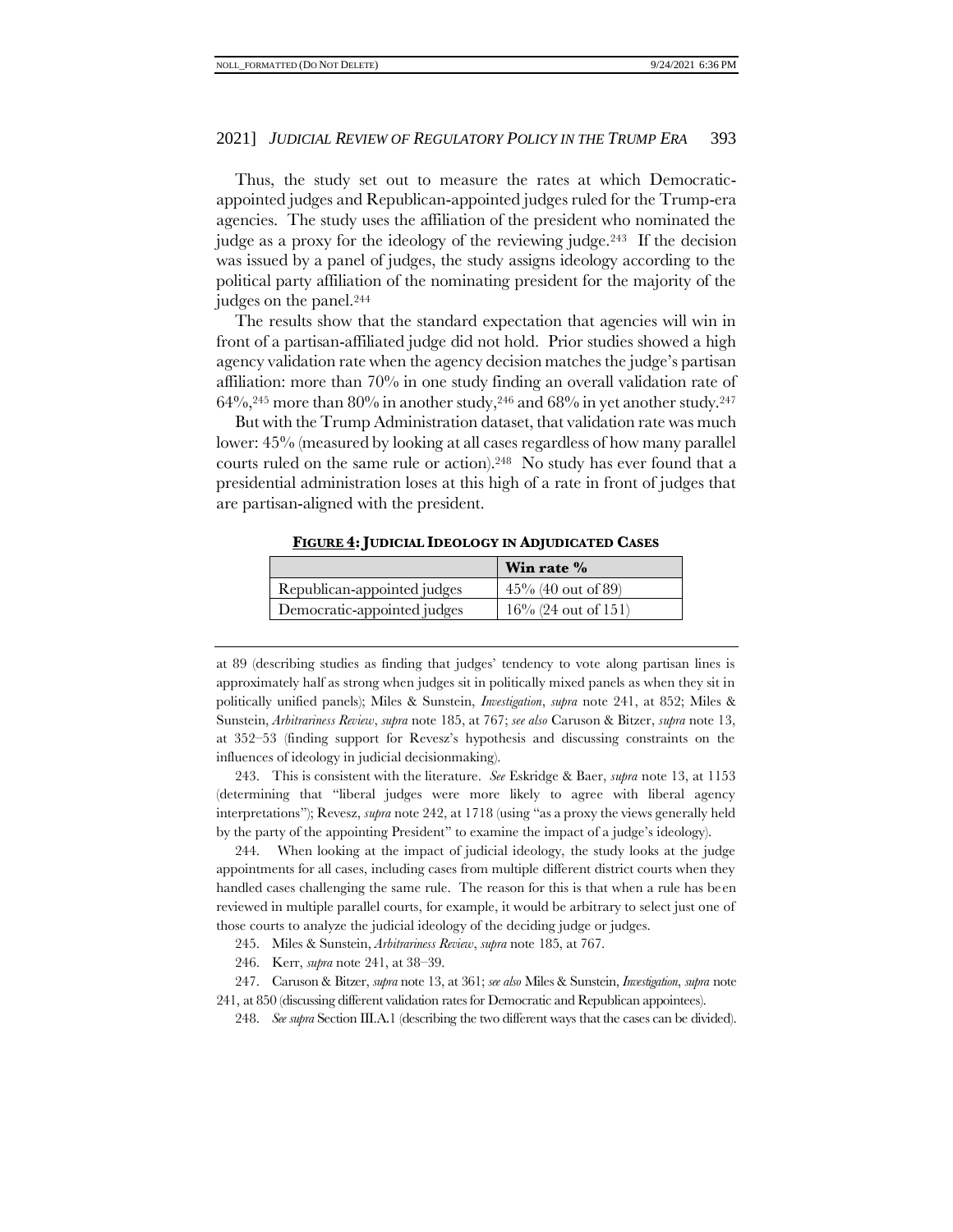To be sure, the Trump-era data show that there is a disparity between the win-rate for agencies in front of Democratic-appointed judges and Republicanappointed judges (or majority Democratic appointed and majority Republicanappointed judges when it is a panel decision). The Trump Administration had a win rate of 16% in front of Democratic-appointed judges and a win rate of 45% in front of Republican-appointed judges.

Other studies have found that a similar *difference* in win rates in front of Democratic or Republican-appointed judges supports a conclusion that judicial ideology has an impact on the results. For example, a small study looking at data between 1986 and 1996 found that judges were expected to validate the agency action 68% of the time "when the agency's policy position is consistent with the judge's own partisan preferences."249 In contrast, absent such policy convergence, judicial deference was expected in only 32% of cases.250 In a study looking at the application of *Chevron*, Miles and Sunstein found that, when faced with a "liberal" agency decision, "the validation rates of Democratic appointees [were] almost 23 percentage points higher, and those of Republican appointees [were] more than 10 percentage points lower."251 But none of those studies found such a low win rate for a president's policies in front of partisan-aligned judges.

Of course, President Trump appointed a large number of federal judges<sup>252</sup> at an unprecedented speed<sup>253</sup> and filled three Supreme Court seats.<sup>254</sup>

253. Tobias, *supra* not[e 33,](#page-7-1) at 422. Tobias clarifies:

In the haste of President Trump to quickly nominate, and the Republican Senate majority to expeditiously confirm, many able, ideologically conservative, young appeals court jurists, the President and the Senate neglect myriad open posts in the district courts. The district courts now realize seventy-three vacancies in 677 positions, fortyfive of which are considered 'judicial emergencies' due to remaining protracted and immense filings.

*Id.* 

254. Lena Zwarensteyn, *Trump's Takeover of the Courts*, 16 U. ST. THOMAS L.J. 146, 149 (2020) (appointing two justices in two-and-a-half years); Press Release, Senate Comm. on the Judiciary, Senate Confirms Amy Coney Barrett to the Supreme Court (Oct. 26, 2020), https://www.judiciary.senate.gov/press/rep/releases/senate-confirms-amy-coney-barrettto-the-supreme-court. (appointing a third Justice to the Supreme Court in late October 2020).

<sup>249.</sup> Caruson & Bitzer, *supra* not[e 13,](#page-3-2) at 361. The average win rate in the Caruson & Bitzer study is lower than the average of 70% found across studies, but when David Zaring pooled those results with the other studies, the average of 70% still held. *See* Zaring, *supra* not[e 12,](#page-3-0) at 171.

<span id="page-41-0"></span><sup>250</sup>*.* Caruson & Bitzer, *supra* not[e 13,](#page-3-2) at 361.

<sup>251.</sup> Miles & Sunstein, *Investigation*, *supra* not[e 241,](#page-39-0) at 849.

<sup>252.</sup> Jennifer Bendery, *Trump Notches His 200th Lifetime Federal Judge*, HUFFPOST, https://www.huffpost.com/entry/trump-courts-judges-mitch-mcconnell-senate-white-maleideologues\_n\_5ef15626c5b6af94211185b5?ukf (June 24, 2020, 12:38 PM).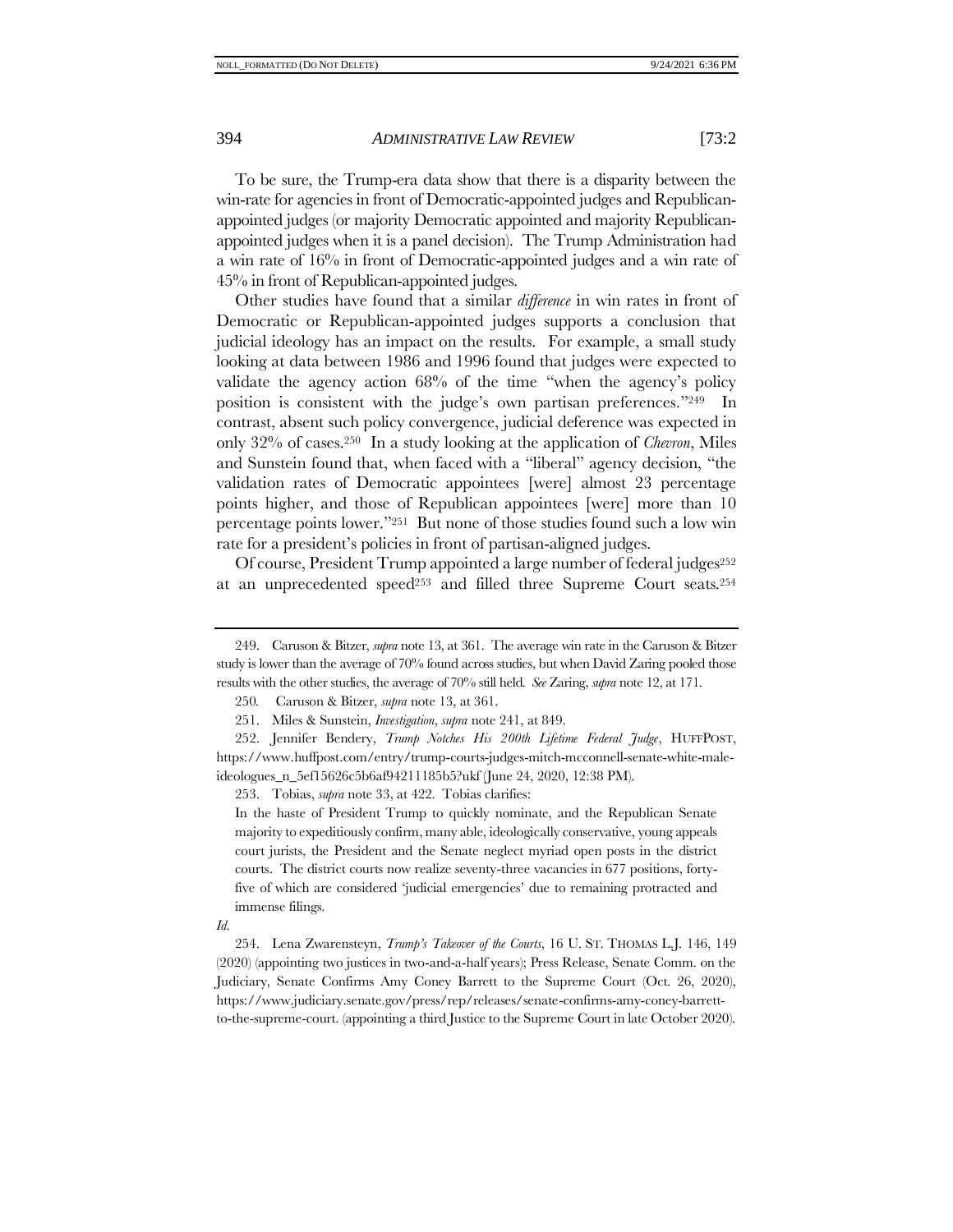Observers wondered if all of the Trump-era judicial appointments would make a difference, theorizing that "empowered conservatives could uphold almost anything from a Trump agency as lawful."<sup>255</sup>

But agencies were not guaranteed to win cases even when there were Trump-appointees on the panel or assigned to the case. Out of all the cases where either the district court judge was appointed by President Trump, or at least one of the panel members was appointed by Trump, agencies won 23 cases and lost 23, a win rate of 50%.

There may be other implications of these appointments. Trump's nominees are largely chosen based on a "demonstrated commitment to the conservative legal movement,"<sup>256</sup> and they "proudly tout their loyalty to the conservative agenda."257 Scholars have found that President Trump "implemented only nominal efforts to pursue, identify and seat ethnic minorities or lesbian, gay, bisexual, transgender or queer (LGBTQ) judicial prospects."258 Moreover, scholars have argued that the nominees "demonstrate hostility toward reproductive rights, racial justice, health care, disability rights, immigrant rights, rights of working people, voting rights, LGBTQ equality rights, and environmental protections."259 These judges' rulings could have a marked impact on the future of these issues. But given the election results and the fact that the Trump administration ran out of time to defend many of its rules in court, <sup>260</sup> those judges will not affect the win-loss rate of the Trump Administration significantly.

# <span id="page-42-0"></span>IV. CONSTRAINTS FACED BY PRESIDENT TRUMP (AND SOME CAVEATS)

There are those who have claimed that courts do not act as a meaningful check on agencies, potentially putting the rule of law at risk.261 Prior studies

260*. See* Davis Noll & Revesz, *supra* not[e 107,](#page-18-0) at 63 (predicting that there would not be enough time for the Justice Department to complete litigation related to Trump's environmental protection rollbacks unless he was reelected).

261*. Cf.* Gutierrez-Brizuela v. Lynch, 834 F.3d 1142, 1152 (10th Cir. 2016) (Gorsuch, J., concurring) ("*Chevron* seems no less than a judge-made doctrine for the abdication of the judicial duty."); PHILIP HAMBURGER, IS ADMINISTRATIVE LAW UNLAWFUL? 311 (2014)

<sup>255.</sup> Charles Cameron, *Courts to the Rescue?*, BOS. REV. (Aug. 20, 2018), http://bostonreview.net/law-justice/charles-cameron-courts-rescue.

<sup>256.</sup> Zwarensteyn*,* supra not[e 254,](#page-41-0) at 162.

<sup>257</sup>*. Id.* at 164.

<sup>258.</sup> Tobias, *supra* note [33,](#page-7-1) at 435.

<sup>259.</sup> Zwarensteyn, *supra* note [254,](#page-41-0) at 167; *see also* Carl Tobias, *President Donald Trump's War on Federal Judicial Diversity*, 54 WAKE FOREST L. REV. 531, 566 (2019) (explaining that the "Trump presidency has devoted minuscule resources to expanding diversity" in the judiciary).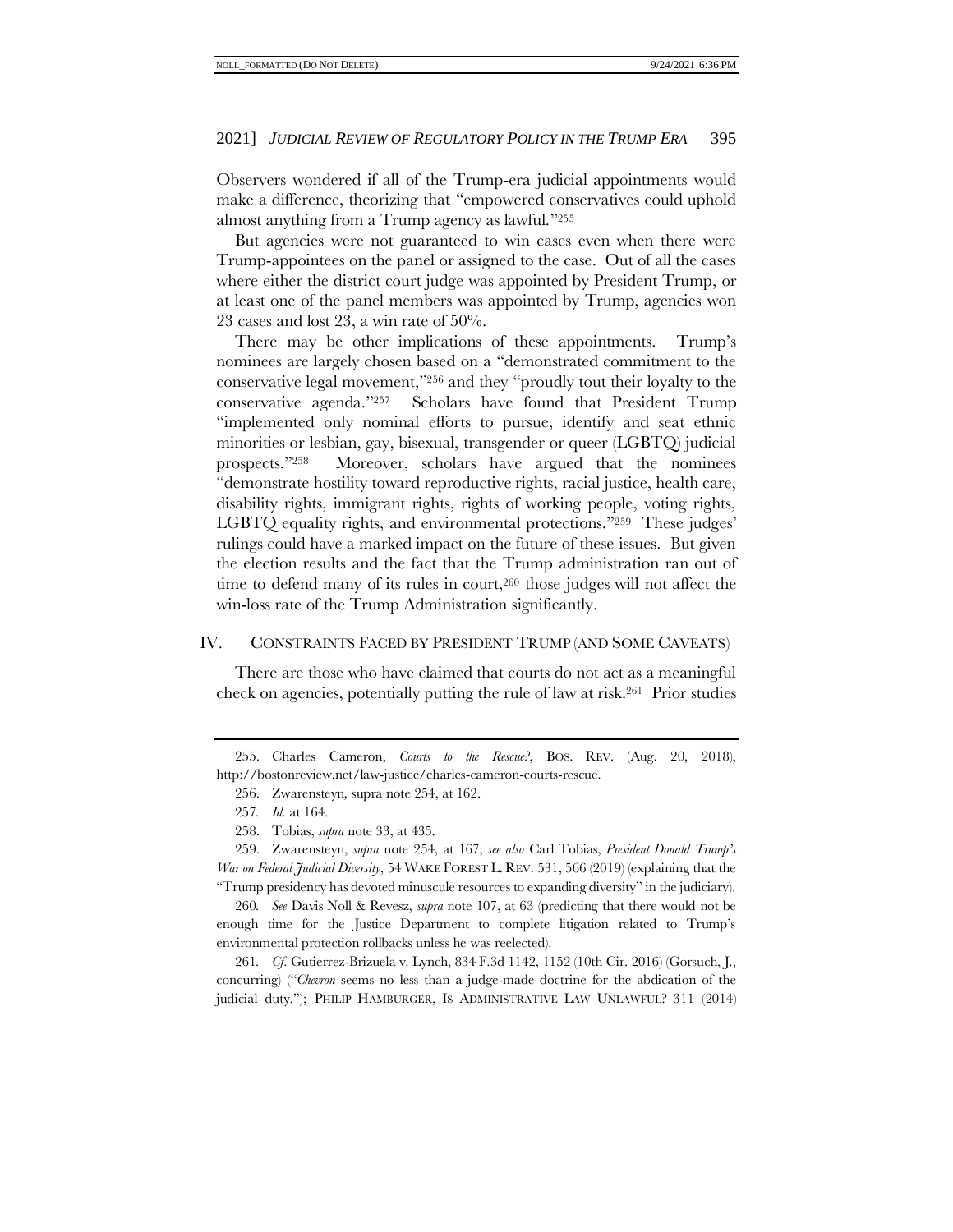showing that agencies win most of the time might support that theory.<sup>262</sup> But what if agencies generally had a high win rate because they are doing what the law requires? In that case, the high win rate would not be evidence of judicial abdication or a rule of law crisis. Instead, it would be evidence that courts were policing agencies around the borders and that agencies can be expected to follow the law.

My findings shed new light on this debate and show that, under the unique circumstances of the Trump Administration, the Trump Administration was significantly constrained by the law governing agency action in challenges that made it to the merits. In a time when the economy almost collapsed due to a global pandemic and the President sent federal agents into states that did not want them,<sup>263</sup> it is especially important to understand and highlight those constraining forces.

This Part takes on that task. But it also sounds an important warning: Administrative law constraints do not block all extra-legal action. Even when there are judicial remedies (which is not always the case), a president set on implementing a specific agenda against the intent of a prior Congress has multiple tools at his disposal.

## *A. Constraints at Work*

As the data show, the Trump Administration faced constraints in its attempt to use agencies to make policy. The Administration won 23% of the time, a rate far outside the range found in previous studies. The data further show that the low win rate cannot be explained by the fact that the cases still have to go through appellate review.<sup>264</sup> It cannot be explained fully by early corner-cutting by incompetent political appointees.265 And though judicial ideology had an impact on case outcomes, the Trump Administration lost at

<sup>(</sup>explaining that "courts shy away" from voiding administrative decisions, yet "refus[e] to reject administrative acts unless they are so appalling as to be 'arbitrary and capricious' or without 'substantial evidence,'.... treat [ing] administrative power as if it rose above the law and the courts"); Craig Green, Chevron *Debates and the Constitutional Transformation of Administrative Law*, 88 GEO. WASH. L. REV. 654, 661 (2020) (summarizing the research).

<sup>262</sup>*. See supra* at Section [II](#page-24-2)[.A](#page-24-1) (summarizing studies finding that "agencies tend to win around 70% of cases challenging regulations").

<sup>263.</sup> Kristofer Rios et al., *Legality of Federal Agents in Portland Scrutinized as Protests Become More Violent*, ABC NEWS (July 22, 2020, 4:18 PM), https://abcnews.go.com/US/legalityfederal-agents-portland-scrutinized-protests-violent/story?id=71908246.

<sup>264</sup>*. See supra* Sectio[n III](#page-31-1)[.B](#page-34-0) (describing why Trump's lack of success will not be resolved through the appellate process).

<sup>265</sup>*. See supra* Section III[.D](#page-37-0) (noting that unexperienced heads of agencies choosing to push through Trump Administration rollbacks did not alone cause the win rate).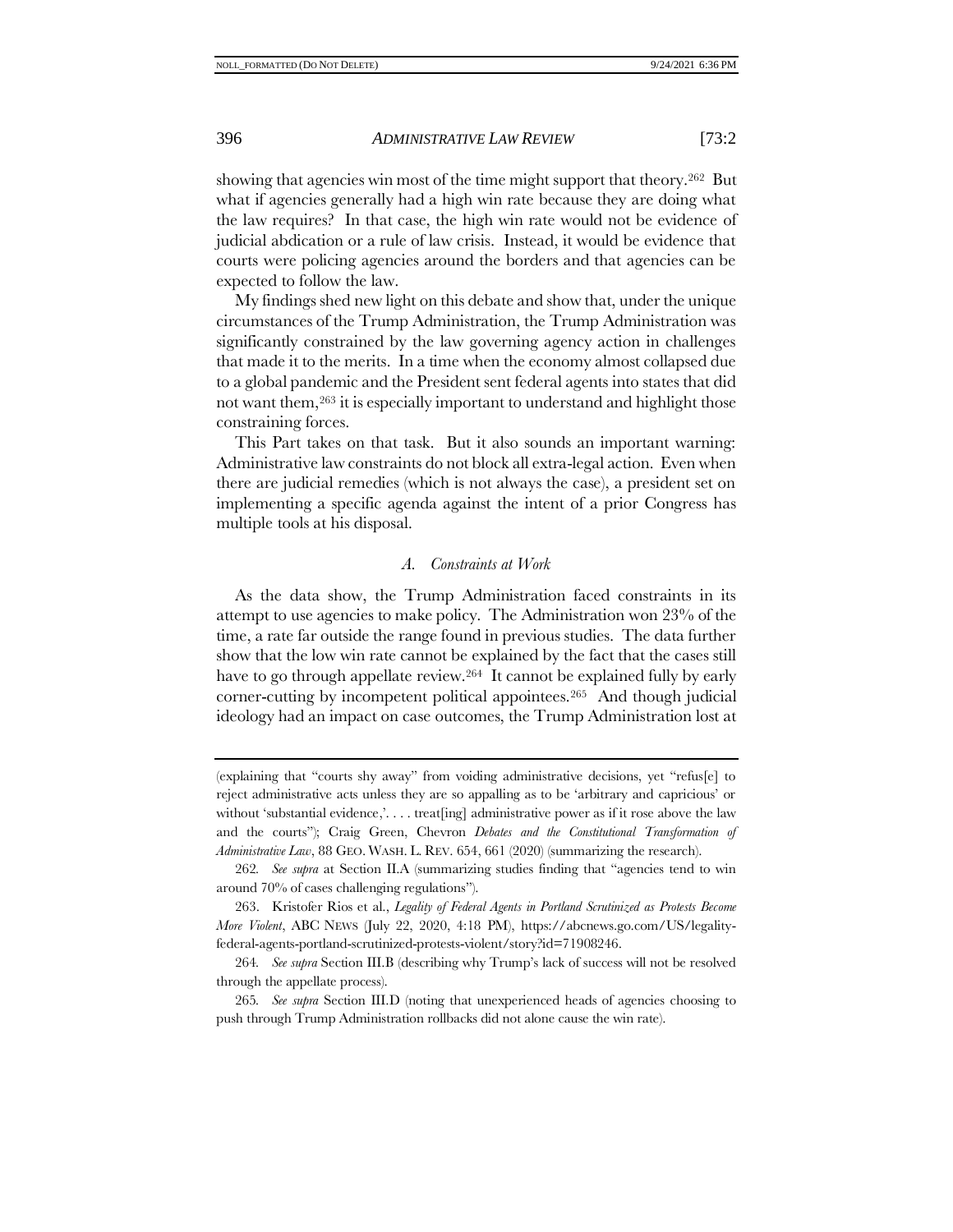an unprecedented rate in front of *both* Republican-appointed and Democratic-appointed judges.<sup>266</sup>

Instead, the findings show the Administration violated clear legal requirements in multiple ways. Agencies repeatedly flouted standard procedural rules, including notice-and-comment requirements. They ignored clear-cut statutory and regulatory duties. And they consistently had a hard time explaining their choices to roll back beneficial rules and thus cause harm.

Moreover, partisan-aligned judges ruled against the agencies on these issues in unprecedented ways. In adjudicated cases involving statutory interpretation claims, Republican-appointed judges ruled for the Administration only 52% of the time, while Democratic-appointed judges ruled for the Administration on statutory claims 19% of the time. And in cases involving reasoned explanation claims, Republican-appointed judges ruled for the Administration 49% of the time, while Democratic-appointed judges ruled for the Administration 18% of the time.

There is still a stark difference on both fronts, But these findings show that with an especially aggressive president seemingly bent on displacing "the clear preferences of the prior enacting . . . Congress,"<sup>267</sup> courts have placed a check on the behavior.<sup>268</sup>

# *1. Statutory Constraints*

The sheer number of statutory losses casts doubt on claims that Congress has given agencies a blank check to make policy consistent with the preferences of the incumbent administration. In adjudicated cases, agencies lost on a statutory issue 117 times (the issue appearing in 63% of the total losses), whereas they lost on a reasoned explanation claim 78 times (the issue appearing in 30% of the total losses) and on a notice-and-comment claim 26 times (the issue appearing in  $14\%$  of the total losses). As Figure 5 shows, the win rate was lowest for notice-and-comment claims.

| <b>Issue</b>                          | <b>Cases Lost</b> | <b>Win Rate when</b><br>Adjudicated |
|---------------------------------------|-------------------|-------------------------------------|
| Statutory<br>interpretation/authority |                   | 30%                                 |

**FIGURE 5: ISSUES IN THE CASES WHEN ADJUDICATED**

<sup>266</sup>*. Supra* Section III[.E.](#page-38-0)

<sup>267.</sup> Kagan, *supra* note [2,](#page-2-1) at 2351.

<sup>268.</sup> *See also* Cary Coglianese et al., *The Deregulation Deception*, FAC. SCHOLARSHIP PENN

L., Feb. 19, 2021, https://scholarship.law.upenn.edu/faculty\_scholarship/2229 (proposing a series of additional explanations for the Trump administration's low win rate).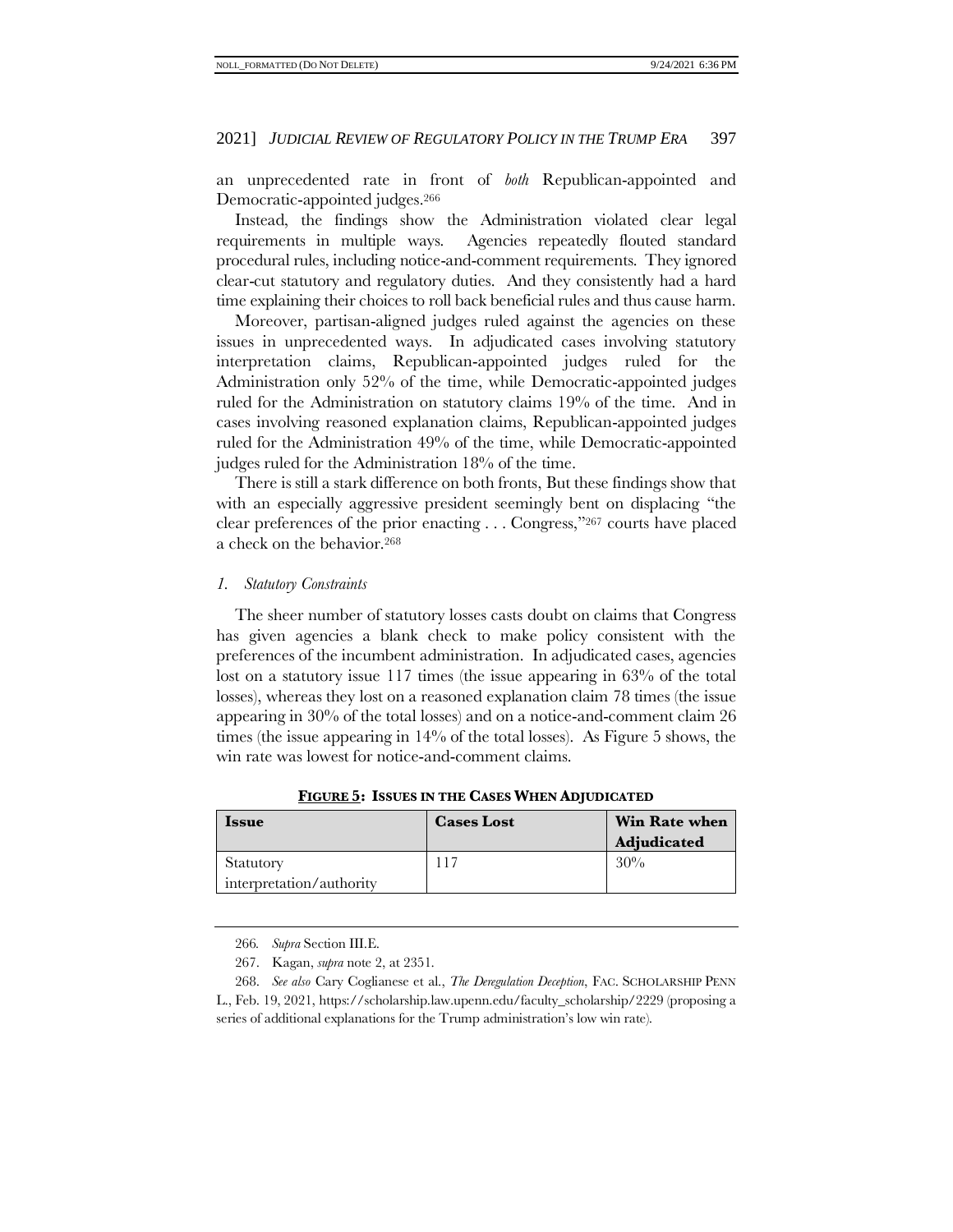| Reasoned explanation | 70 | $99\%$ |
|----------------------|----|--------|
| Notice-and-comment   | 26 | 940.   |

Traditionally, agencies are thought to have considerable room when interpreting their statutes. And confirming that hunch, agency interpretations have been found to be more likely to prevail under *Chevron* than under a stricter standard of review, as Christopher Walker found in his research.269 Walker found that agencies were "more likely to prevail under *Chevron* (77.4%) than *Skidmore* (56.0%) or, especially, de novo review (38.5%)."270

But while Trump-era agencies succeeded at times on statutory claims,<sup>271</sup> they also met a significant number of defeats. Over the course of the past year, the Trump Administration's policy objectives have been derailed by judicial review of agencies' statutory interpretations. And many of these cases have dealt with agencies that skirt a statute's force or act outside of their statutory authority.

For example, in a case decided by a panel of three Trump-appointees, the U.S. Court of Appeals for the Second Circuit held that the NHTSA acted outside of its statutory authority in reconsidering the penalty amount for vehicle manufacturers that violate fuel economy standards.<sup>272</sup> In *County of Maui v. Hawaii Wildlife Fund*, <sup>273</sup> the Supreme Court rejected the EPA's

271*. See, e.g.*, Ass'n for Cmty. Affiliated Plans v. U.S. Dep't of the Treasury, 966 F.3d 782, 784–785 (D.C. Cir. 2020) (holding that the Departments of Treasury, Labor, and HHS's decision to reverse the cap for STDLI premiums was permissible); Clean Water Action v. EPA, 936 F.3d 308, 316 (5th Cir. 2019) ("[U]nder these circumstances, EPA violated no statutory command by revising a small portion of the 2015 Rule pursuant to transparent, careful and targeted study."); Org. for Competitive Mkts. v. U.S. Dep't of Agric., 912 F.3d 455, 461 (8th Cir. 2018) ("We cannot say that the USDA actions at issue were arbitrary and capricious.").

272*.* New York v. Nat'l Highway Traffic Safety, Admin., 974 F.3d 87, 90, 101 (2d Cir. 2020).

273. 140 S. Ct. 1462 (2020).

<sup>269.</sup> Christopher J. Walker, *Attacking* Auer *and* Chevron *Deference: A Literature Review*, 16 GEO. J.L. & PUB. POL'Y 103, 121 (2018).

<sup>270</sup>*. Id.* Walker further concludes:

*Chevron* deference sure seems to matter to the federal agency officials who draft regulations. The 128 agency rule drafters surveyed in my prior study consider *Chevron* deference when interpreting statutes and drafting rules. They also think about subsequent judicial review and believe an agency's rule is more likely to survive judicial review under *Chevron* than under the less-deferential *Skidmore* standard or de novo review. To a somewhat lesser extent, they also indicated that their agency is more aggressive in its interpretive efforts if it believes the reviewing court will apply *Chevron* deference (as opposed to *Skidmore* deference or de novo review).

*Id.*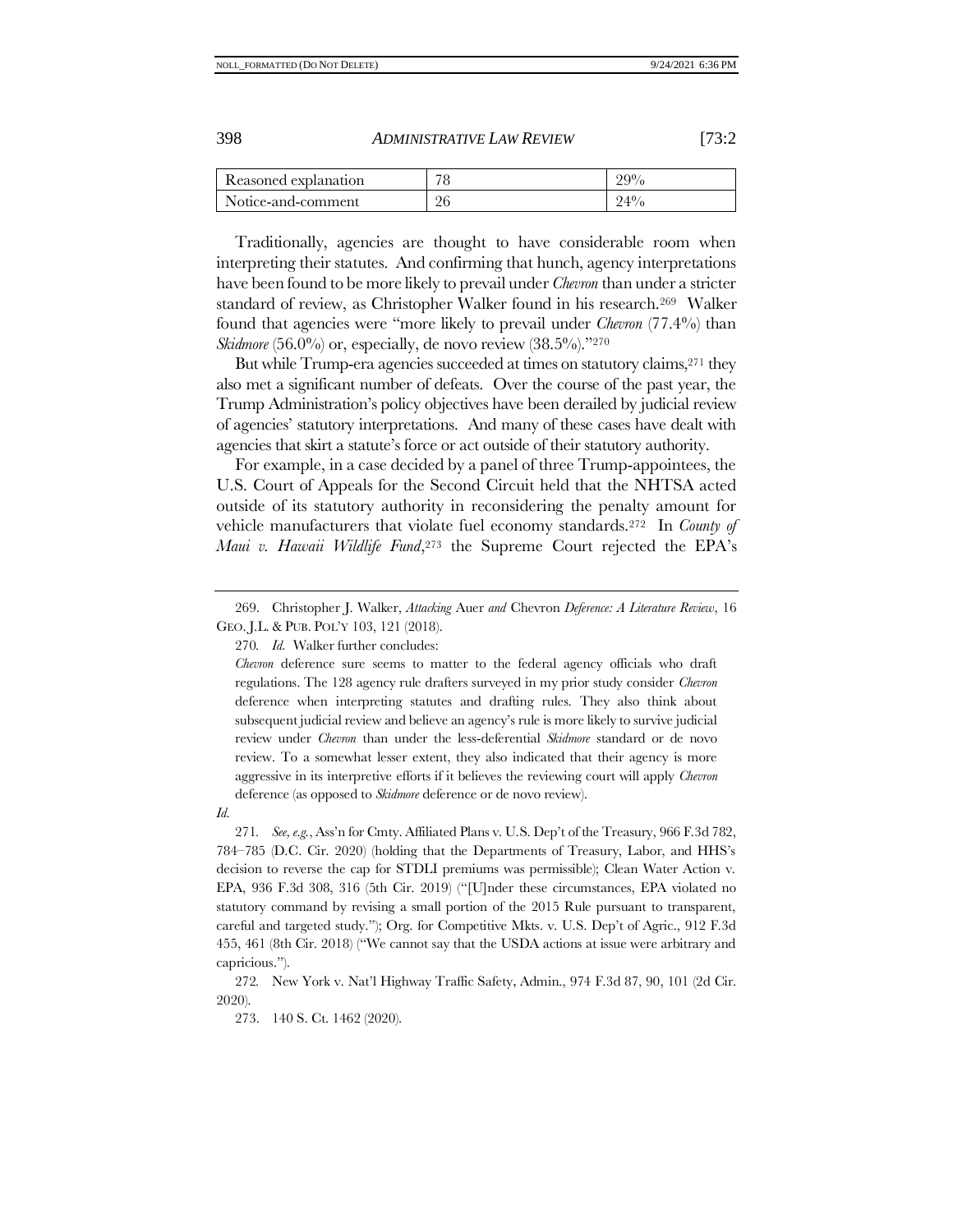interpretation of a provision of the Clean Water Act.274 The Court noted that neither party asked the Court to grant *Chevron* deference to the EPA's interpretation of the statute, but went on to emphasize that *Chevron* deference would not be warranted because following the "EPA's reading would open a loophole allowing easy evasion of the statutory provision's basic purposes" and the interpretation was "neither persuasive nor reasonable." <sup>275</sup> Similarly, in *Merck & Co. v. Department of Health & Human Services*, <sup>276</sup> the U.S. Court of Appeals for the District of Columbia held that a HHS rule requiring drug manufacturers to post drug prices in television advertisements was not statutorily authorized.<sup>277</sup> The court rejected the agency's rule as "untethered" to the agency's regulatory authority.<sup>278</sup> The court ultimately held that "no reasonable reading" of the agency's authority allowed the rule.<sup>279</sup>

A closer look at the statutory claims also helps tell a story. Many of the statutory interpretation cases were lost because the agency had acted outside of the bounds of its authority or had adopted an interpretation that blatantly contradicted the statute at issue. But many cases were also lost on *Chevron* Step Two, when courts are generally thought to be deferential.<sup>280</sup>

There was a total of 117 adjudicated cases finding that agencies had violated their governing statutes or lacked statutory authority for the decision. Of those cases, agencies lost at *Chevron* Step Two 17 times (15% of the statutory losses). For example, in a recent case, the U.S. Court of Appeals for the Seventh Circuit held that the agency's new definition for the term "public charge," in a rule that denies lawful permanent residency to immigrants who are likely to become "public charges," did "violence to the English language."281 The court held that the ambiguity did not give the agency "unfettered discretion" and that the agency's interpretation fell outside of the bounds of reasonableness.282 Likewise, in one of the early repeal cases, the U.S. District Court for the Northern District of California vacated the Interior's delay of a rule meant to clarify royalties procedures for companies mining on public lands, after finding that the agency's reliance on 5 U.S.C. § 705 as authority for the delay failed at both *Chevron* Step One and

280*. See* Hemel & Nielson, *supra* not[e 132,](#page-21-0) at 760 (explaining that Step Two only requires that the agency's answer is permissible).

281. Cook Cnty. v. Wolf, 962 F.3d 208, 229 (7th Cir. 2020).

282*. Id.*

<sup>274</sup>*. Id.* at 1468.

<sup>275</sup>*. Id.* at 1474.

<sup>276.</sup> 962 F.3d 531 (D.C. Cir. 2020).

<sup>277</sup>*. Id.* at 533.

<sup>278</sup>*. Id.*

<sup>279</sup>*. Id.* at 541.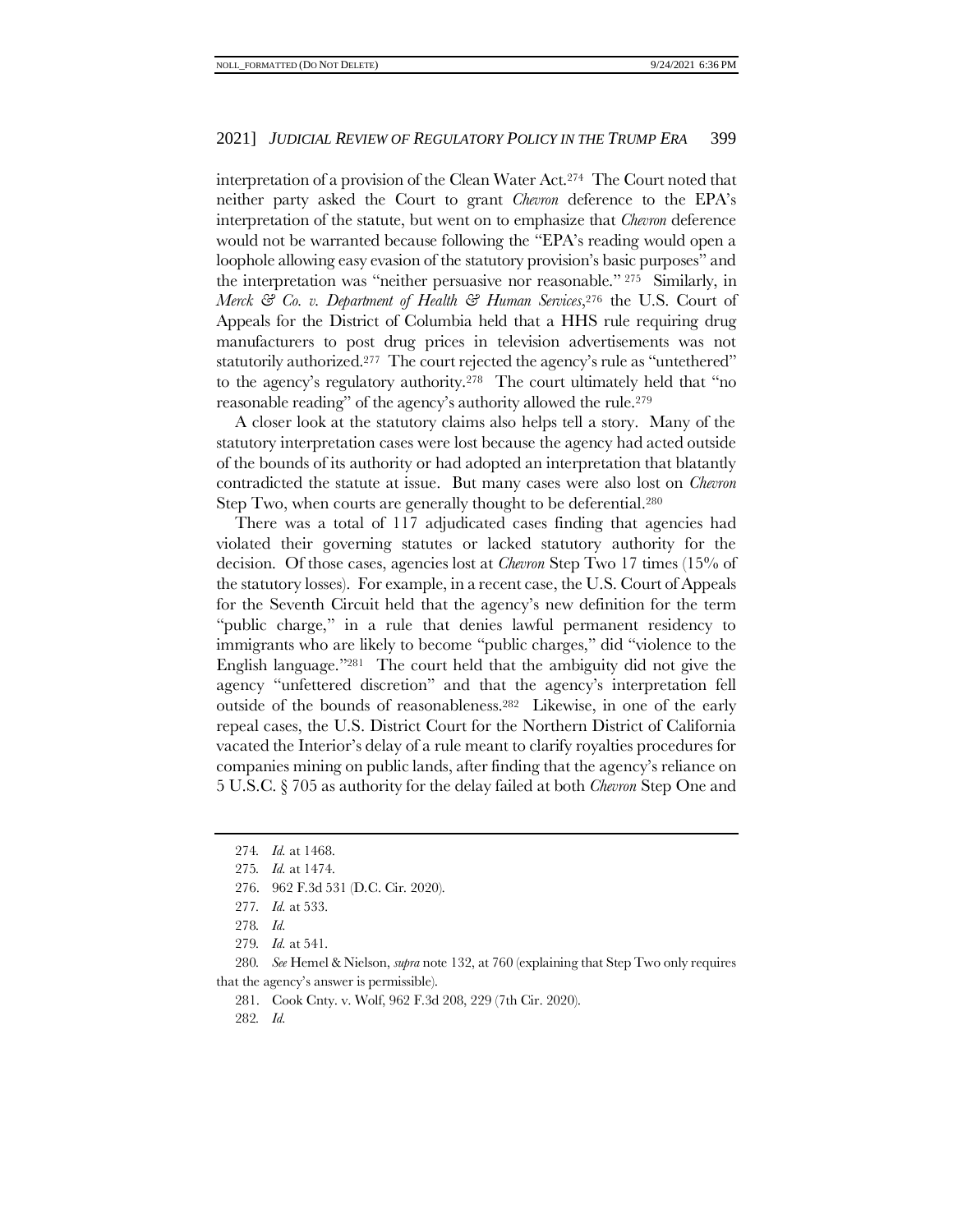Two.283 The court explained that the statute only provides authority to delay effective dates and that the Interior's argument—that it could also use the statute to delay "compliance dates"—violated the plain language of the statute.284 The court went on to explain that even if it could "ignore the plain language of the statute," the agency's "policy argument" that the agency could construe the statute to allow delays of compliance dates was unpersuasive because the argument "undercuts regulatory predictability and consistency."<sup>285</sup>

Agencies lost at *Chevron* Step One 27 times (23% of the statutory losses). And those cases often involved an obvious lack of statutory authority. For example, in two cases, courts found that the plain language of § 307 of the Clean Air Act did not allow the EPA to delay rules for anything other than a reconsideration proceeding that was properly launched under that provision. In both cases, the courts vacated the delays given that the agency could not show that the required circumstances were present.<sup>286</sup>

And in another large set of statutory cases  $(n=54)$ , the courts did not say one way or another whether they were applying *Chevron* Step One or Two, but instead explained that the agency's interpretation was inconsistent with the relevant statute or that the agency had strayed beyond the bounds authorized by statute (coded as "no deference" case). <sup>287</sup> This was the case in *American Lung Ass'n v. EPA*, <sup>288</sup> where the U.S. Court of Appeals for the District of Columbia struck down the Trump Administration's attempt to repeal and replace the Clean Power Plan. The EPA had rested its rollback on the conclusion that the Clean Power Plan was foreclosed under the plain language of the Clean Air Act,<sup>289</sup> but

287*. See, e.g.*, Sierra Club v. Pruitt, 293 F. Supp. 3d 1050, 1059 (N.D. Cal. 2018) (holding that the agency's interpretation was "beyond the valid grant of authority bestowed upon the agency by Congress").

288. 985 F.3d 914 (D.C. Cir. 2021).

289. Repeal of the Clean Power Plan; Emission Guidelines for Greenhouse Gas Emissions From Existing Electric Utility Generating Units; Revisions to Emission Guidelines Implementing Regulations, 84 Fed. Reg. 32,520, 32,520 (July 8, 2019) (to be codified at 40 C.F.R. pt. 60).

<sup>283.</sup> Becerra v. U.S. Dep't of the Interior, 276 F. Supp. 3d 953, 964 (N.D. Cal. 2017).

<sup>284</sup>*. Id.*

<sup>285</sup>*. Id.*

<sup>286.</sup> Air All. Hous. v. EPA, 906 F.3d 1049, 1061 (D.C. Cir. 2018); Clean Air Council v. Pruitt, 862 F.3d 1, 9 (D.C. Cir. 2017); Nat. Res. Def. Council v. Nat'l Highway Traffic Safety Admin., 894 F.3d 95, 113 (2d Cir. 2018) (holding that "because the text, purpose, and history of the Improvements Act are all unambiguous regarding the mandatory nature of the penalty deadlines, NHTSA's indefinite delay was issued 'in excess of statutory . . . authority,'" (citing 5 U.S.C. § 706(2)(C)); *see also* Bauer v. DeVos, 325 F. Supp. 3d 74, 95–96 (D.D.C. 2018) (holding that the agency's reading was precluded by the plain and unambiguous meaning of the statute's Master Calendar Provision).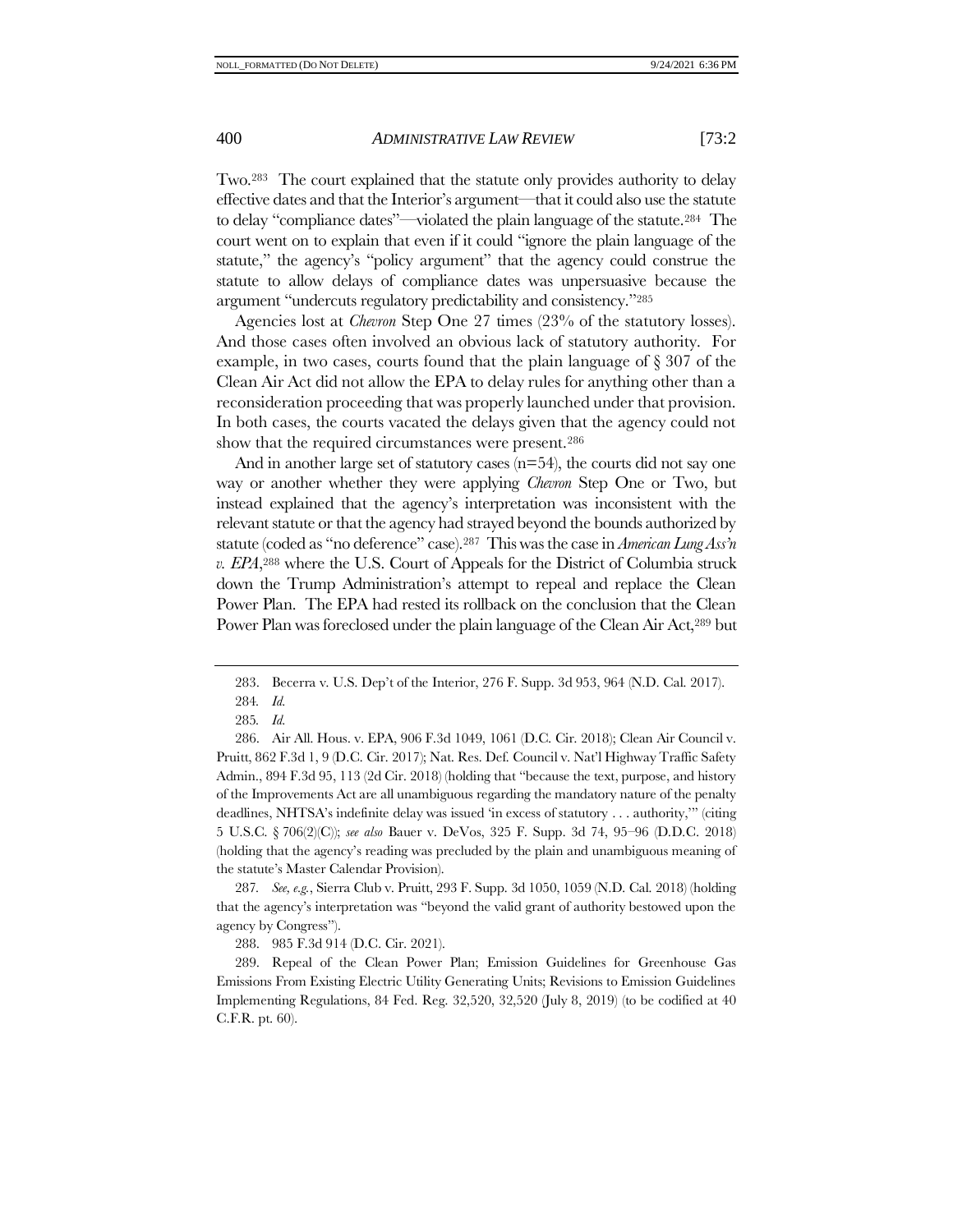the court held that this was erroneous and vacated the rollback. <sup>290</sup>

In their study analyzing Supreme Court decisions, Raso and Eskridge found that the Supreme Court voted to uphold the agency decision 60.76% of the time in no deference or "antideference" cases.291 But in the dataset here, agencies won only 11% of those cases.

For example, in a case about the EPA's delay of a formaldehyde emissions standard, the court explained that although deference was owed to the agency's interpretation of the statute, the court was compelled to "give meaning to the statutory provisions," and explained that it could not endorse an interpretation that permitted the EPA to exercise its authority "in a manner that is inconsistent with the administrative structure that Congress enacted into law."292 The court went on to vacate the delay, as it was "beyond the valid grant of authority bestowed upon the agency by Congress in the Formaldehyde Act."<sup>293</sup>

In sum, as the cases show, courts frequently saw the Trump Administration as acting outside its statutory authority. When so much discretion is generally afforded to agencies in interpreting statutes, the number of times that Trump-era agencies lost on statutory grounds is surprising. It also helps demonstrate that judicial review is meaningful when courts are confronted with agencies seeking to act outside the bounds of law.

# *2. Procedural Requirements and the Role of Costs and Benefits*

When combined and considered together as procedural violations, the biggest stumbling block for Trump-era agencies was the failure to either follow notice-and-comment procedures or provide a reasoned explanation for the agency's decision.294 To roll back a rule or change an immigration policy, an administration must provide the public with notice of the proposed decision and then, in the final rule, give a good reason for the rule. The requirement that agencies provide a reason for the decision facilitates judicial review.295 The requirements together are an important part of our system of checks and balances. As mentioned above, 42% of the Trump Administration's losses have implicated the failure to provide a reasoned explanation, and of the times when reasoned explanation formed a basis

<sup>290</sup>*. Am. Lung Ass'n*, 985 F.3d at 995.

<sup>291.</sup> Raso & Eskridge, *supra* not[e 156,](#page-24-0) at 1767 tbl.6.

<sup>292.</sup> Sierra Club v. Pruitt, 293 F. Supp. 3d 1050, 1059 (N.D. Cal. 2018) (quoting FDA v. Brown & Williamson Tobacco Corp., 529 U.S. 120, 125 (2000)).

<sup>293</sup>*. Id.*

<sup>294</sup>*. See supra* Part [IV](#page-42-0) (discussing the constraints that administrative law placed on the Trump Administration).

<sup>295.</sup> Dep't of Com. v. New York, 139 S. Ct. 2551, 2575–76 (2019).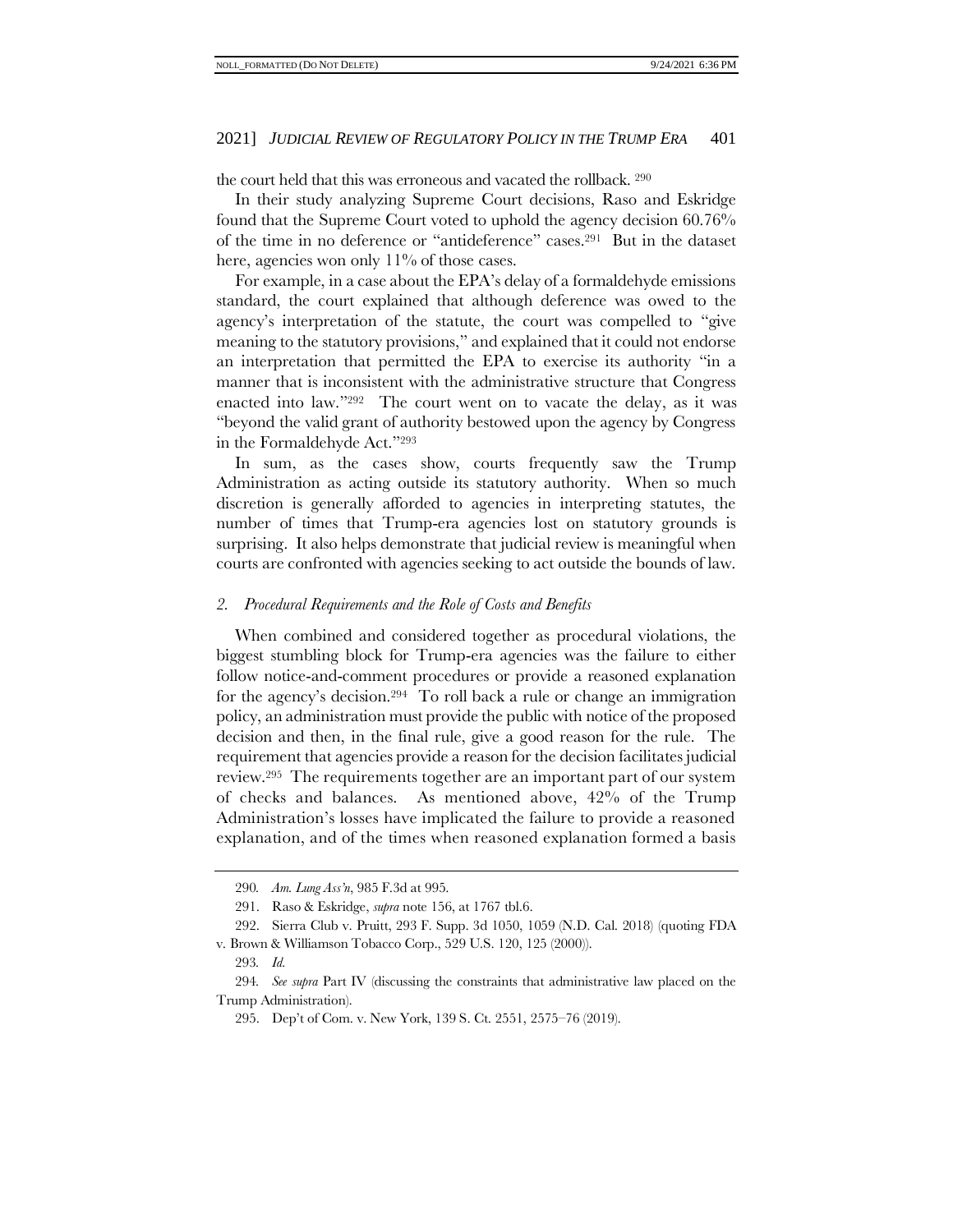of the decision, Republican-appointed judges ruled against the Administration more than 48% of the time.

One surprising driver of these reasoned explanation losses was courts' review of the analytical underpinnings of the decisions, or more simply the agencies' efforts to address (or not) the harms of their actions. A little more than a quarter of the reasoned explanation losses involved agencies that failed to adequately address the costs and benefits of the action.

<span id="page-49-0"></span>Some scholars have argued that a cost–benefit analysis is anti-regulatory in its focus on the costs of regulation and that it serves as the downfall of many important regulatory initiatives.296 Others make the progressive case for cost–benefit analysis, arguing that a balanced assessment of the costs and benefits of many regulations would demonstrate that more stringent limits are justified.297 Some even argue that a cost–benefit analysis is completely subject to manipulation.<sup>298</sup>

My findings show that, contrary to the view that the Trump Administration succeeded in making "a mockery" of good cost-benefit analysis,<sup>299</sup> courts have been setting aside agency rules that are based on bad analysis.

Traditionally, agencies have a significant amount of discretion when calculating the costs and benefits of their actions.300 One court recently described this as an "extreme degree of deference" for the "evaluation of scientific data" within the agencies' "technical expertise."<sup>301</sup> But agencies are required under a longstanding executive order to "propose or adopt" a regulation only when the "benefits of the intended regulation justify its

297*. Id.* at 16–17 (demonstrating that cost–benefit analysis does not have to be in opposition to regulations when the need for regulation is a moral and economic problem).

298. Rena Steinzor, *The Case for Abolishing Centralized White House Regulatory Review*, 1 MICH. J. ENV'T. & ADMIN. L. 209, 216 (2012); Amy Sinden, *Cass Sunstein's Cost-Benefit Lite: Economics for Liberals*, 29 COLUM. J. ENV'T. L. 191, 194 (2004) (arguing that cost–benefit analysis is "vulnerable to manipulation"); Frank Ackerman & Lisa Heinzerling, *Pricing the Priceless: Cost-Benefit Analysis of Environmental Protection*, 150 U. PA.L.REV. 1553, 1556–57 (2002).

299. REVESZ & LIVERMORE, *supra* note [296,](#page-49-0) at 107 ("The Trump Administration's approach makes a mockery of the notion of cost-benefit analysis."); Stuart Shapiro, Opinion, *OIRA and the Future of Cost-Benefit Analysis*, REGUL. REV. (May 19, 2020), https://www.thereg review.org/2020/05/19/shapiro-oira-future-cost-benefit-analysis/ ("[T]he battle between politics and analysis at OIRA has in the current Administration turned into a rout by politics.").

300. Ctr. for Auto Safety v. Peck, 751 F.2d 1336, 1370 (D.C. Cir. 1985); *see* Caroline Cecot & W. Kip Viscusi, *Judicial Review of Agency Benefit-Cost Analysis*, 22 GEO. MASON L. REV. 575, 591 (2015) (cataloging and analyzing cases showing judicial disapproval of agency cost-benefit analysis).

301. Maryland v. EPA, 958 F.3d 1185, 1196 (D.C. Cir. 2020).

<sup>296</sup>*. See* RICHARD L. REVESZ &MICHAEL A.LIVERMORE, RETAKING RATIONALITY: HOW COST-BENEFIT ANALYSIS CAN BETTER PROTECT THE ENVIRONMENT AND OUR HEALTH 31– 45 (2008) (describing the debate surrounding cost–benefit analysis as anti-regulatory).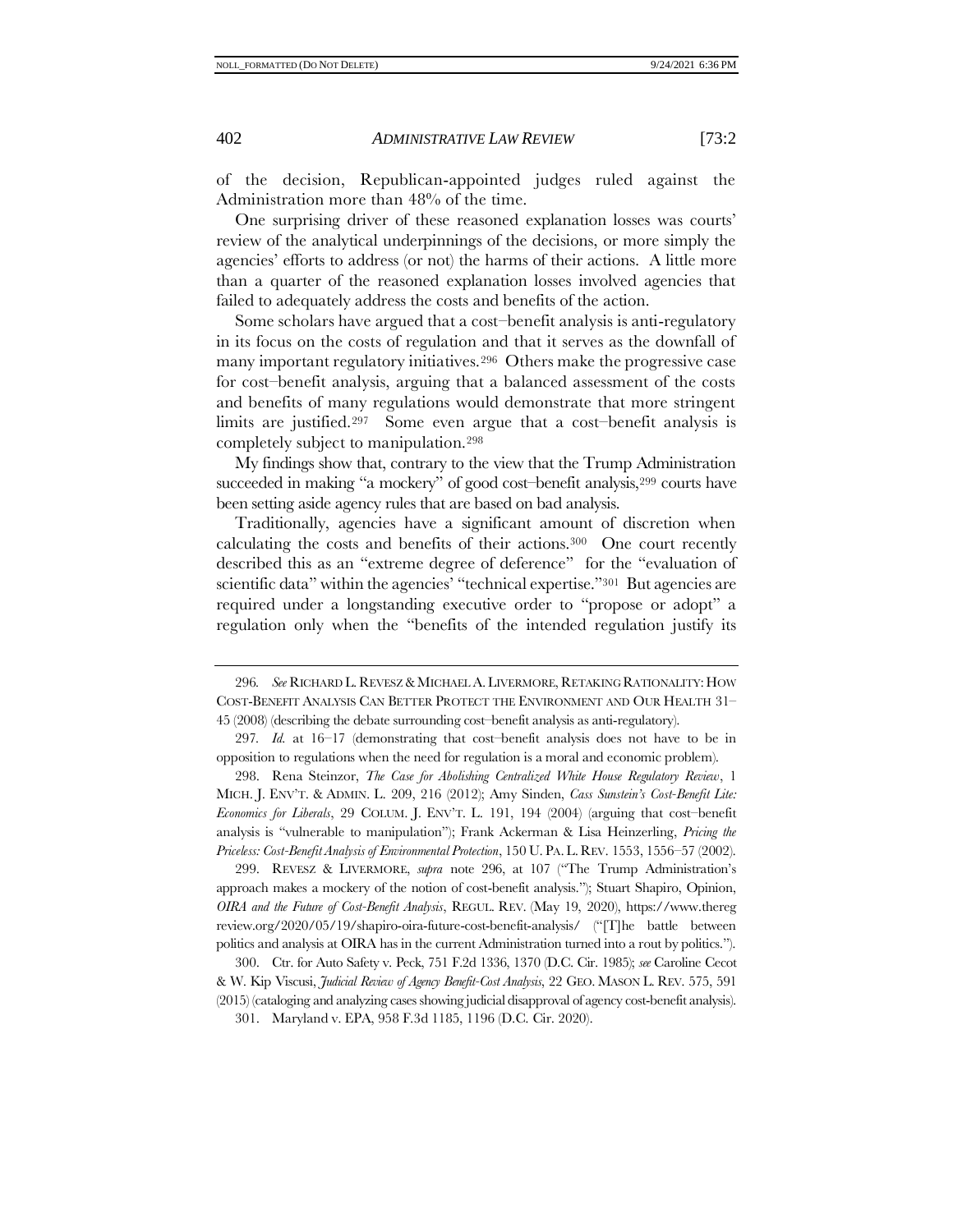costs"<sup>302</sup> and, when choosing between different alternatives, to select the regulatory alternative that maximizes net benefits unless a statute requires otherwise.303 When rolling back a rule that was prepared with a cost–benefit analysis, an agency must look at the record underlying the decision and explain what the costs and benefits of loosening the restrictions will be.<sup>304</sup> This means that to roll back a previously finalized rule, an agency will likely have to contend with a cost–benefit analysis showing that the rule was net beneficial and, thus, the rollback is harmful to society.

Providing a reasoned explanation for a rule that is harmful can be difficult. For example, in a rule cutting emissions from residential wood heaters, the Obama EPA calculated the compliance costs and societal benefits of cutting emissions from residential wood heaters in the form of reduced asthma cases or premature death.305 That analysis showed that the rule promised net benefits of between three and seven billion dollars.<sup>306</sup> The EPA had been seeking to roll this rule back, as evidenced by two proposals to delay implementation of the rule,<sup>307</sup> but to deregulate, the agency must show how much asthma rates and premature death would go up and what the cost savings would be for that loosening. An honest accounting would essentially show that rolling back the rule would cause millions of dollars in quantifiable harm.<sup>308</sup> Because that is the net of the cost savings, it is hard to imagine an

305*. See, e.g.*, Standards of Performance for New Residential Wood Heaters, New Residential Hydronic Heaters and Forced-Air Furnaces, 80 Fed. Reg. 13,672, 13,673–74 (Mar. 16, 2015) (to be codified at 40 C.F.R. pt. 60) (explaining that cleaner stoves will result in fewer negative health impacts).

306. EPA, EPA-452/R-15-001, REGULATORY IMPACT ANALYSIS (RIA) FOR RESIDENTIAL WOOD HEATERS NSPS REVISION: FINAL REPORT 1–4 (2015), https://downloads.regulations.gov/EPA-HQ-OAR-2018-0195-0011/content.pdf.

307. Standards of Performance for New Residential Wood Heaters, New Residential Hydronic Heaters and Forced-Air Furnaces, 85 Fed. Reg. 31,124, 31,124 (proposed May 22, 2020) (to be codified at 40 C.F.R. pt. 60); Standards of Performance for New Residential Wood Heaters, New Residential Hydronic Heaters and Forced-Air Furnaces, 83 Fed. Reg. 61,574, 61,574 (proposed Nov. 30, 2018) (to be codified at 40 C.F.R. pt. 60).

308*. See, e.g.*, EPA, Memorandum on Supplemental Regulatory Impact Analysis (RIA) for "Standards of Performance for New Residential Wood Heaters, New Residential Hydronic Heaters and Forced-Air Furnaces" Introduction (Nov. 20, 2018), [https://downloads.regu](https://downloads.regulations.gov/EPA-HQ-OAR-2018-0195-0008/content.pdf) [lations.gov/EPA-HQ-OAR-2018-0195-0008/content.pdf](https://downloads.regulations.gov/EPA-HQ-OAR-2018-0195-0008/content.pdf) (calculating forgone benefits for a

<sup>302.</sup> Exec. Order No. 12,866, 58 Fed. Reg. 51,735, 51,736 (Oct. 4, 1993).

<sup>303</sup>*. Id.* at 51,735.

<sup>304.</sup> FCC v. Fox Television Stations, Inc., 556 U.S. 502, 516 (2009) ("[A] reasoned explanation is needed for disregarding facts and circumstances that underlay or were engendered by the prior policy.").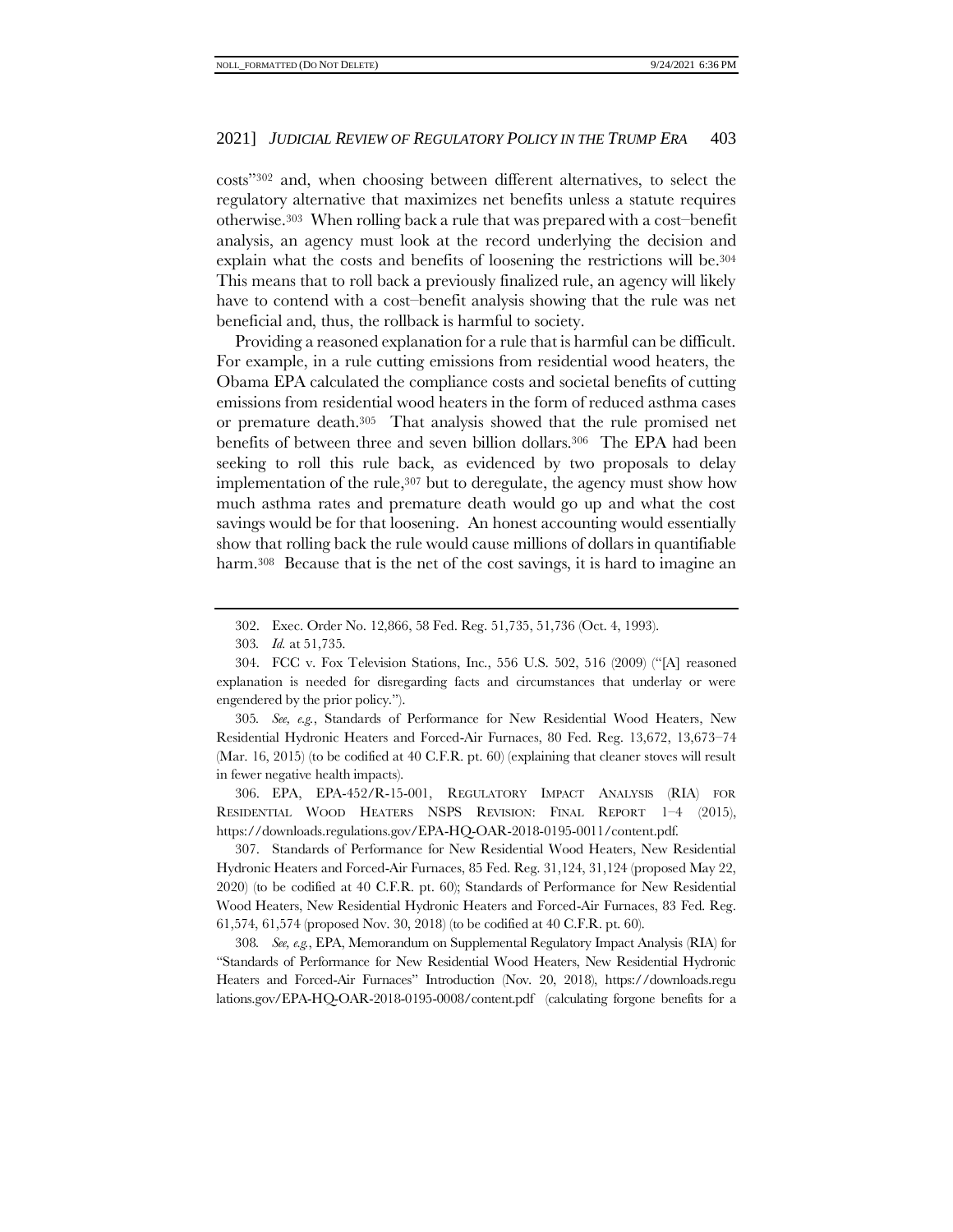explanation that would justify that kind of harm, and so the Administration never finalized that rule.<sup>309</sup>

To avoid having to address that type of harm, the Trump Administration tried several strategies. First, the Administration cited cost savings as a reason for the rollback—without giving equal consideration to the forgone benefits on the other side of the equation.<sup>310</sup> But judicial scrutiny of cost– benefit analyses had been increasing,<sup>311</sup> and with the onslaught of lopsided rollbacks coming out of the Administration, courts soon began holding that consideration of forgone benefits is required under the APA—as agencies must grapple with and explain their decision to forgo the benefits of a rule they seek to roll back.312 Several of the cases addressed these obvious errors, vacating both a deregulatory rule that looked "at only one side of the scales, whether solely the costs or solely the benefits"<sup>313</sup> and a rule that failed to provide a "bottom-line estimate" about the rule's impact.<sup>314</sup>

delay of the rule); Standards of Performance for New Residential Wood Heaters, New Residential Hydronic Heaters and Forced-Air Furnaces, 83 Fed. Reg. at 61,574.

309. Sean Reilly, *EPA Flip-Flops on Wood Stove Standards Reprieve*, E&E NEWS (Nov. 18, 2020), https://www.eenews.net/eenewspm/stories/1063718833.

310*. See, e.g.*, Civil Penalties, 84 Fed. Reg. 36,007, 36,007 (July 26, 2019) (to be codified at 49 C.F.R. pt. 578) (reversing penalties adjustment and claiming that raising the penalties would cause substantial harm); Definition of "Waters of the United States"—Addition of an Applicability Date to 2015 Clean Water Rule, 83 Fed. Reg. 5200 (Feb. 6, 2018) (to be codified at 33 C.F.R. pt. 328 and 40 C.F.R. pts. 110, 112, 116, 117, 122, 230, 232, 300, 302, 401) (ignoring the harms of suspending the Clean Water Rule); Civil Penalties, 82 Fed. Reg. 32,139 (July 12, 2017) (to be codified at 49 C.F.R. pt. 578) (same for suspension of penalties provision); Waste Prevention, Production Subject to Royalties, and Resource Conservation; Postponement of Certain Compliance Dates, 82 Fed. Reg. 27,430 (June 15, 2017) (to be codified at 43 C.F.R. pt. 3170) (same for suspension of "Waste Prevention Rule"); Accidental Release Prevention Requirements: Risk Management Programs Under the Clean Air Act; Further Delay of Effective Date, 82 Fed. Reg. 27,133, 27,139 (June 14, 2017) (to be codified at 40 C.F.R. pt. 68) (claiming that forgone benefits of suspension of Chemical Disaster Rule were speculative); Postponement of Certain Compliance Dates for Effluent Limitations Guidelines and Standards for the Steam Electric Power Generation Point Source Category, 82 Fed. Reg. 19,005 (Apr. 25, 2017) (to be codified at 40 C.F.R. pt. 423) (ignoring harms in suspension of wastewater limits).

311. Jonathan Masur & Eric A. Posner, *Cost-Benefit Analysis and the Judicial Role*, 85 U. CHI. L. REV. 935, 975 (2018).

312*. See, e.g.*, Air All. Hous. v. EPA, 906 F.3d 1049, 1068 (D.C. Cir. 2018) (holding that suspension was arbitrary in part for failing to adequately address the rule's forgone benefits); California v. U.S. Bureau of Land Mgmt*.*, 277 F. Supp. 3d 1106, 1123 (N.D. Cal. 2017) (holding that failure to consider forgone benefits was arbitrary and capricious).

313*. See* California v. U.S. Bureau of Land Mgmt., 277 F. Supp. 3d at 1122.

314. Stewart v. Azar, 313 F. Supp. 3d 237, 262 (D.D.C. 2018).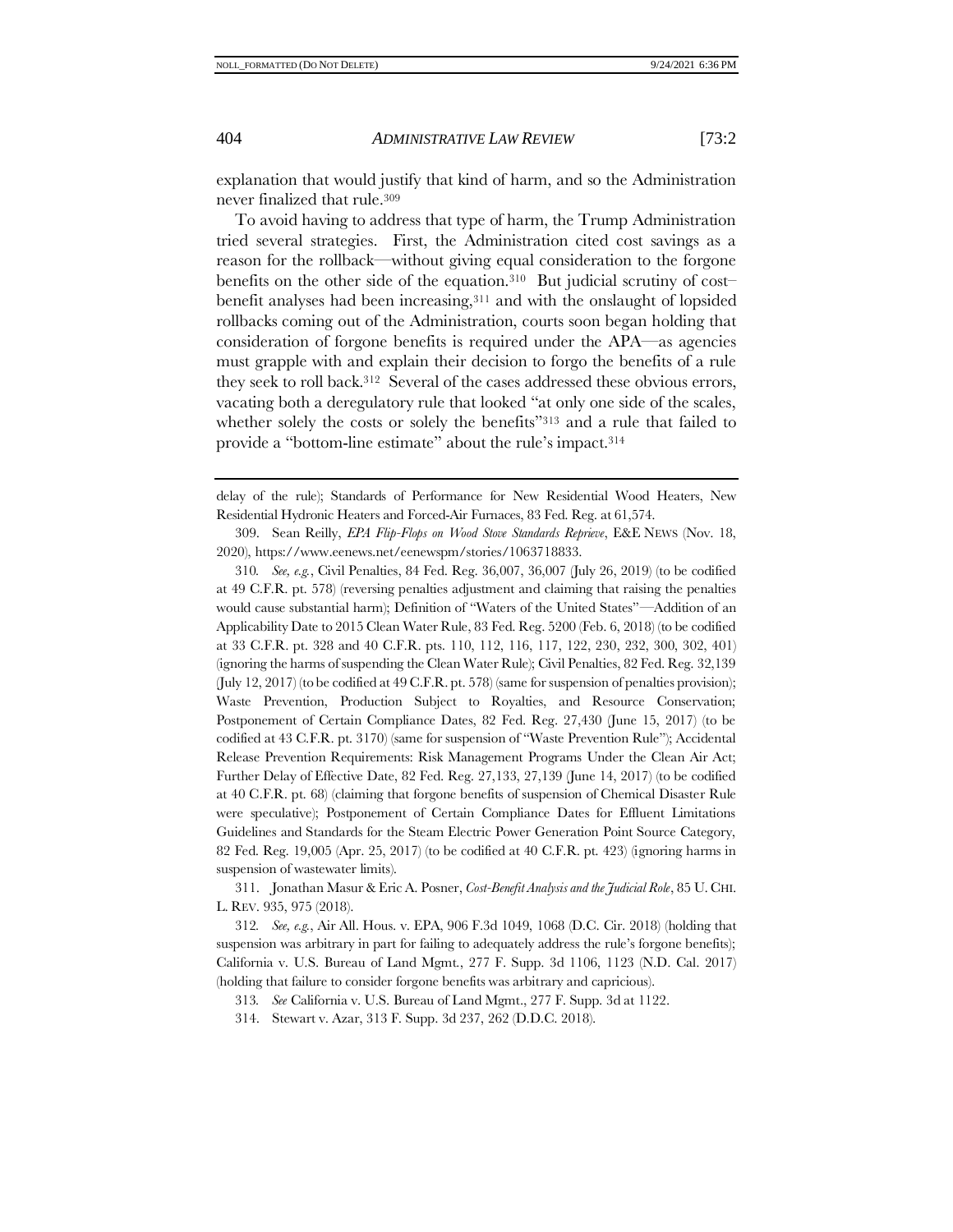A second option was to provide a more nuanced analysis and address the forgone benefits, but to do it in a way that changed the math so that the forgone benefits did not outweigh the cost savings. Some of these attempts were also met with defeat in court. In a recent case, the Interior attempted to redo the math of a rule that was meant to cut back on natural gas leaks at oil and gas facilities to look more beneficial in order to make the rollback.<sup>315</sup> Cutting natural gas leaks helps cut back on methane, a byproduct of natural gas, which helps cut a significant contributor to climate change pollution. <sup>316</sup> To support the Obama-era rule, the agency prepared an economic analysis that showed the rule would yield between \$209 to \$403 million per year in societal benefits, including industry profits.<sup>317</sup> In addition, the rule promised to provide significant unquantified benefits in the form of reduced emissions of volatile organic compounds and hazardous air pollutants.<sup>318</sup>

To make the repeal look justified in the face of those numbers, the Trump-era agency relied on an "interim" estimate for the damages from increasing climate change pollution, which reduced the damages estimate by purportedly focusing only on the "domestic" damages of climate change.<sup>319</sup> But the "domestic-only" estimate ignored important problems in the United States that would be caused by spillovers from other countries affected by climate change.320 The repeal was struck down for failure to consider important aspects of the problem and for relying on estimates that had "been soundly rejected by economists as improper and unsupported by science."321 A district court judge in Wyoming later struck down the Waste Prevention rule on a direct challenge, but that case is on appeal.322 The point here is that *agency* reversals are less likely to be successful when the agency seeking to change course faces a rigorous analysis underlying its prior policy.

<sup>315.</sup> Waste Prevention, Production Subject to Royalties, and Resource Conservation, 81 Fed. Reg. 83,008, 83,009 (Nov. 18, 2016) (to be codified at 43 C.F.R. pts. 3100, 3160, 3170).

<sup>316</sup>*. See* Benjamin Storrow, E&E NEWS, *Methane Leaks Erase Some of the Climate Benefits of Natural Gas*, SCI. AM. (May 5, 2020), https://www.scientificamerican.com/article/methaneleaks-erase-some-of-the-climate-benefits-of-natural-gas/ (explaining how leaks undo the benefits achieved by shifts toward natural gas).

<sup>317.</sup> BLM 2016 REGULATORY IMPACT ANALYSIS, *supra* note [59,](#page-12-0) at 5.

<sup>318</sup>*. Id.* at 6.

<sup>319.</sup> BLM 2018 REGULATORY IMPACT ANALYSIS, *supra* note [59,](#page-12-0) at 7, 78.

<sup>320.</sup> California v. Bernhardt, 472 F. Supp. 3d 573, 613 (N.D. Cal. 2020) (faulting the agency for relying on an estimate that ignores the "important spillover effects given the global nature of climate change").

<sup>321</sup>*. Id.*

<sup>322.</sup> Wyoming v. Dep't of the Interior, 493 F. Supp. 3d 1046 (D. Wyo. 2020), *appeal docketed*, No. 20-8072 (10th Cir. Dec. 22, 2020).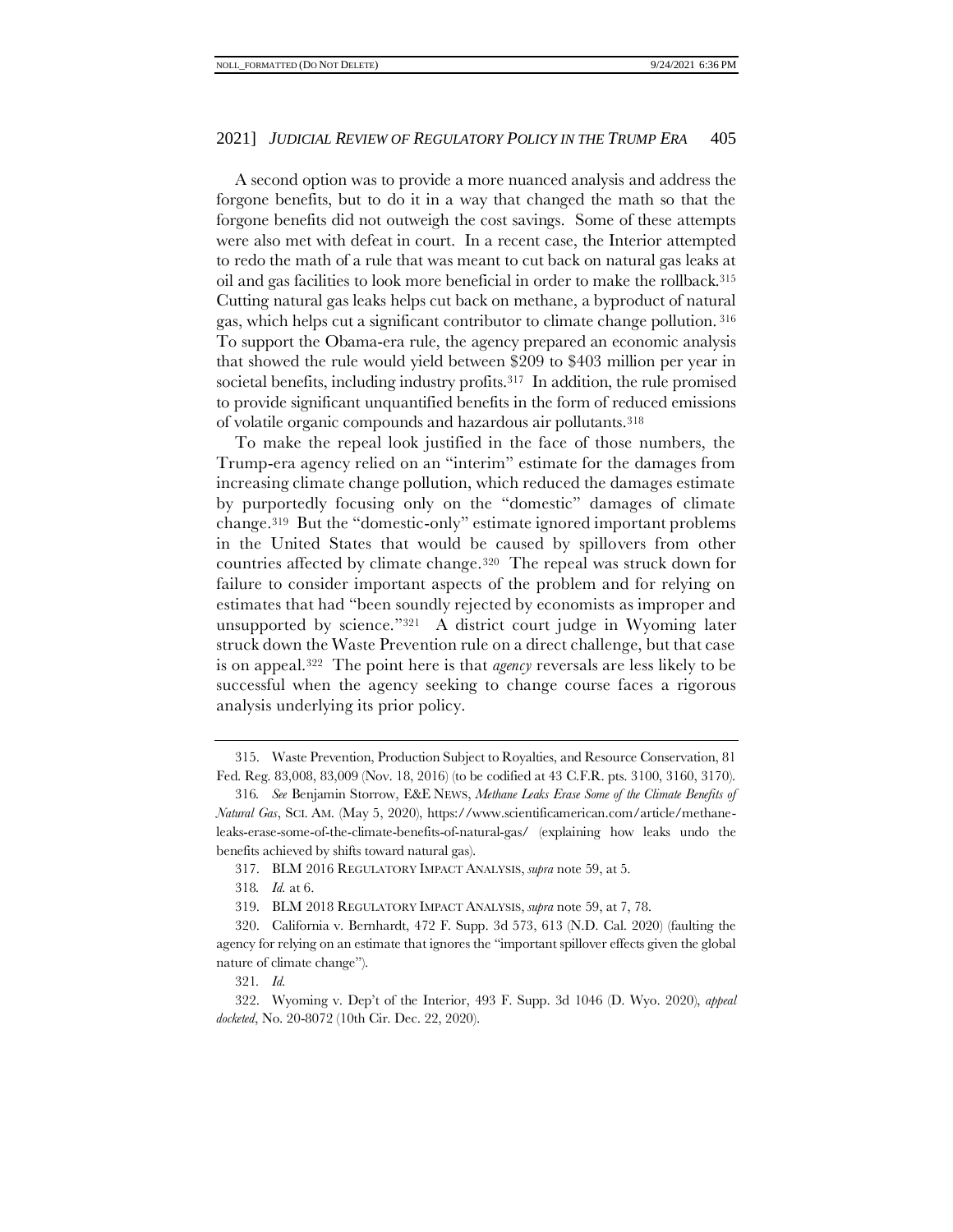Trump-era agencies have not experienced complete failure in court. A district court upheld the Interior's repeal of a regulation governing fracking, holding that the agency was entitled to change its assessment of the environmental impact of the repeal because the record contained evidence "consistent with the Agency's position" and the agency was entitled to prioritize "overall cost reduction when weighing the costs and benefits of the Repeal." <sup>323</sup> In reviewing a HHS rule that drastically changed a program designed to provide family planning and reproductive healthcare for lowincome patients, the U.S. Court of Appeals for the Ninth Circuit deferred to the HHS's "predictive judgment" that "the harms flowing from a gap in care would not develop."<sup>324</sup>

Even if the Trump Administration's actions have undermined the use of cost–benefit analysis as a system for objectively analyzing the different routes an agency can take,<sup>325</sup> the analysis remains a powerful tool that can be used to justify a rule and to help the rule resist rollbacks in the future. While agencies continue to enjoy substantial discretion when providing explanations for their actions, rules with a strong economic grounding prove more resilient in the face of rollback efforts,<sup>326</sup> and when an agency seeks to do something harmful, the reasoned explanation requirement is a strong force blocking those attempts. Given the substantial deference that agencies enjoy on this front, it is that much more surprising how many cases the Trump Administration lost.

# *3. Regulatory Constraints*

A small but significant number of cases also show agencies failing to abide by clear-cut regulatory duties. For example, the U.S. Court of Appeals for the Ninth Circuit found that the Department of Energy failed to comply with its own regulation governing publication of a new energy efficiency rule.<sup>327</sup> In several cases, the EPA admitted error under standards showing they did not comply with clear-cut duties. For example, the EPA admitted liability in a case alleging that the agency failed to promulgate plans to cut upwind emissions that affect air quality in downwind states.<sup>328</sup> The EPA conceded

<sup>323.</sup> California v. Bureau of Land Mgmt., No. 18-cv-00521-HSG, 2020 U.S. Dist. LEXIS 53958, at \*40–42 (N.D. Cal. Mar. 27, 2020).

<sup>324.</sup> California *ex rel.* Becerra v. Azar, 950 F.3d 1067, 1096, 1101 (9th Cir. 2020).

<sup>325</sup>*. See* REVESZ & LIVERMORE, *supra* note [296,](#page-49-0) at 107.

<sup>326</sup>*. See* Caroline Cecot, *Deregulatory Cost-Benefit Analysis and Regulatory Stability*, 68 DUKE L.J. 1593, 1628 (2019) (noting the constraints on updating a cost–benefit analysis because the benefits of abandoning status quo policy are marginal).

<sup>327.</sup> Nat. Res. Def. Council, Inc. v. Perry, 940 F.3d 1072, 1079–80 (9th Cir. 2019).

<sup>328.</sup> New Jersey v. Wheeler, 475 F. Supp. 3d 308, 326 (S.D.N.Y. 2020).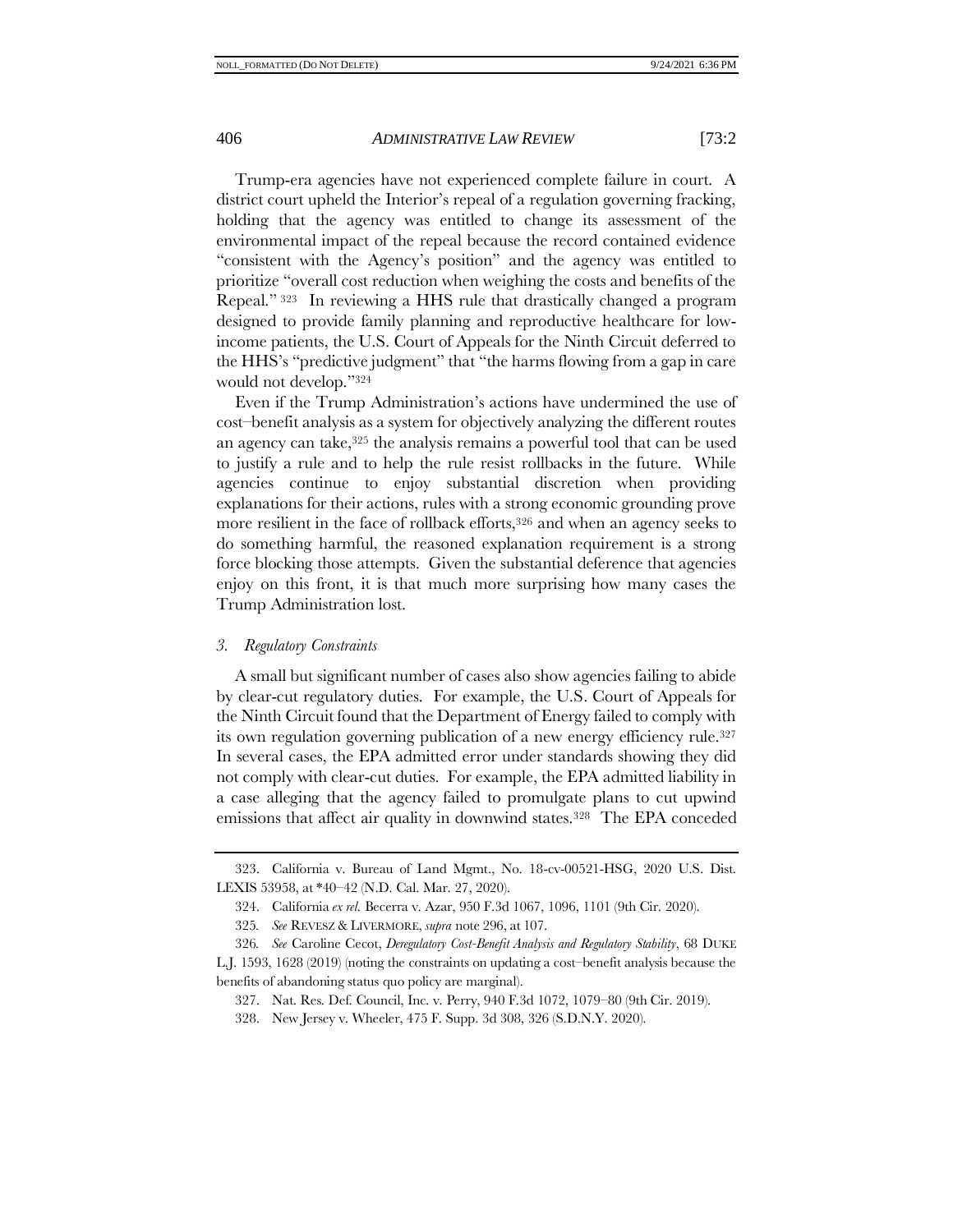liability again in a case about the agency's failure to regulate coke ovens.<sup>329</sup> The EPA also admitted liability in a case about the implementation of its regulations governing landfill methane.330 These types of regulatory violations happen during any administration, as statutes often place deadlines on agency action and agencies often cannot meet those deadlines. But when combined with the sheer number of other violations, these types of violations add to a picture of an Administration seeking to shirk its regulatory responsibilities under existing law.

# *B. Other Ways a President Can Win*

<span id="page-54-0"></span>What the win-loss rate does not make clear, though, is that within administrative law there are many routes that a president can use to avoid judicial reversals. There are doctrines that make challenging an agency, well, challenging. Some decisions are committed to the agency's sole discretion and are thus unreviewable.331 There may be times when plaintiffs do not have standing to challenge the decision<sup>332</sup> or have filed the case in the wrong place.<sup>333</sup>

Agencies can also use serial rules to evade judicial review. The Trump Administration took advantage of this route on several occasions. For example, in 2017, the EPA undertook a series of actions to avoid complying with the deadlines in an Obama-era rule that required landfills to reduce their methane emissions.334 On May 31, 2017, one day after the deadline for state compliance plans under the 2016 Rule, the EPA granted a petition for reconsideration on the rule and issued a 90-day stay.335 Environmental

<sup>329</sup>*. See generally* Citizens for Pa.'s Future v. Wheeler, 469 F. Supp. 3d 920, 922 (N.D. Cal. 2020) (noting EPA's required adherence to technology-based standards for performing risk review).

<sup>330.</sup> California v. EPA, 385 F. Supp. 3d 903, 909 (N.D. Cal. 2019).

<sup>331</sup>*. See* Make the Rd. N.Y. v. Wolf, 962 F.3d 612, 618, 634 (D.C. Cir. 2020) (concluding that there was no need to create a record for judicial review, as the decision whether to subject certain undocumented individuals to expedited removal is in the sole discretion of the Secretary of Homeland Security).

<sup>332</sup>*. See* Free Press v. FCC, 735 F. App'x 731, 732 (D.C. Cir. 2018) (articulating petitioner's failure to demonstrate Article III standing to the court).

<sup>333.</sup> Sierra Club v. EPA, 926 F.3d 844, 850 (D.C. Cir. 2019) (dismissing a petition for review due to improper venue).

<sup>334.</sup> Emission Guidelines and Compliance Times for Municipal Solid Waste Landfills, 81 Fed. Reg. 59,276, 59,280 (Aug. 29, 2016) (to be codified at 40 C.F.R. pt. 60).

<sup>335.</sup> Stay of Standards of Performance for Municipal Solid Waste Landfills and Emission Guidelines and Compliance Times for Municipal Solid Waste Landfills, 82 Fed. Reg. 24,825, 24,879 (May 31, 2017) (to be codified at 40 C.F.R. pt. 60).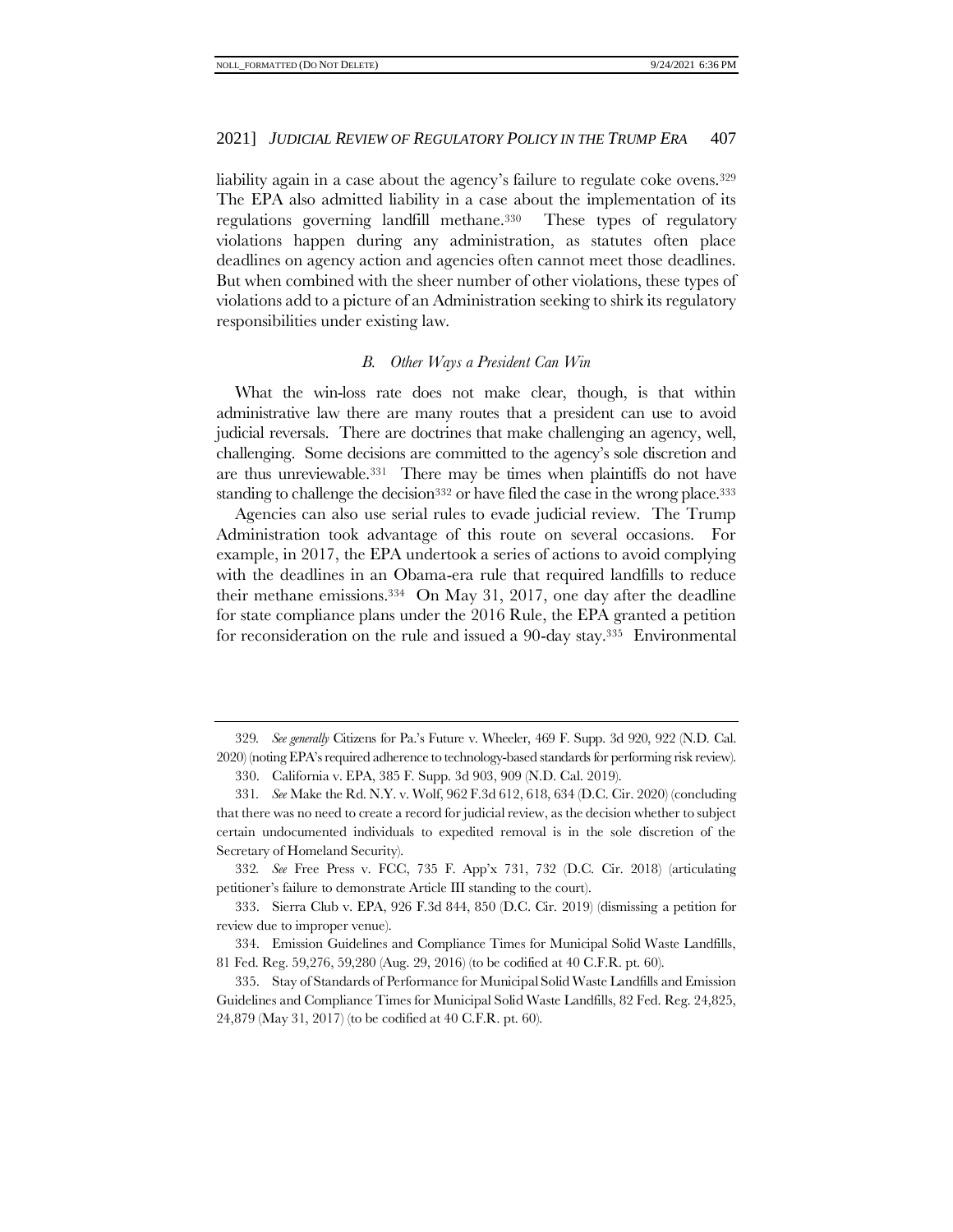nonprofit plaintiffs promptly filed a petition for review, <sup>336</sup> and the EPA then withdrew that delay rule.<sup>337</sup> Despite that withdrawal, the EPA continued to drag its feet in implementing the rule and, on February 26, 2018, the EPA stated its intention to not respond to state plans or issue federal plans.<sup>338</sup> A coalition of states challenged the EPA in court, <sup>339</sup> and the court set a deadline for the EPA to promulgate state and federal plans.340 That deadline was, by necessity, later than the EPA's original deadline for promulgating those plans.

The EPA did not appeal that decision. Instead, the agency issued a new delay rule.341 The EPA then returned to district court and filed a motion under Federal Rule of Civil Procedure Rule 60(b), asking the court to reopen the judgment given the change in the regulations. The court denied that motion,<sup>342</sup> and the Ninth Circuit reversed and remanded.343 Plaintiffs have a challenge pending against the new delay rule in the U.S. Court of Appeals for the D.C. Circuit as well.<sup>344</sup> Meanwhile, implementation of the rule has remained on hold.

The landfill methane saga demonstrates that the agency faced significant risks of reversal in court, given that the agency gave up on delay after a lawsuit was filed<sup>345</sup> and was ordered by another court to implement the rule by a certain date.346 Yet at the time of the transition, the EPA had avoided having to comply with deadlines in the 2016 Rule as well as with court-ordered deadlines.

339*. Id.* at 4–7.

340. *California v. EPA*, 385 F. Supp. 3d at 913, 915.

341. Adopting Requirements in Emission Guidelines for Municipal Solid Waste Landfills, 84 Fed. Reg. 44,547, 44,549 (Aug. 26, 2019) (to be codified at 40 C.F.R. pt. 60).

342. California v. EPA, Case No. 18-cv-03237, 2019 WL 5722571, at \*1 (N.D. Cal. Nov. 5, 2019).

343. California v. EPA, 978 F.3d 708 (9th Cir. 2020).

344. Petition for Review, Env't Def. Fund v. EPA, No. 19-1222 (D.C. Cir. Oct. 23, 2019).

345. LINDA TSANG, CONG. RSCH. SERV., R44615, EPA'S METHANE REGULATIONS: LEGAL OVERVIEW 18 (2018), [https://crsreports.congress.gov/product/pdf/downlo](https://crsreports.congress.gov/product/pdf/download/R/R44615/R44615.pdf/) [ad/R/R44615/R44615.pdf/](https://crsreports.congress.gov/product/pdf/download/R/R44615/R44615.pdf/) ("Because this three-month stay expired on August 29, 2017, the 2016 rules are currently in effect during the reconsideration process. At this time, EPA has not formally proposed a longer stay of the rules or initiated the public comment period for issues under reconsideration.").

346. California v. EPA, 385 F. Supp. 3d 903, 916 (N.D. Cal. 2019).

<sup>336.</sup> Petition for Review, Nat. Res. Def. Council v. Pruitt, No. 17-1157 (D.C. Cir. June 15, 2017).

<sup>337.</sup> Stipulation of Voluntary Dismissal Pursuant to Federal Rule of Appellate Procedure 42(b), Nat. Res. Def. Council v. Pruitt, No. 17-1157 (D.C. Cir. Jan. 31, 2018).

<sup>338</sup>*. See* States' Complaint for Declaratory and Injunctive Relief at 15, California v. EPA, 385 F. Supp. 3d 903 (N.D. Cal. 2019) (No. 4:18-cv-03237) (stating that the EPA wrote that it was "not plan[ning] to prioritize the review of submitted state plans" or "working to issue a Federal [implementation] Plan for states that failed to submit a state plan").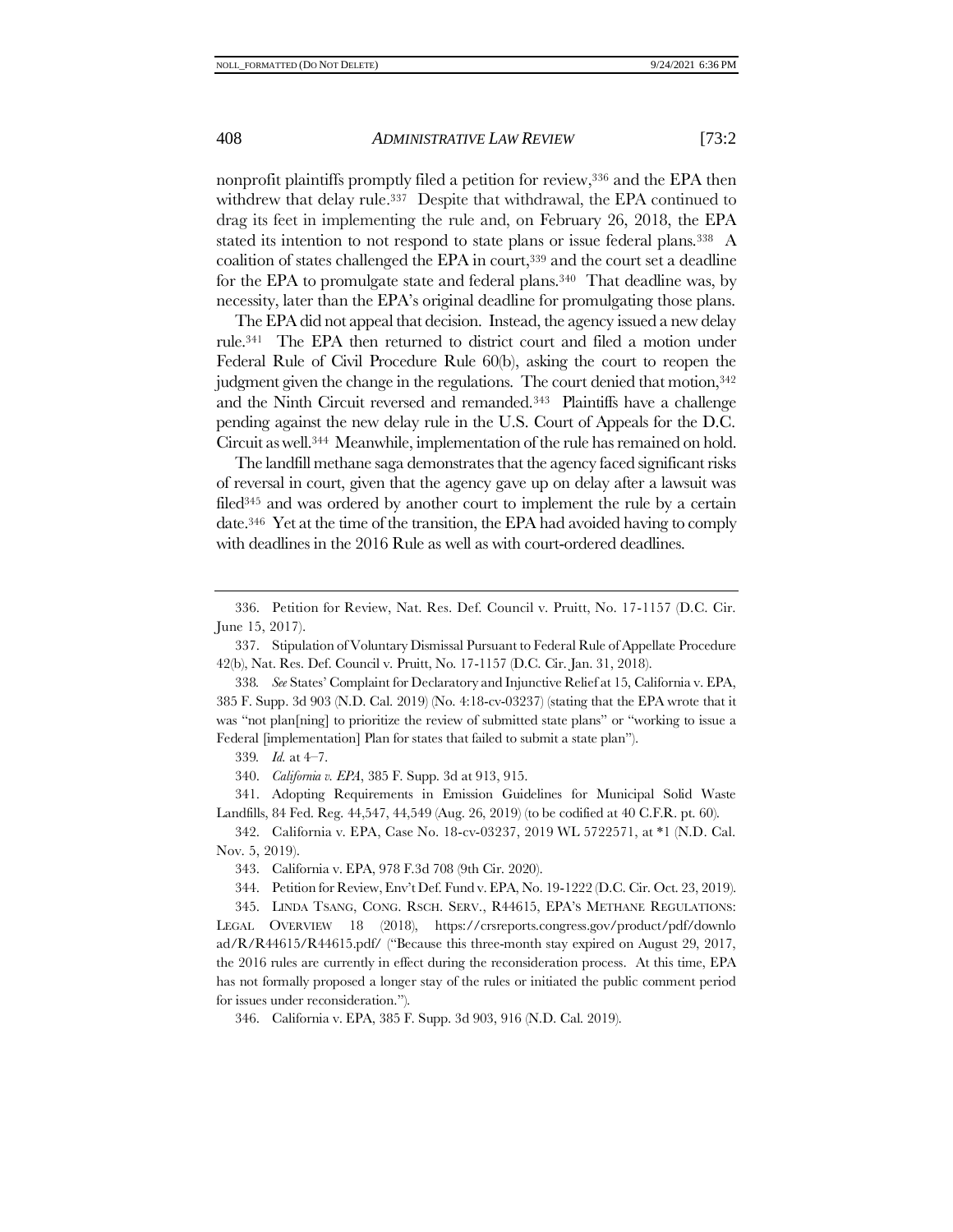The EPA's successful efforts to evade the deadlines of the landfill methane rule despite significant court risks is not the only example of regulatory "whack-a-mole."347 Despite the losses in the dataset, there are also examples of rules where agencies were able to avoid a challenge. For example, after a lawsuit<sup>348</sup> caused the Federal Highway Administration to announce that it would end a delay of a greenhouse gas measurement rule,<sup>349</sup> the agency repealed the rule and was never sued.<sup>350</sup>

Besides the problem that courts are an imperfect solution, as Renan explained, "the more society depends on courts to check norm breaching by political actors, the more fragile *judicial* norms (such as norms of judicial independence) may become."<sup>351</sup>

Becoming overly dependent on courts may also take the onus off Congress in a way that is counterproductive and harmful. As Mashaw and Berke have argued, increasing polarization and the resulting gridlock can lead to longterm inefficiencies between administrations.352 For example, when presidents pursue their policy agendas through agency rulemaking, those presidents leave the door open for the next administration to easily reverse these accomplishments.353 This power can be clearly seen through Trump's reversal of numerous Obama-era regulations.354 In this sense, "presidential administration is also quite fragile," with its policies "immediately contested and readily subject to reversal" with each new election.<sup>355</sup> In sum, these pressures and concerns demonstrate that judicial review cannot be the only answer to an administration run amok.

<sup>347</sup>*. See* Bethany Davis Noll, *Trump's Regulatory 'Whack-a-Mole*,*'* POLITICO (Apr. 10, 2019, 5:13 AM), https://www.politico.com/agenda/story/2019/04/10/trump-federal-regulatio ns-000890/ (describing the practice); *see also* Davis Noll & Revesz, *supra* note [107,](#page-18-0) at 42–43 (collecting examples).

<sup>348.</sup> Clean Air Carolina v. U.S. Dep't of Transp., No. 17-5779, 2017 WL 5157469 (S.D.N.Y. Sept. 14, 2017).

<sup>349.</sup> National Performance Management Measures; Assessing Performance of the National Highway System, Freight Movement on the Interstate System, and Congestion Mitigation an Air Quality Improvement Program, 82 Fed. Reg. 45,179, 45,179–80 (Sept. 28, 2017) (to be codified at 23 C.F.R. pt. 490).

<sup>350.</sup> National Performance Management Measures; Assessing Performance of the National Highway System, Freight Movement on the Interstate System, and Congestion Mitigation an Air Quality Improvement Program, 83 Fed. Reg. 24,920, 24,920 (May 31, 2018) (to be codified at 23 C.F.R. pt. 490).

<sup>351.</sup> Renan, *supra* not[e 32,](#page-7-2) at 2273.

<sup>352</sup>*.* Mashaw & Berke, *supra* note [53,](#page-11-1) at 561–62.

<sup>353</sup>*. Id.* at 607.

<sup>354</sup>*. Id.*

<sup>355.</sup> Bulman-Pozen, *supra* note [36,](#page-8-0) at 270.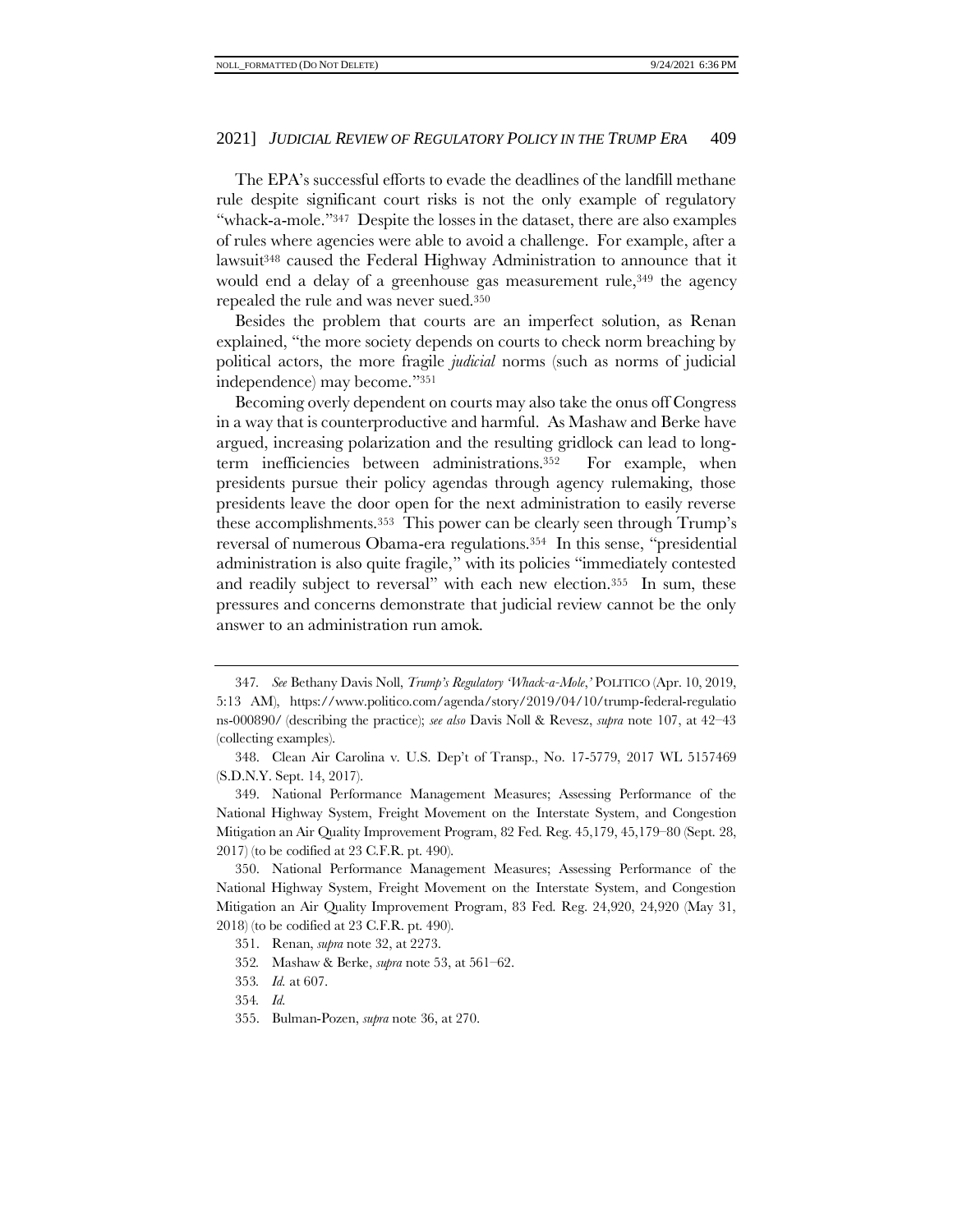# *C. Unfinished Business*

At the end of the Trump Administration, many challenges to the latest and biggest rollbacks and other regulations were still pending.356 In some cases, the Administration already lost and was hoping to reverse that loss on appeal. In other cases, there is no decision at all. Given the circumstances and the Trump Administration's election loss, it was unlikely at the time of Biden's inauguration that those pending appeals or challenges would be decided.

#### <span id="page-57-0"></span>*1. Pending Litigation*

When President Biden was inaugurated, there were many pending challenges to big-ticket, Trump-era rules.<sup>357</sup> After spending the first several years on quick and dirty suspension rules, the Trump Administration finalized its signature rollbacks in the last year.358 All of these rollbacks took years to finalize and thus were still in litigation at the end of the term. For example, the EPA first announced that it was reconsidering its vehicle emissions standards in August 2017.359 In October 2018, the EPA and the NHTSA proposed flatlining the standards.360 The two agencies then took until April 2020 to publish the final rollback.<sup>361</sup> Litigation challenging that

359. Request for Comment on Reconsideration of the Final Determination of the Mid-Term Evaluation of Greenhouse Gas Emissions Standards for Model Year 2022–2025 Light-Duty Vehicles; Request for Comment on Model Year 2021 Greenhouse Gas Emissions Standards, 82 Fed. Reg. 39,551, 39,551–52 (Aug. 21, 2017).

360. The Safer Affordable Fuel-Efficient (SAFE) Vehicles Rule for Model Years 2021– 2026 Passenger Cars and Light Trucks, 83 Fed. Reg. 42,986, 42,986 (proposed Aug. 24, 2018) (to be codified at 40 C.F.R. pts. 85, 86).

361. The Safer Affordable Fuel-Efficient (SAFE) Vehicles Rule for Model Years 2021– 2026 Passenger Cars and Light Trucks, 85 Fed. Reg. 24,174, 24,174 (Apr. 30, 2020) (to be codified at 40 C.F.R. pts. 86, 600).

<sup>356</sup>*. See infra* Section IV.[C.1](#page-57-0) (discussing outstanding litigation prompted by rulemaking efforts of the Trump Administration).

<sup>357</sup>*. See generally Tracking Deregulation in the Trump Era*, *supra* not[e 66](#page-13-1) (tracking the ongoing status of deregulatory efforts by the Trump Administration).

<sup>358</sup>*. See* Juliet Eilperin & Darla Cameron, *How Trump Is Rolling Back Obama's Legacy*, WASH. POST, https://www.washingtonpost.com/graphics/politics/trump-rolling-back-oba ma-rules/?utm\_term=.976ec944ccfa (Jan. 20, 2018) (tracking all of the executive actions, cabinet-level agency decisions, Congressional Review Acts, and new legislation imposed in the first year of the Trump Administration that worked to reverse Obama-era rules and regulations); *Roundup: Trump-Era Agency Policy in the Courts*, *supra* not[e 15](#page-5-0) (reporting the outcome of litigation over agency actions during the Trump Administration).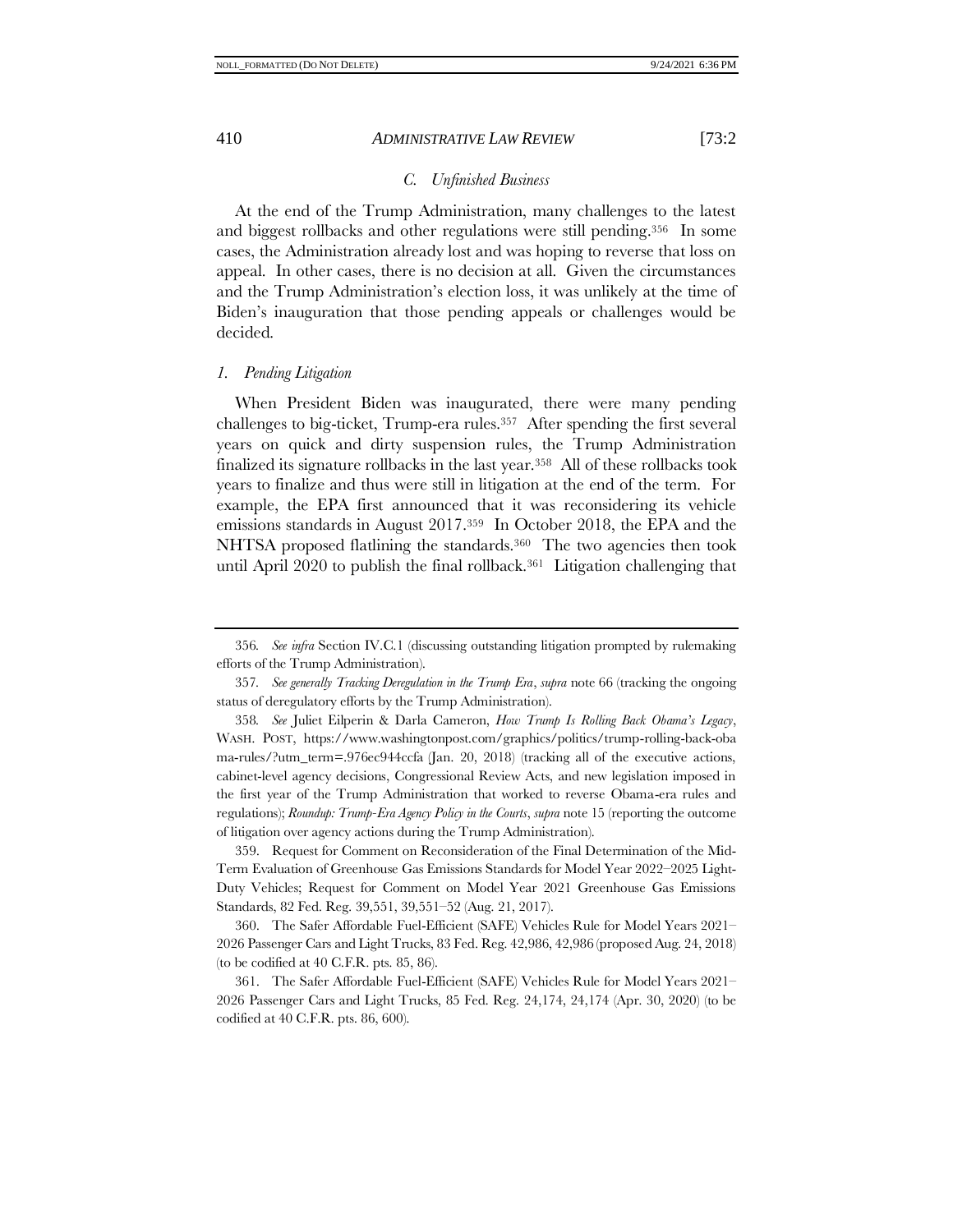rollback was in the early stages when Biden was inaugurated.<sup>362</sup>

Similarly, in July 2017, the EPA and the Army Corps of Engineers proposed to repeal the Clean Water Rule, a rule meant to clarify jurisdictional limits and incrementally increase protection for wetlands and other bodies of water that have a significant impact on navigable waters.<sup>363</sup> In 2018, the agencies delayed the rule,<sup>364</sup> but that delay was struck down in court.365 In February 2019, the agencies then proposed a replacement for the rule.366 Then, in October 2019, the agencies managed to finalize the repeal,<sup>367</sup> but they did not finalize their replacement rule, known as the Navigable Waters Rule, until April 2020.368 Litigation on that rule was pending in more than ten district courts at the time of the transition.369 And after an unsuccessful effort to suspend its methane emissions rule in mid-2017, the EPA only finalized a rollback in September 2020.370 The lawsuit was pending in the D.C. Circuit when Biden was inaugurated.

Had President Trump won reelection, it was not a sure bet that the Administration would have won the pending cases. In January, a district court held that the EPA had illegally made its so-called "secret science" rule effective immediately, paving the way for a later holding that the agency had

364. Definition of "Waters of the United States"—Addition of an Applicability Date to 2015 Clean Water Rule, 83 Fed. Reg. 5,200, 5,200 (Feb. 6, 2018) (to be codified at 40 C.F.R. pts. 110, 112, 116, 117, 122, 230, 232, 300, 302, 401).

365. S.C. Coastal Conservation League v. Pruitt, 318 F. Supp. 3d 959, 969–70 (D.S.C. 2018) (enjoining the delay).

366. Revised Definition of "Waters of the United States," 84 Fed. Reg. 4,154, 4,154 (proposed Feb. 14, 2019) (to be codified at 40 C.F.R. pts. 110, 112, 116, 117, 122, 230, 232, 300, 302, 401).

367. Definition of "Waters of the United States"—Recodification of Pre-Existing Rules, 84 Fed. Reg. 56,626, 56,626 (Oct. 22, 2019) (to be codified at 40 C.F.R. pts. 110, 112, 116, 117, 122, 230, 232, 300, 302, 401).

368. The Navigable Waters Protection Rule: Definition of "Waters of the United States," 85 Fed. Reg. 22,250, 22,250 (Apr. 21, 2020) (to be codified at 40 C.F.R. pts. 110, 112, 116, 117, 120, 122, 230, 232, 300, 302, 401).

369*. See, e.g.*, California v. Wheeler, 467 F. Supp. 3d 864, 890 (N.D. Cal. 2020) (denying motion for a preliminary injunction); Colorado v. EPA, 989 F.3d 874, 880 (10th Cir. 2021) (reversing lower court's order granting a preliminary injunction).

370. Oil and Natural Gas Sector: Emission Standards for New, Reconstructed, and Modified Sources Review, 85 Fed. Reg. 57,018, 57,018 (Sept. 14, 2020) (to be codified at 40 C.F.R. pt. 60).

<sup>362</sup>*. See* Agency Docketing Statement at 1, California v. Wheeler, No. 20-1167 (D.C. Cir. June 29, 2020) (showing the initiation of administrative agency review proceedings in the dispute discussed above).

<sup>363.</sup> Definition of "Waters of the United States"—Recodification of Pre-Existing Rules, 82 Fed. Reg. 34,899, 34,899 (proposed July 27, 2017) (to be codified at 40 C.F.R. pts. 110, 112, 116, 117, 122, 230, 232, 300, 302, 401).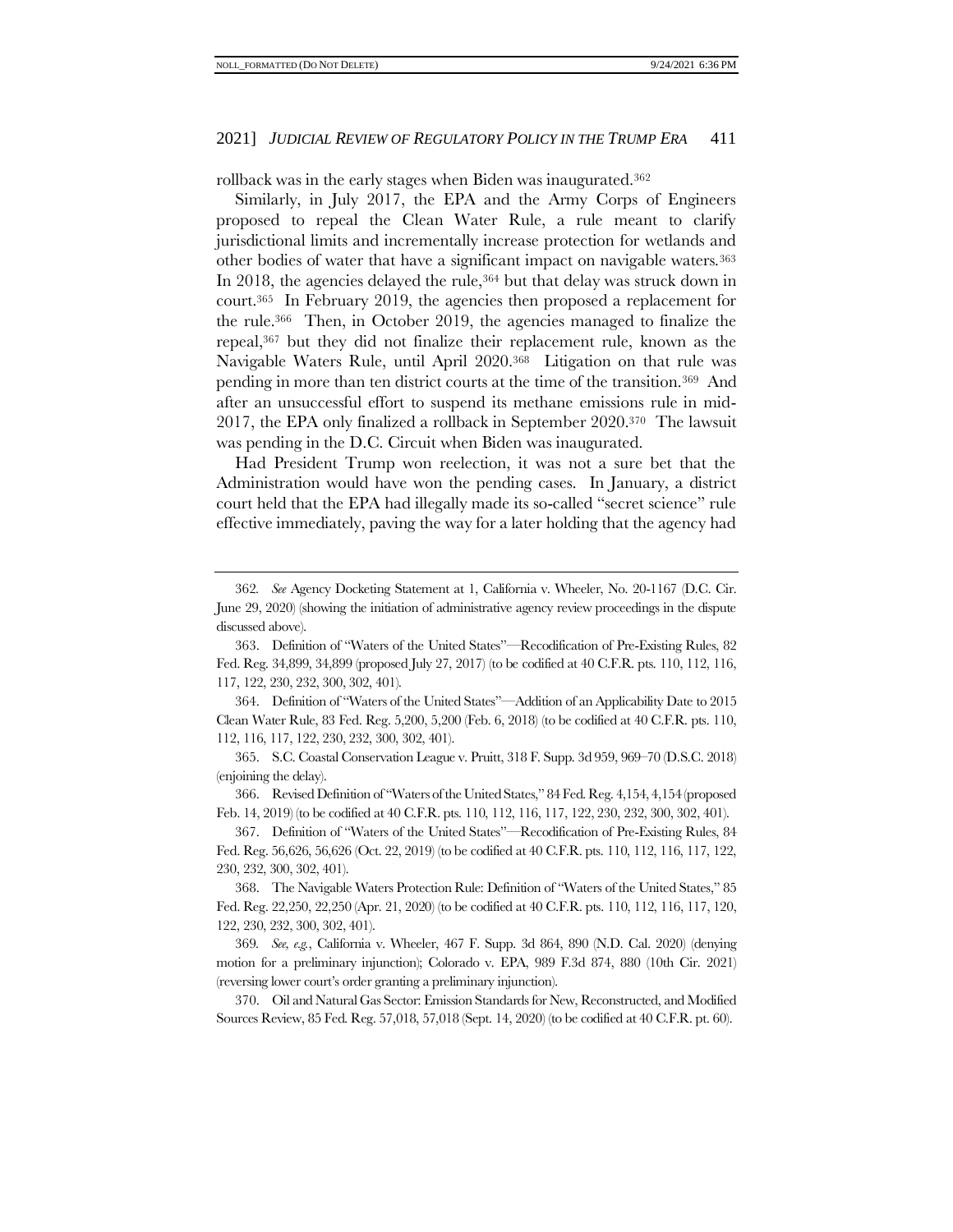also acted outside of its authority in issuing the rule.<sup>371</sup> In addition, the agencies were unable to come up with a solid justification for the rollback of the vehicle emissions rule; their own cost–benefit analysis shows that the rule is net harmful to society.372 It is highly possible that the Trump Administration would have lost in a case defending that rule.

But as he did not win reelection, the new Administration is likely to seek to convince courts to put off deciding the cases. The DOJ generally cannot switch sides in an agency case until the agency changes its rule.<sup>373</sup> Even if the DOJ did so, its positions in court cannot stand in as agency decisions until an agency actually promulgates a new regulation.374 But rulemaking can take significant time,  $375$  which leaves the DOJ in a quandary. A solution to this is to halt litigation by requesting court ordered abeyances that put off briefing, arguments, or decisions in litigation—that gives agencies time to rescind or modify a rule, render the litigation moot, and avoid an unfavorable court decision.376 Better still, if the regulation is stayed by a court prior to litigation, an abeyance further delays the rule from taking effect.

<span id="page-59-0"></span>The prudence of invoking an abeyance may depend on whether the incoming administration anticipates a judicial decision that aligns with its new agenda. Under the Trump Administration, the DOJ allowed a challenge to a Department of Labor rule to proceed in the Fifth Circuit, perhaps anticipating that the court would agree with the Trump Administration's own interpretation and strike down the Obama-era rule.<sup>377</sup> In contrast, the DOJ sought and received an abeyance in the D.C. Circuit

<sup>371.</sup> *See* Env't Def. Fund v. EPA, No. 4:21-CV-03-BMM, 2021 WL 270246 (D. Mont. Jan. 27, 2021).

<sup>372.</sup> INST. FOR POL'Y INTEGRITY, KEY ECONOMIC ERRORS IN THE CLEAN CAR STANDARDS ROLLBACK, (2020), https://policyintegrity.org/files/media/Vehicles\_Emis sions\_Rollback\_-\_Key\_Economic\_Errors.pdf.

<sup>373.</sup> Jody Freeman, 2017 Roscoe Pound Lecture, *The Limits of Executive Power: The Obama-Trump Transition*, 96 NEB. L. REV. 545, 551 (2018) (explaining the DOJ's practice of not changing position until the agency announces a new position through notice-and-comment).

<sup>374</sup>*. See* SEC v. Chenery Corp., 332 U.S. 194, 196 (1947) (explaining that the court "must judge the propriety" of an agency's action based on the agency's reasoning); *accord* Dep't of Homeland Sec. v. Regents of the Univ. of Cal., 140 S. Ct. 1891, 1909 (2020) (requiring the agency to make a new decision before considering its new reasons).

<sup>375</sup>*. See* Davis Noll & Revesz, *supra* note [107,](#page-18-0) at 55–57 (collecting studies that have analyzed the typical timeframe for issuing new rules).

<sup>376</sup>*. See, e.g.*, Order at 3, West Virginia v. EPA, No. 15-1363 (D.C. Cir. Sept. 17, 2019) (dismissing case defending Clean Power Plan as moot in light of repeal by Trump Administration during abeyances).

<sup>377.</sup> Chamber of Com. v. U.S. Dep't of Lab., 885 F.3d 360, 368 (5th Cir. 2018).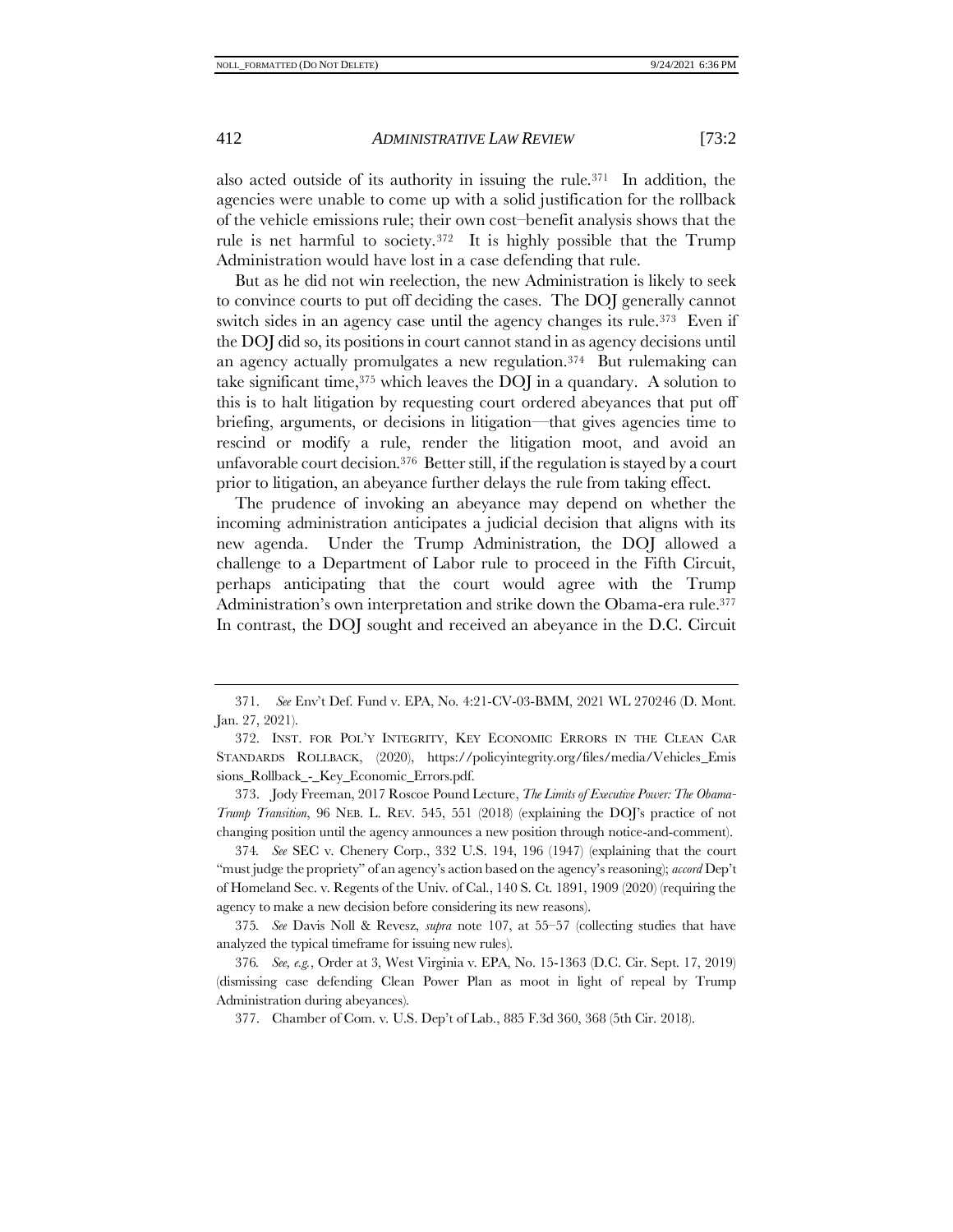litigation of the Clean Power Plan. <sup>378</sup> This abeyance helped the Trump Administration avoid a possible judicial decision that could have upheld the regulation—which in turn would have prevented the Trump-era agency from claiming, as it eventually did,<sup>379</sup> that the Clean Power Plan was illegal. In addition, because the Supreme Court had issued a stay, the abeyance kept the Clean Power Plan from going into effect and bought the agency time to repeal the rule.380 Ultimately, once the EPA repealed the Clean Power Plan under President Trump, the litigation over the rule was dismissed as moot.<sup>381</sup> In sum, because of the election, the Trump Administration will be unable to defend many of its most significant rules. As many of these challenges are likely to go into abeyance, outcomes in these cases are unlikely to affect the win-loss rate.

#### *2. Cases Pending in the Supreme Court*

On the Supreme Court front, there are a few significant immigration cases where the Trump Administration lost in the lower courts but then obtained a stay on the injunction from the Supreme Court. For example, the Court granted stays on injunctions in a case involving a rule denying applications for lawful permanent residency to immigrants it deemed likely to become public charges,<sup>382</sup> a case about whether the DOJ can deny asylum eligibility to those entering at the southern border who did not first apply for asylum in a third country they traveled through;<sup>383</sup> and a case about whether the DHS can lawfully require non-Mexican asylum seekers to remain in Mexico for the duration of their immigration proceedings.<sup>384</sup>

381. Order, *supra* note [376;](#page-59-0) Petitioners and Petitioner-Intervenors' Motion for Dismissal of Petitions for Review as Moot at 1, *West Virginia*, No. 15-1363 (D.C. Cir. filed July 15, 2019) (requesting dismissal as case was now moot); EPA's Response in Support of Petitioners' Motion to Dismiss, *West Virginia*, No. 15-1363 (D.C. Cir. fled July 17, 2018) (supporting dismissal and agreeing case was now moot).

382. New York v. U.S. Dep't of Homeland Sec., 408 F. Supp. 3d 334, 340 (S.D.N.Y. 2019), *stay granted*, 140 S. Ct. 599 (2020), *aff'd as modified*, 969 F.3d 42 (2d Cir. 2020), *cert. granted*, No. 20-449 (U.S. Feb. 22, 2021).

383. E. Bay Sanctuary Covenant v. Barr, 385 F. Supp. 3d 922, 929–31 (N.D. Cal.), *stay granted*, 140 S. Ct. 3 (2019), *aff'd*, 964 F.3d 832 (9th Cir. 2020).

384. Innovation L. Lab v. Nielsen, 366 F. Supp. 3d 1110, 1114 (N.D. Cal. 2019), *stay granted*, 140 S. Ct. 1564 (2020).

<sup>378.</sup> Order Granting Abeyance at 2, *West Virginia*, No. 15-1363 (D.C. Cir. Apr. 28, 2017).

<sup>379</sup>*. See* Repeal of the Clean Power Plan; Emission Guidelines for Greenhouse Gas Emissions from Existing Electric Utility Generating Units; Revisions to Emission Guidelines Implementing Regulations, 84 Fed. Reg. 32,520, 32,523 (July 8, 2019) (to be codified at 40 C.F.R. pt. 60) (claiming Clean Power Plan was illegal and, thus, repealing it).

<sup>380</sup>*. See* Order Extending Abeyance at 2, *West Virginia*, No. 15-1363 (D.C. Cir. Aug. 8, 2017); Davis Noll & Revesz, *supra* not[e 107,](#page-18-0) at 25.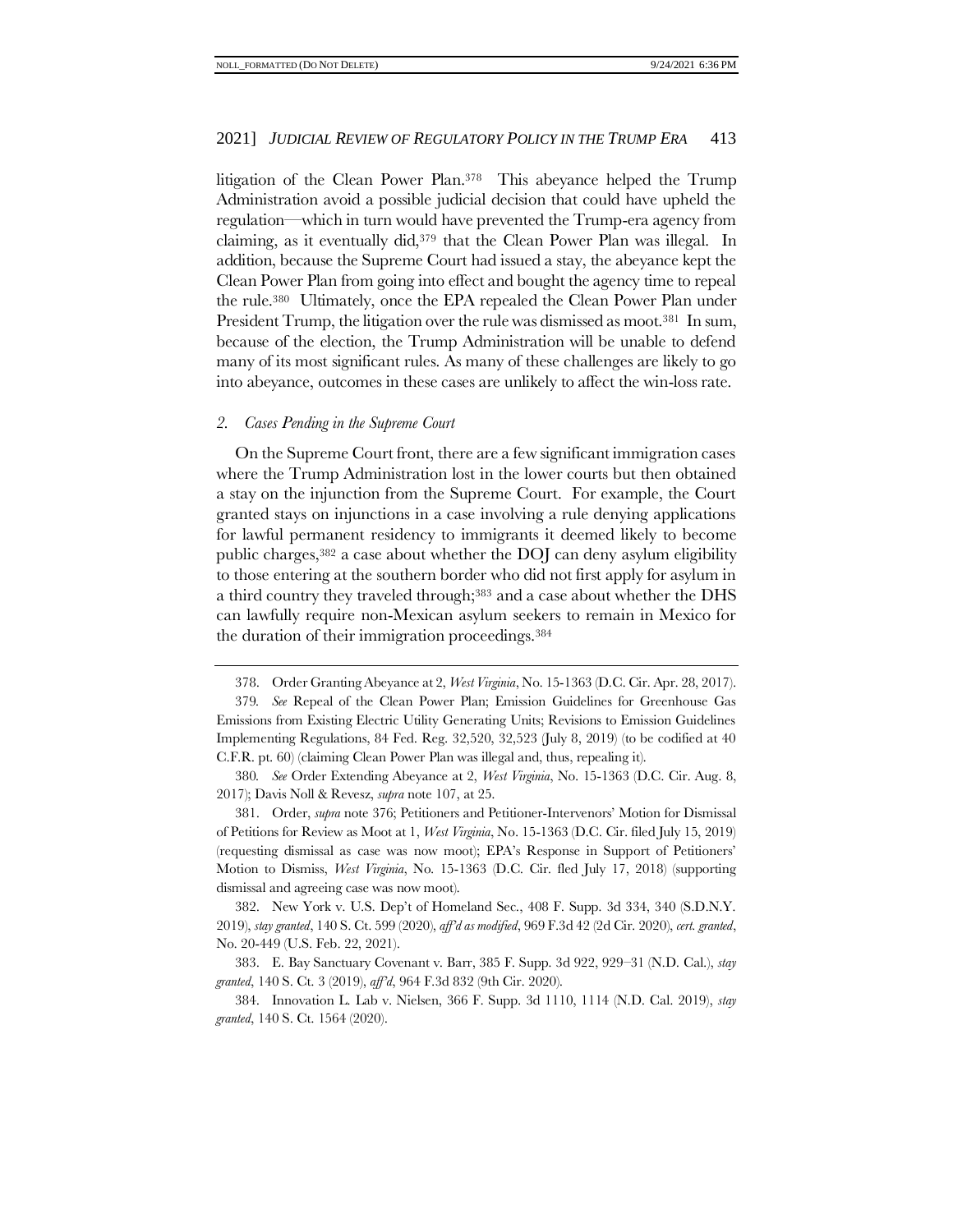With those stay decisions, the Supreme Court signaled both that it would grant certiorari and that it may be willing to reverse the decisions on the merits. Indeed, it granted certiorari in the remain-in-Mexico case<sup>385</sup> and in the case challenging the rule requiring those entering at the southern border to first apply for asylum in a third country.386 But in February 2021, on the request of the Biden Administration, the Court placed the remain-in-Mexico case into abeyance and removed the argument date from its calendar. <sup>387</sup> And in March, the Court dismissed the southern border asylum petition on the parties' joint request.<sup>388</sup>

#### **CONCLUSION**

This Article examines the outcome of Trump's agency rulemaking efforts in court. In doing so, the Article examines and tests the power of judicial review to serve as a bulwark against agencies seeking to push the limits. The Trump Administration lost in court at an astonishing rate. The results from the study conducted in this Article demonstrate that the Trump Administration's record did not turn around with appeals and that judicial ideology is not all to blame. Instead, what the study shows is that Trump Administration agencies acted in ways that were contrary to law, both by failing to provide a reasoned explanation for their actions and by ignoring their statutory mandates. That courts have kept these violations in check is a powerful rejoinder to those who would say that judicial review of agency action is toothless.

<sup>385.</sup> Wolf v. Innovation L. Lab, 141 S. Ct. 617 (2020).

<sup>386.</sup> Dep't of Homeland Sec. v. New York, No. 20-449 (U.S. Feb. 22, 2021).

<sup>387.</sup> Order, Mayorkas v. Innovation L. Lab, No. 19–1212 (U.S. Feb. 3, 2021) (placing the remain-in-Mexico case in abeyance).

<sup>388.</sup> Order, U.S. Dep't of Homeland Sec. v. New York, No. 20–449 (U.S. Mar. 9, 2021).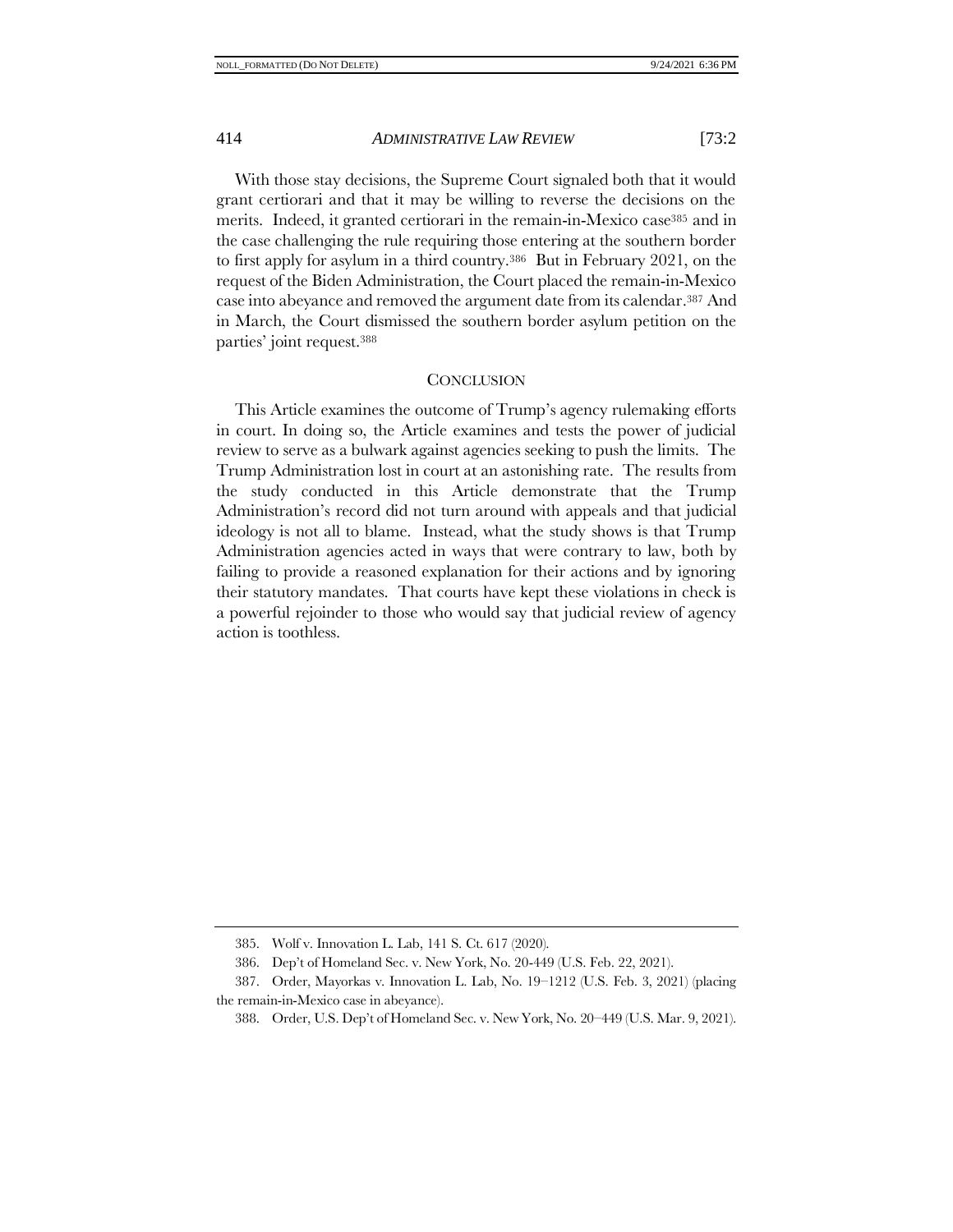# APPENDIX

# *A. Coding the Issues*

<span id="page-62-0"></span>There were, generally speaking, four issues that came up consistently in all the challenges and decisions, and each case was coded to reflect decisions where courts ruled for or against an agency on these grounds: (1) notice-andcomment claims, (2) claims that the agencies failed to provide a reasoned explanation, (3) statutory claims, and (4) claims that the agencies failed to comply with their own regulations.

For coding purposes, I categorized a case as a "**notice-and-comment"** case if the notice-and-comment claim formed a basis for the court's ruling; for example, if the court ruled against the agency and found that the agency failed to provide notice at all,<sup>389</sup> or failed to provide adequate notice.<sup>390</sup>

I categorized the case as a "**reasoned explanation**" case if the issue that formed a basis for the court's ruling arose under the line of cases beginning with *State Farm*;<sup>391</sup> for example, if the court found that the agency failed to address significant reliance interests<sup>392</sup> or failed to offer an explanation for the rule that is contradicted by the agency's own record.393 As a subset of these cases, I categorized the case as an "analytical basis" case if the court found that the agency had either provided an adequate basis for the decision

391*. See supra* notes [115](#page-19-0)–[127](#page-20-0) and accompanying text (explaining that agencies must provide a factual basis to reason and support their decisions).

392*. See, e.g.*, Dep't of Homeland Sec. v. Regents of the Univ. of Cal., 140 S. Ct. 1891, 1901 (2020) (concluding that a violation of the Administrative Procedure Act occurred after the Acting Secretary failed to address reliance factors related to termination of the Deferred Action for Childhood Arrivals program).

393*. See, e.g.*, United Steel v. Mine Safety & Health Admin., 925 F.3d 1279, 1284 (D.C. Cir. 2019) (holding that the explanation was arbitrary and capricious because it could not be "reconciled with [the] factual findings" that the agency had made in the Obama-era rule); California *ex rel.* Becerra v. U.S. Dep't of the Interior, 381 F. Supp. 3d 1153, 1168, 1168 n.12 (N.D. Cal. 2019) (holding that the agency failed to "reconcile" its decision with the findings in the rule it was repealing).

<sup>389</sup>*. See, e.g.*, Nat. Res. Def. Council, Inc. v. Nat'l Highway Traffic Safety Admin., 894 F.3d 95, 115 (2d Cir. 2018) (vacating the delay rule where no notice was given at all); Pineros y Campesinos Unidos del Noroeste v. Pruitt, 293 F. Supp. 3d 1062, 1067 (N.D. Cal. 2018) (holding that the agency failed to prove it had good cause to forgo providing notice, and holding that four-day notice period was insufficient).

<sup>390</sup>*. See, e.g.*, S.C. Coastal Conservation League v. Pruitt, 318 F. Supp. 3d 959, 967 (D.S.C. 2018) (holding that agency improperly failed to seek public comment on the full scope of the action); Becerra v. U.S. Dep't of the Interior, 276 F. Supp. 3d 953, 966 (N.D. Cal. 2017) (rejecting argument that notice on subsequent proposed repeal was sufficient to satisfy notice requirement for delay rule).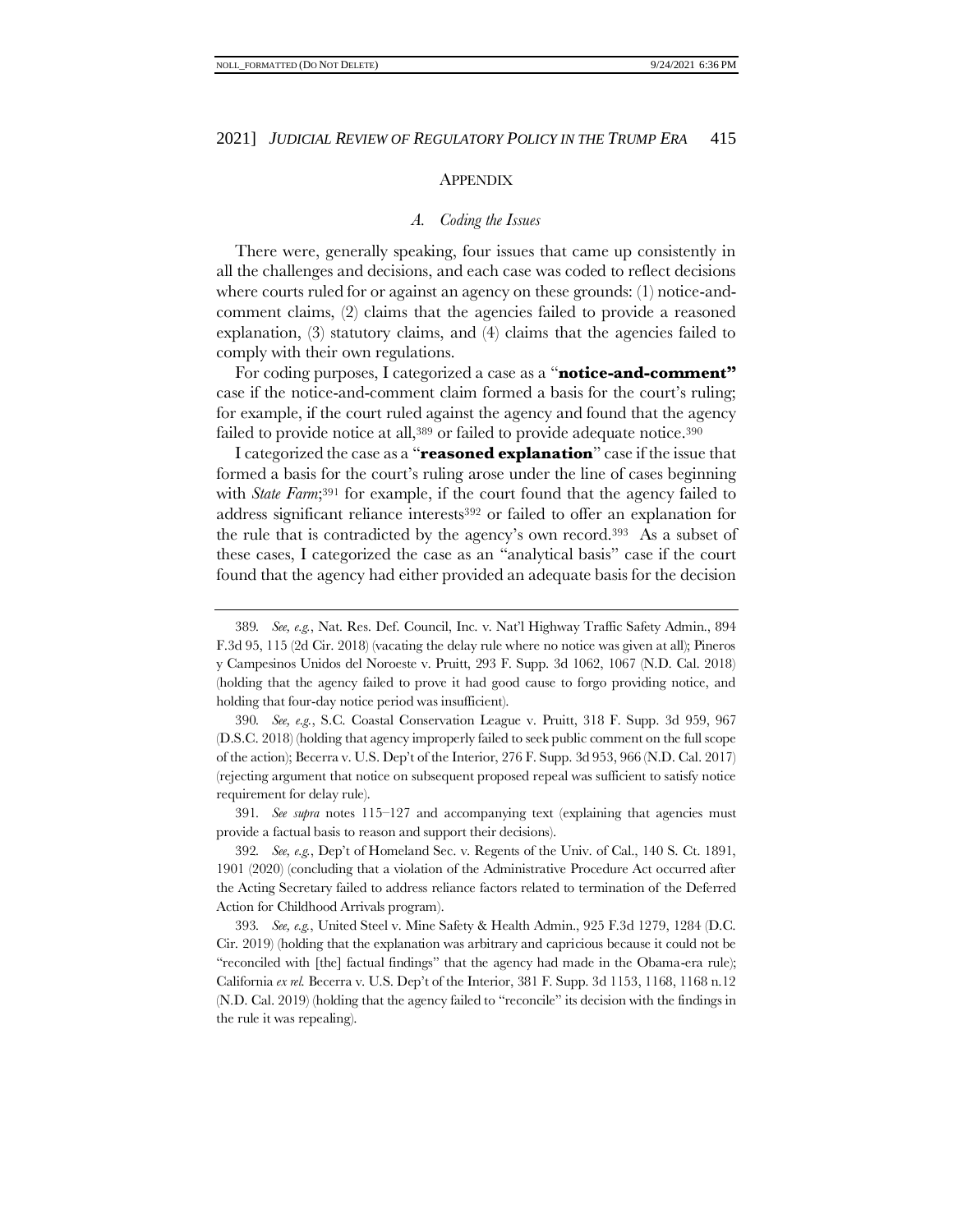or not adequately explained the decision by, for example, providing a faulty analytical basis for the rule,<sup>394</sup> arbitrarily ignoring significant issues when addressing the harm of the decision,<sup>395</sup> or failing to acknowledge the forgone benefits of the decision.<sup>396</sup>

I categorized a case as a "**statutory violation**" case if a statutory claim formed a basis for the decision for or against the agency, either because—for example—the agency had acted with or without specific statutory authority<sup>397</sup> or had adopted (or not) an "unreasonable construction of the statute."<sup>398</sup>

I categorized a case as a "**regulatory claim**" if a regulatory violation formed the basis for the decision; for example, if an agency had failed to perform a nondiscretionary duty imposed by the agency's own regulations<sup>399</sup> or had not shown how the agency's regulations permitted the challenged action.<sup>400</sup> In these cases, *Auer/Kisor* deference<sup>401</sup> was implicated and I looked to see if the court applied that level of deference. 402

398. District of Columbia v. U.S. Dep't of Agric., 444 F. Supp. 3d 1, 25 (D.D.C. 2020).

399. California v. EPA, 385 F. Supp. 3d 903, 916 (N.D. Cal. 2019); Nat. Res. Def. Council, Inc. v. Perry, 940 F.3d 1072, 1080 (9th Cir. 2019).

400*. See, e.g.*, Nat'l Women's L. Ctr. v. Off. of Mgmt. & Budget, 358 F. Supp. 3d 66, 87 (D.D.C. 2019) (vacating stay on data collection, as it was not supported by the agencies' regulations).

401*. See* Kisor v. Wilkie, 139 S. Ct. 2400, 2415–16 (2019) (deferring to an agency's interpretation of its own ambiguous regulation when the interpretation is reasonable); Auer v. Robbins, 519 U.S. 452, 461 (1997) ("Because the salary-basis test is a creature of the Secretary's own regulations, his interpretation of it is, under [the Court's] jurisprudence, controlling unless 'plainly erroneous or inconsistent with the regulation.'"); *see also* Bowles v. Seminole Rock & Sand Co., 325 U.S. 410, 414 (1945) (stating that the administrative interpretation of a regulation is controlling unless it is plainly erroneous or inconsistent with the statute).

402*. See* Eskridge & Baer, *supra* note [13,](#page-3-2) at 1217–21 (discussing different deference regimes). There were a number of other deference regimes that scholars have studied but which did not come up in the dataset, including *Curtiss-Wright* Deference, United States v. Curtiss-Wright Exp. Corp., 299 U.S. 304, 320 (1936) (granting vast deference to the president in matters of foreign affairs); so-called "Anti-Deference," Eskridge & Baer, *supra* note [13,](#page-3-2) at 1220 (defining anti-deference as a presumption against deference to the agency); Consultative Deference, *id.* at 1219 (considering cases where the court was influenced by the agency's materials or interpretation, but where they did not speak to deference or interpretive weight);

<sup>394.</sup> Stewart v. Azar, 313 F. Supp. 3d 237, 243 (D.D.C. 2018) (holding that the decision was arbitrary and capricious for failure to address the lost coverage that would occur under the decision and for failure to consider the health harms as compared to the benefits of the rollback).

<sup>395.</sup> California v. Bernhardt, 472 F. Supp. 3d 573, 610 (N.D. Cal. 2020).

<sup>396</sup>*. Id.*; California v. U.S. Bureau of Land Mgmt., 277 F. Supp. 3d 1106, 1125 (N.D. Cal. 2017).

<sup>397.</sup> Clean Air Council v. Pruitt, 862 F.3d 1, 4 (D.C. Cir. 2017).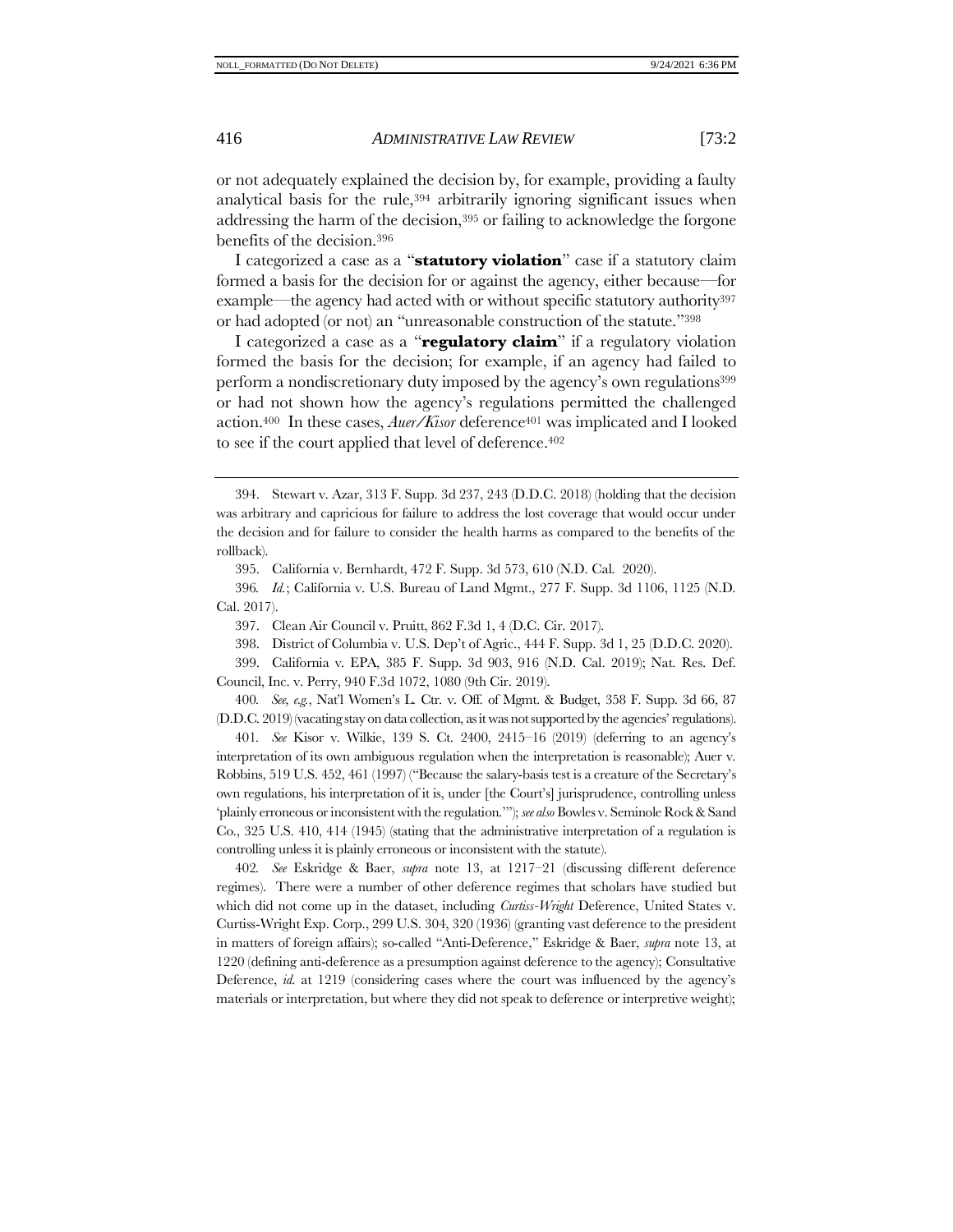For all of these issues, the issue is coded only if it supports the outcome in the case. For example, if the agency lost the case because of a notice-and-comment violation, but the court rejected a separate claim that the agency violated a governing statute, that finding regarding the statute would not be coded.

# *B. Deference Regimes*

For all cases where courts decided a statutory claim, the study tracks the deference applied.

- ❖ **No deference regime**: Cases fell under this category when the court found that the agency's action was "contrary to the statute," without invoking any kind of deference regime.<sup>403</sup> Like Eskridge and Baer's "No Regime Indicated" category, this category applies to cases where a court applied a "traditional source[] of statutory meaning, without citation to any deference regime and without any apparent reliance on the special facts or arguments advanced by the agency (in an amicus brief, etc.)."<sup>404</sup>
- ❖ *Chevron* **Step One**: Cases were coded as *Chevron* Step One if the court held that the plain language of the statute compelled the result without mentioning *Chevron* or invoked the *Chevron* analysis and considered "whether Congress has directly spoken to the precise question at issue."405 If the court found that the statute was unambiguous or Congress's intent was clear and decided the case at this step of the analysis, then the case was coded as a Step One case. This is similar to the approach that Barnett and Walker as well as Czarneski took.<sup>406</sup>
- ❖ *Chevron* **Step Two**: If the court determined that Congress did not speak clearly and that the "statute is silent or ambiguous with respect to the specific issue," and asked, "whether the agency's answer is based on a permissible [i.e., "reasonable"] construction of the

- 403. Eskridge & Baer, *supra* not[e 13,](#page-3-2) at 1086.
- 404*. Id.* at 1216, 1221.
- 405. Chevron U.S.A., Inc. v. Nat. Res. Def. Council, Inc., 467 U.S. 837, 842 (1984).

*Beth Israel* Deference, *id.* at 1218 (analyzing cases where the court used a framework similar to *Chevron*, but cited subject area-specific case law that predated *Chevron*); and *Skidmore* Deference, Christensen v. Harris County, 529 U.S. 576, 587 (2000) (holding that the interpretation of agency opinion letters is entitled to respect under *Skidmore* only to the extent the letters have the power to persuade).

<sup>406</sup>*. See generally* Barnett & Walker, *supra* not[e 12,](#page-3-0) at 6; Czarnezki, *supra* not[e 13,](#page-3-2) at 796– 97 (determining how frequently courts found a statute to be ambiguous, coding this determination as Step One).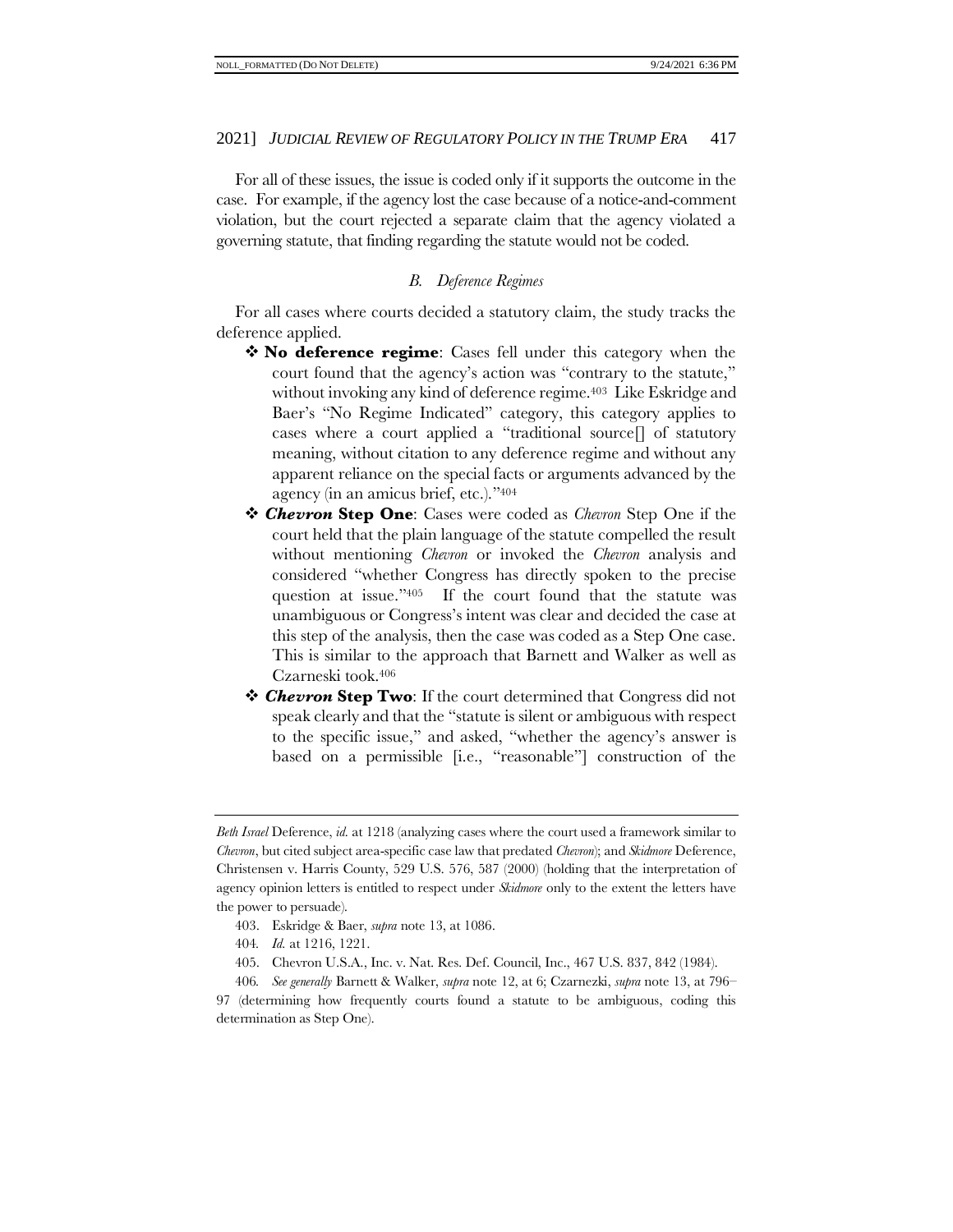statute,"<sup>407</sup> the case was coded as a *Chevron* Step Two case. This is similar to Barnett and Walker's approach, as well as Czarneski's methodology.<sup>408</sup>

For all the cases where the agencies withdrew the action after a lawsuit was filed, I categorized them according to the claims that were brought.

# *C. Search Terms*

Using Westlaw Edge, I ran several search phrases in order to compile a representative dataset. I started by going to Westlaw Edge's homepage and clicking on "Cases" under "Content types." Then, I narrowed the search to "All Federal Cases." Within these parameters, I tested the search phrases listed below. After entering the search phrase, I further narrowed the large pool of results by using the "Search within results" feature to hone in on the specific time period of interest to this study: January 20, 2017 (President Trump's inauguration day) to January 20, 2021.

I chose these search phrases because they appear frequently in cases included in the existing Policy Integrity Tracker or because prior authors used them in prior studies.

Once I downloaded the results from these searches, I created a master dataset that combined all of the search results and weeded out any duplicate cases. I did this once in October 2020 to test the search results. And on January 20, 2021, I did it again to make sure I had a search that included as many cases as possible from the Trump era. That list of cases included more than 1000 entries, some of which were duplicates and many of which were already in my dataset. I then reviewed a random selection of almost 900 of those entries to select cases that satisfied the criteria of this study, as described *supra* Section II.B, to include in the dataset.

| <b>Search Phrases</b>                                                          |  |  |
|--------------------------------------------------------------------------------|--|--|
| "Administrative Procedure Act" and "s 706" and "State Farm" and "arbitrary and |  |  |
| capricious"                                                                    |  |  |
| "5 U.S.C." and "s 706" and "State Farm" and "arbitrary and capricious"         |  |  |
| "Administrative Procedure Act" and "s 706" and "Chevron"                       |  |  |
| "5 U.S.C. s 706" and "Chevron"                                                 |  |  |
| "Administrative Procedure Act" and "s 706" and "Chevron" and "Mead"            |  |  |
| "5 U.S.C. s 706" and "Chevron" and "Mead"                                      |  |  |
|                                                                                |  |  |

<sup>407</sup>*. Chevron*, 467 U.S. at 843.

<sup>408</sup>*. See generally id.*; Barnett & Walker, *supra* note [13,](#page-3-2) at 6; Czarnezki, *supra* note [13,](#page-3-2) at 796–97 (considering the frequency at which agency deference was granted or denied by a court, coding this determination as Step Two).